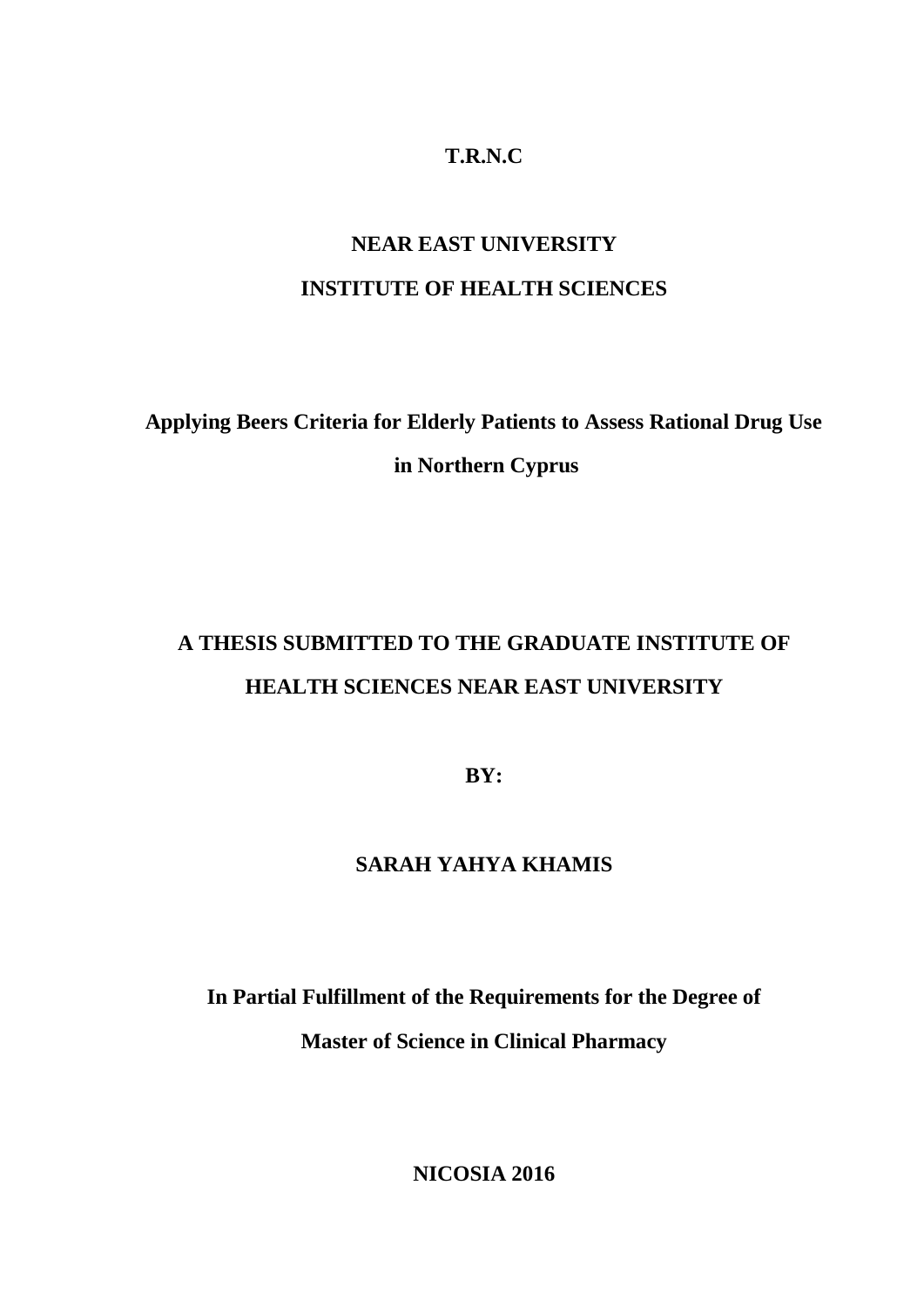## **T.R.N.C**

# **NEAR EAST UNIVERSITY INSTITUTE OF HEALTH SCIENCES**

# **Applying Beers Criteria for Elderly Patients to Assess Rational Drug Use in Northern Cyprus**

## **SARAH YAHYA KHAMIS**

**Master of Science in Clinical pharmacy**

**Advisor:**

**Assoc.Prof. BilgenBasgut**

**NICOSIA 2016**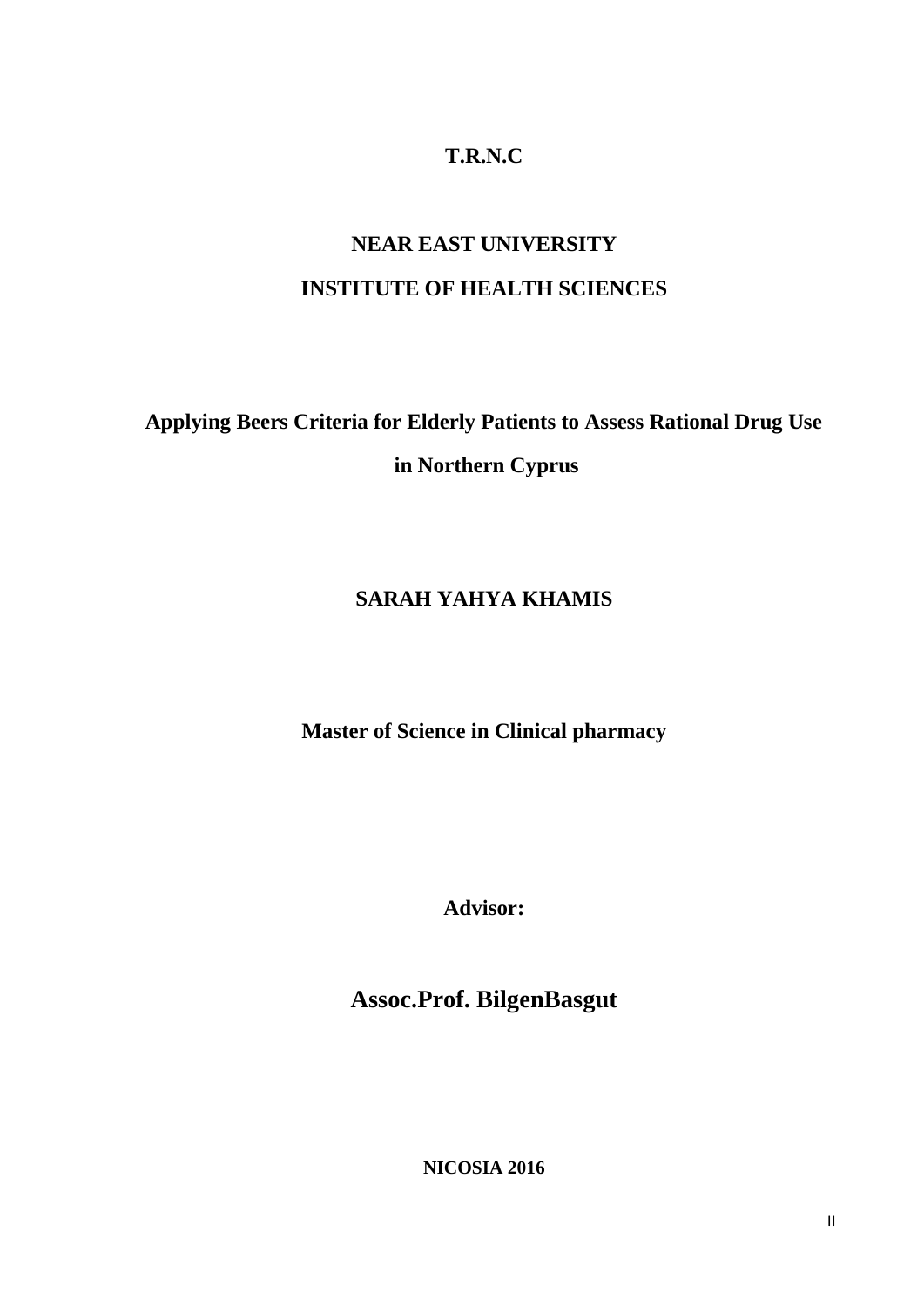# **DEDICATION**

**Dedicated to my great parents, supportive sisters, brothers**

**and all of my family andfriends.**

**Especially my cousin SalwaSaifan andDr. Aisha Yahya.**

**Who encourage me to higher ideas of life,**

**took pains and sacrificed their comforts for my brilliant**

**future.**

**And because of their support, help, prayers, and love I got**

**what I'm in.**

**I dedicate this work and give special thanks to my best Teacher**

**Assoc. Prof. Dr. BilgenBasgut**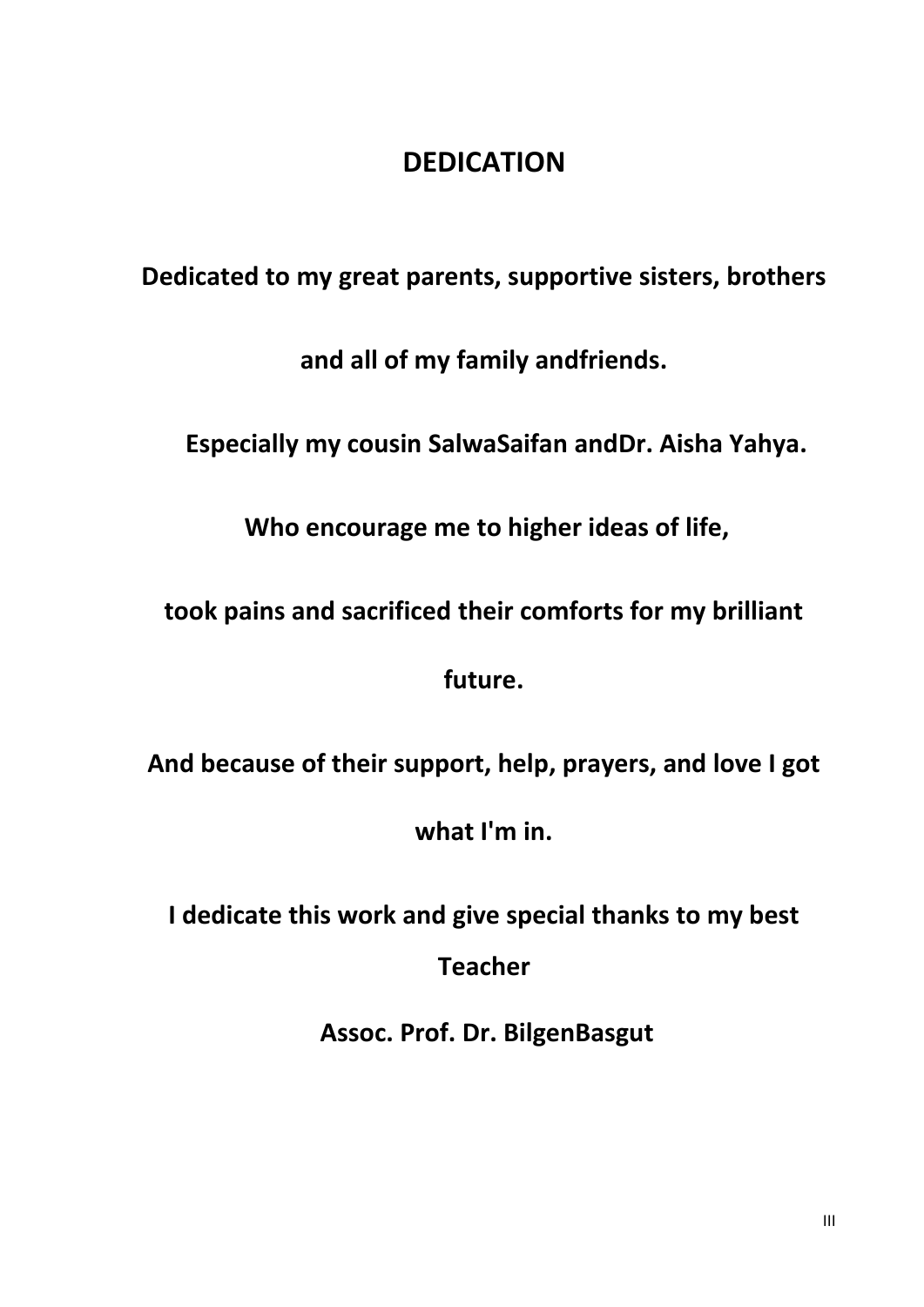# **Approval**

Thesis submitted to the Institute of Health Sciences of Near East University in partial fulfillment of the requirements for the degree of **Master of Science in Clinical Pharmacy.**

### **Thesis Committee:**

| Chair of the committee: Prof. Dr. NurettinAbacıo lu |                                       |
|-----------------------------------------------------|---------------------------------------|
|                                                     | Near East University                  |
|                                                     | Sig:                                  |
|                                                     |                                       |
| Advisor:                                            | <b>Assoc. Prof. BilgenBasgut</b>      |
|                                                     | Near East University                  |
|                                                     | Sig:                                  |
|                                                     |                                       |
| Member:                                             | Prof. Dr. TanjuÖzçelikay              |
|                                                     | Ankara University                     |
|                                                     |                                       |
|                                                     |                                       |
| Approved by:                                        | Prof.DrIhsan ÇALI                     |
|                                                     | Director of Health Sciences Institute |
|                                                     | Near East University                  |
|                                                     |                                       |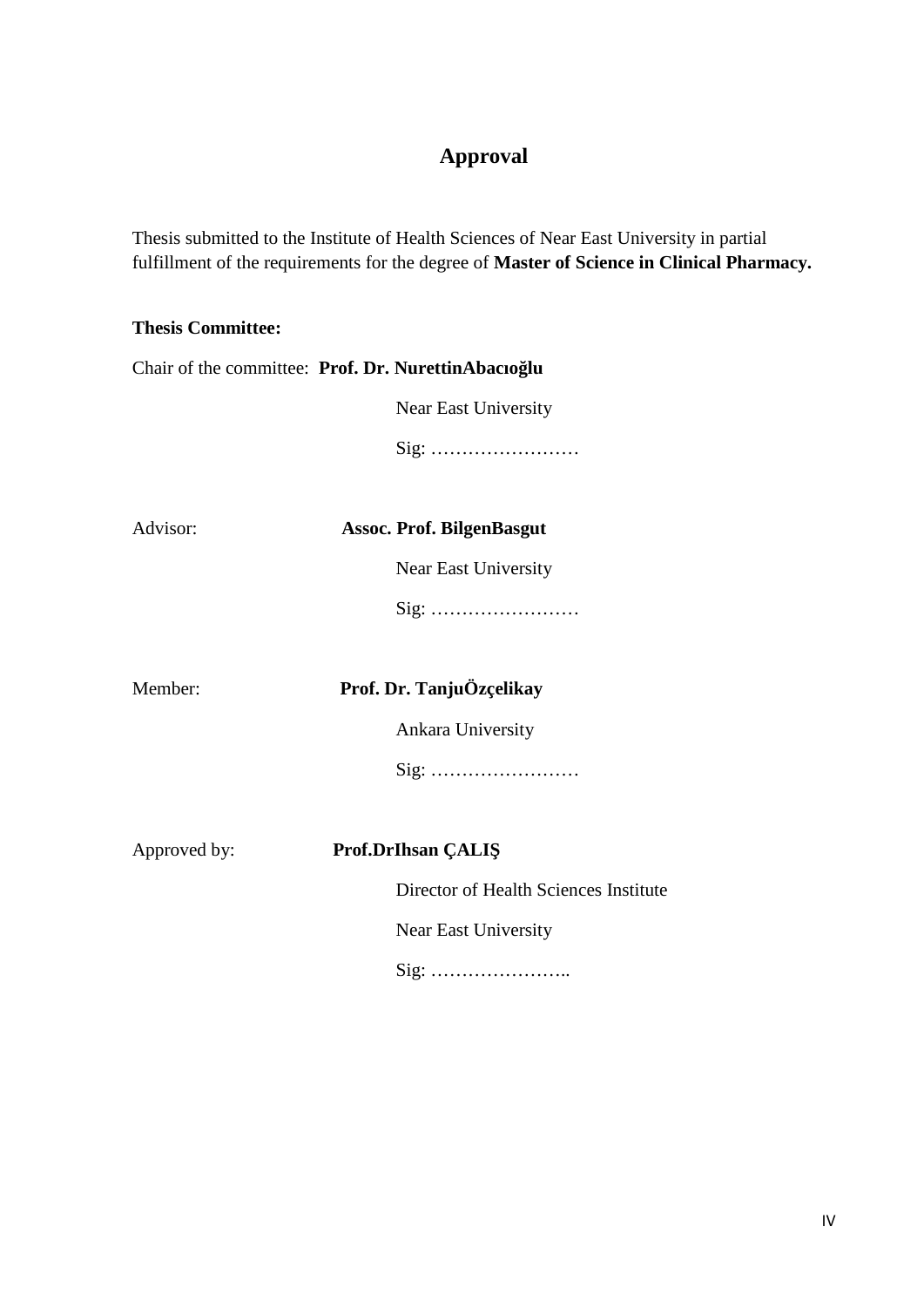# **ACKNOWLEDGEMENTS**

All the thankful is for Allah, who has blessed me with everything in life and for providing me the ability to thank him.

The love and care that my parents have been endowing me, the support and power that my sisters and my cousin have been provided me throughout my life has been a major cause of my success.

I am very grateful to my advisor **Assoc. Prof. BilgenBasgut** the head of clinical pharmacy department of the faculty of pharmacy at Near east University Cyprus for her encouragement throughout my university Career.She is the teacher and the role model.

I deeply acknowledge the honest valuable advice and guidance that provided by my teacher **Assist. Prof. DrArijana Mestrovic.**

Special acknowledgment to **Dr. Abdulkarim Muhammad Daud**(Ph.D. scholar) who guided me and showed me the real meaning of being a pharmacist**.**

I am also very thankful to **Dr.Sayed Shah** (Ph.D. scholar), **Dr.UgochukwuChukwunyere** (MPhil scholar), and many individuals who helped me in the completion of my project**.**

Finally, I am very thankful to all my family members and study friends for their encouragement and prayer without which nothing would have been possible**.**

Sarah Khamis

dskhamis@gmail.com

Yemen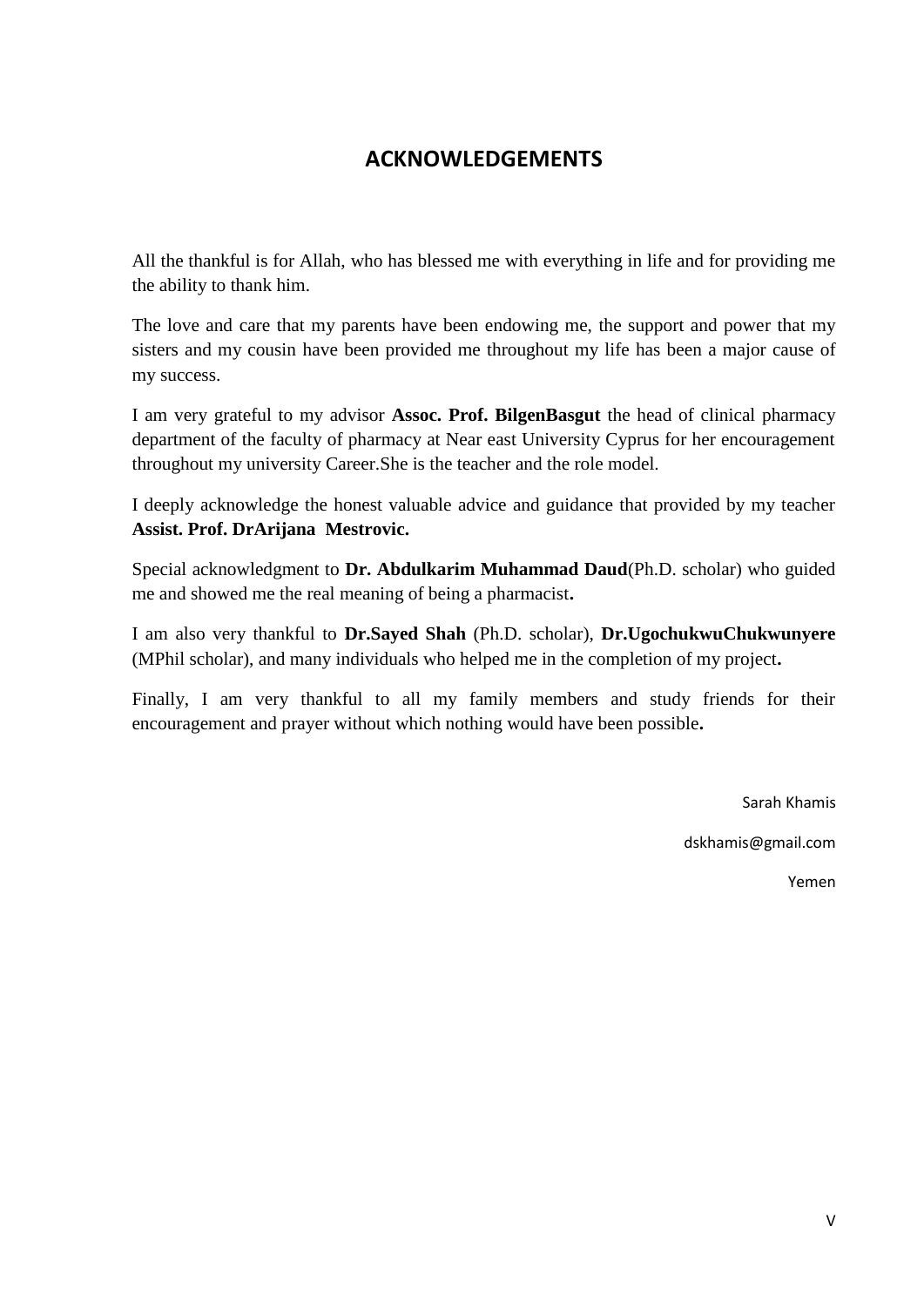## **Abstract**

Several sets of potential inappropriate prescriptions (P.I.P) criteria have been published which is designed specifically for older patients. Beers believed that ensuring the proper medication use in older patients must be a health care priority and should work as an advocate for responsible medication prescribing in the elderly patient. The potential inappropriate prescribing may occur when the risks outweigh the benefits of a prescription. In this study we are using beers criteria to assess the prescriptions of geriatric patients in Near East University Hospital North Cyprus.

In this study we carried a cross-sectional prospective analysis for 451 patients, were a sample consisting of119 geriatric patients prescriptions, that wereadmitted to Near East University Hospital in North Cyprus was withdrawn to assess degree of adherence with expert geriatric guidelines i.e. the Beers Criteria. Out of these 119 patients107 were eligible for assessment while 12 were excluded 9due to their incomplete data, 2 patients were terminally ill and 1 patient died during collecting data and thus were all excluded. The study was carried out between 25<sup>th</sup>September and 25<sup>th</sup>October 2016. Special forms were used for collection of data.

The utilization of the most frequently criteria for the older patient medication "beers criteria" 2015" was found well as 82% of 1039 prescribed medicine were adherent, however un preventable poly-pharmacy of elders and incidence of PIMs were seen high too as reported from elsewhere necessitating multidisciplinary approaches and incorporation of pharmaceutical care to further enhance adherence and improve drug safety in geriatric patients.

**Key Words:** Elderly, Geriatrics, Beers, criteria, Prescription, STOP, Rational drug use.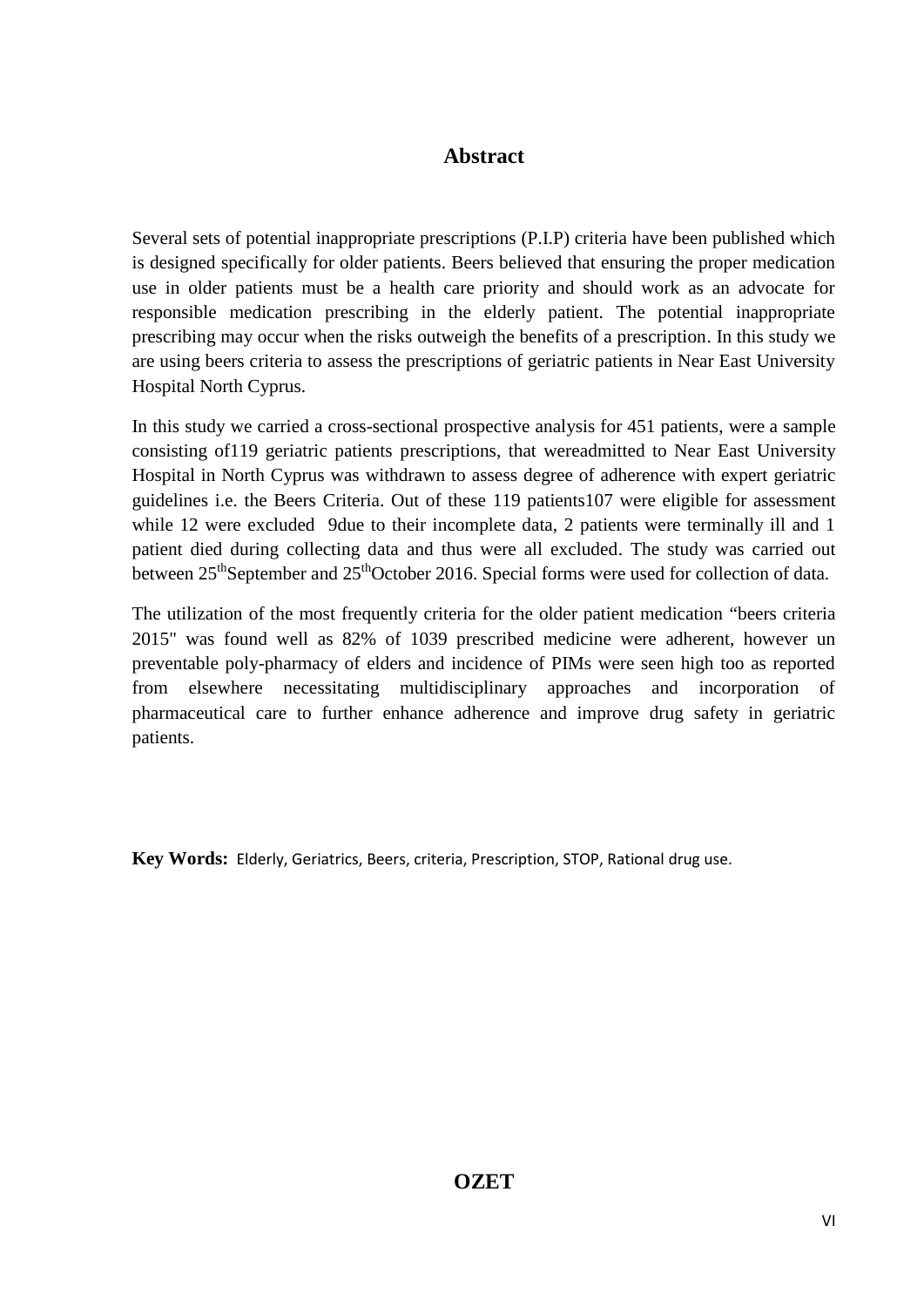# **Content**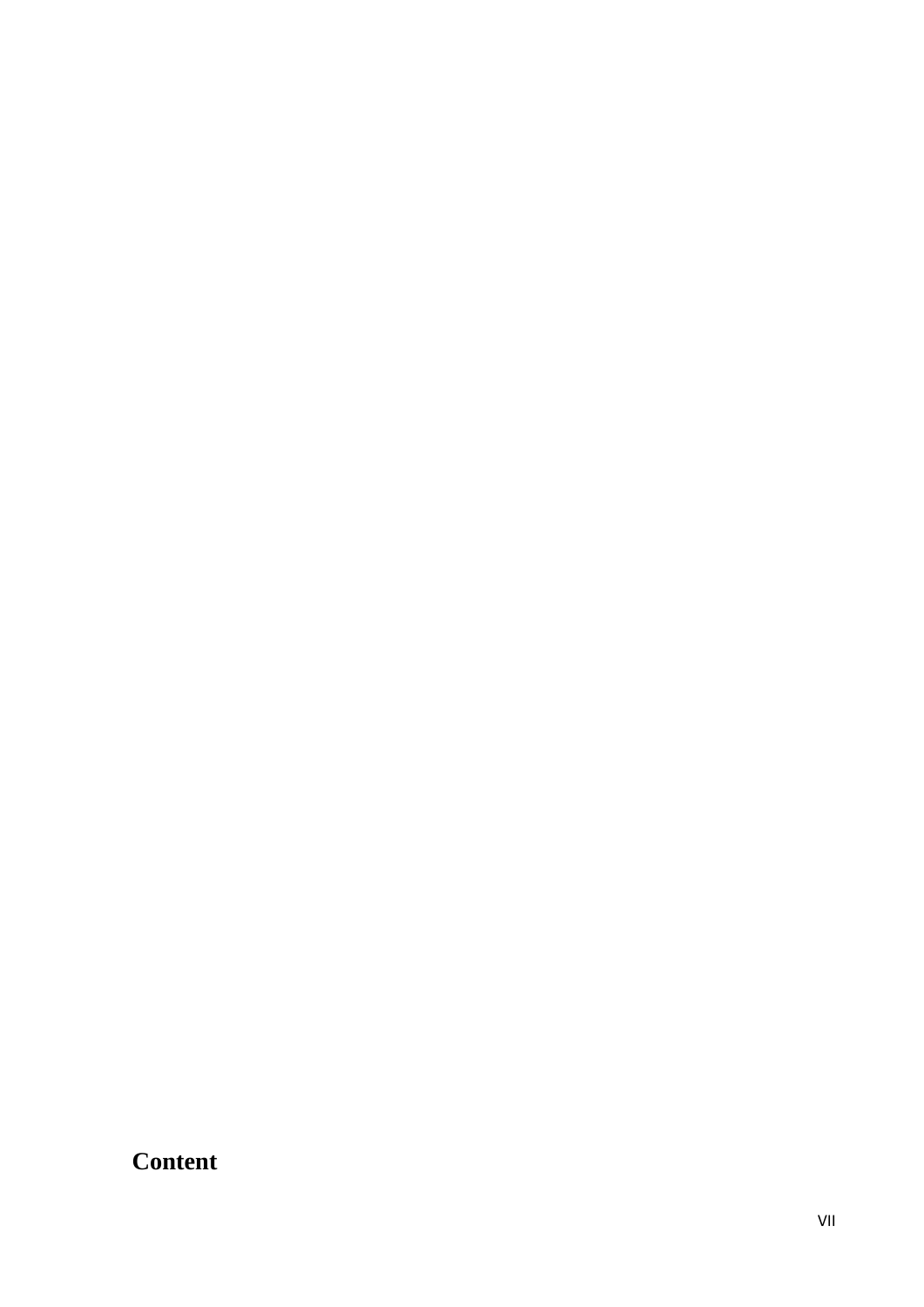# **Page**

| <b>GENERAL PAGE</b>         | III          |
|-----------------------------|--------------|
| <b>APPROVAL</b>             | IV           |
| <b>ACKNOWLEDGEMENTS</b>     | $\mathbf{V}$ |
| <b>ABSTRACT</b>             | VI           |
| <b>OZET</b>                 | <b>VII</b>   |
| <b>TABLE OF CONTENTS</b>    | <b>VIII</b>  |
| <b>LIST OF ABBREVIATION</b> | XI           |
| <b>LIST OFFIGURES</b>       | <b>XIII</b>  |
| <b>LIST OF TABLES</b>       | <b>XIV</b>   |

# **Chapter 1**

| 1. Introduction                                          | $\mathbf{1}$   |
|----------------------------------------------------------|----------------|
| 1.1. Changes and challenges in treating elderly patients | $\mathbf{1}$   |
| 1.1.2. The elderly physiological changes                 | 1              |
| 1.2. Pharmacokinetic Changes that are related with age   | 3              |
| 1.2.1. Absorption                                        | 3              |
| 1.2.2. Distribution                                      | $\overline{4}$ |
| 1.2.3. Metabolism                                        | 5              |
| 1.2.4. Elimination                                       | 6              |
| 1.3. Pharmacodynamic Changes that are related with age   | 7              |
| 1.4. The Challenges of drugs therapy in the elder adult  | 8              |
| 1.4.1. Overuse                                           | 8              |
| 1.4.2. Inappropriate Prescribing                         | 9              |
| 1.4.3. Underuse                                          | 10             |
| 1.4.4. Non-adherence to medication                       | 10             |
| <b>Chapter 2</b>                                         |                |

| 2. Validated Drug utilization review Tools |
|--------------------------------------------|
|--------------------------------------------|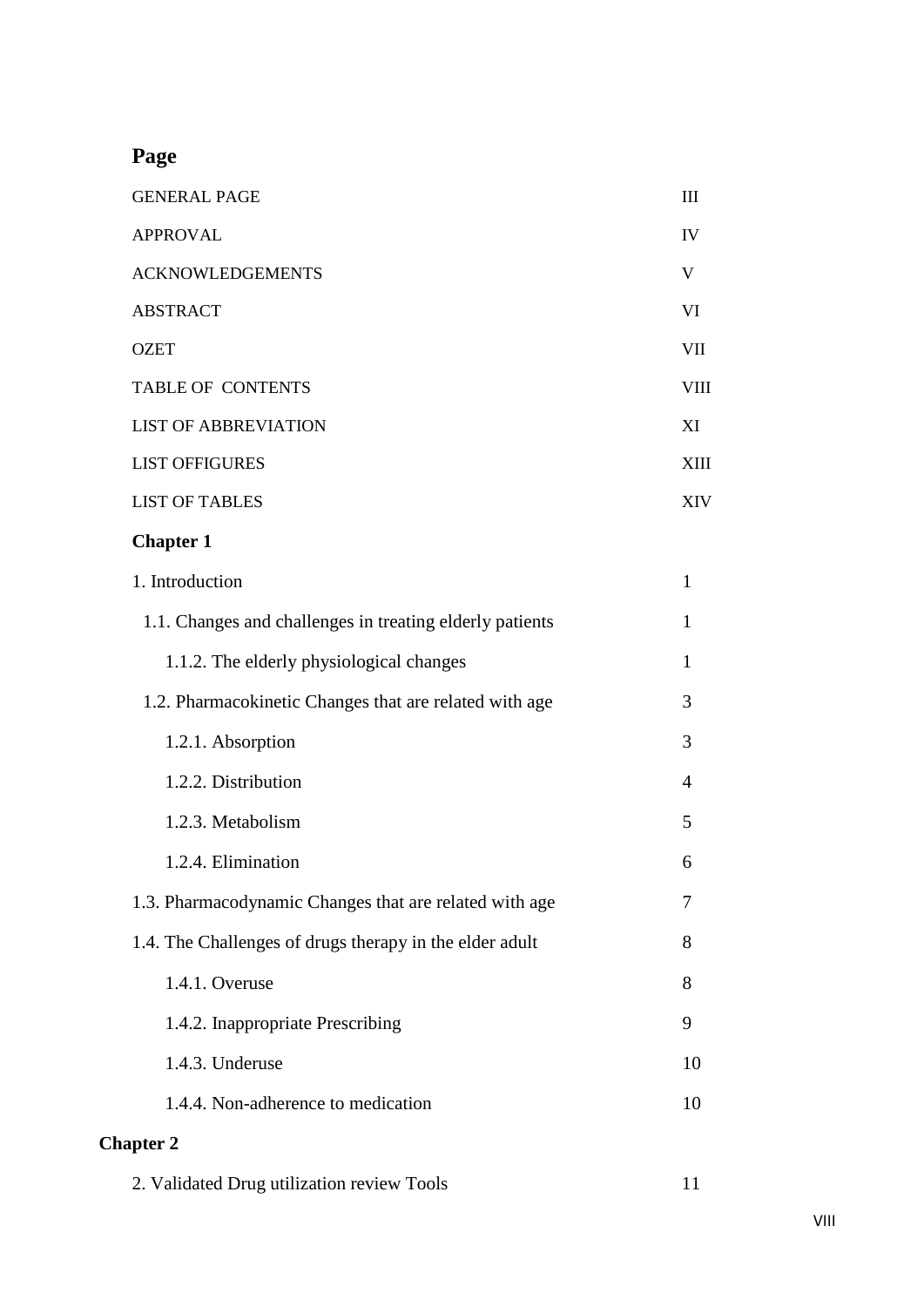| 2.1. Beers Criteria                                    | 12 |
|--------------------------------------------------------|----|
| 2.1.1. Key Principles to Guide Optimal Use             |    |
| at the AGS 2015 Beers Criteria                         | 14 |
| 2.2. Screening tool of older person                    | 14 |
| 2.3. Improved prescribing in the elderly tool          | 15 |
| 2.4. Medication appropriateness                        | 15 |
| 2.5. Previous studies                                  | 16 |
| <b>Chapter 3</b>                                       |    |
| 3. Methodology                                         | 19 |
| Inclusion criteria                                     | 19 |
| <b>Exclusion Criteria</b>                              | 19 |
| Sample size and data collection                        | 19 |
| Identification of potentially inappropriate medication | 20 |
| Statistical analysis                                   | 20 |
| <b>Ethical Consideration</b>                           | 20 |
|                                                        |    |

# **Chapter 4**

| 4. Result                                  | 21 |
|--------------------------------------------|----|
| Demographic                                | 21 |
| Prescription pattern and polypharmacy      | 21 |
| Beers criteria                             | 23 |
| <b>PIM</b> medications                     | 24 |
| Potentially Inappropriate Medication       | 24 |
| Drug-disease or drug syndrome interactions | 25 |
| Drug use with caution                      | 26 |
| Drug-drug interactions                     | 26 |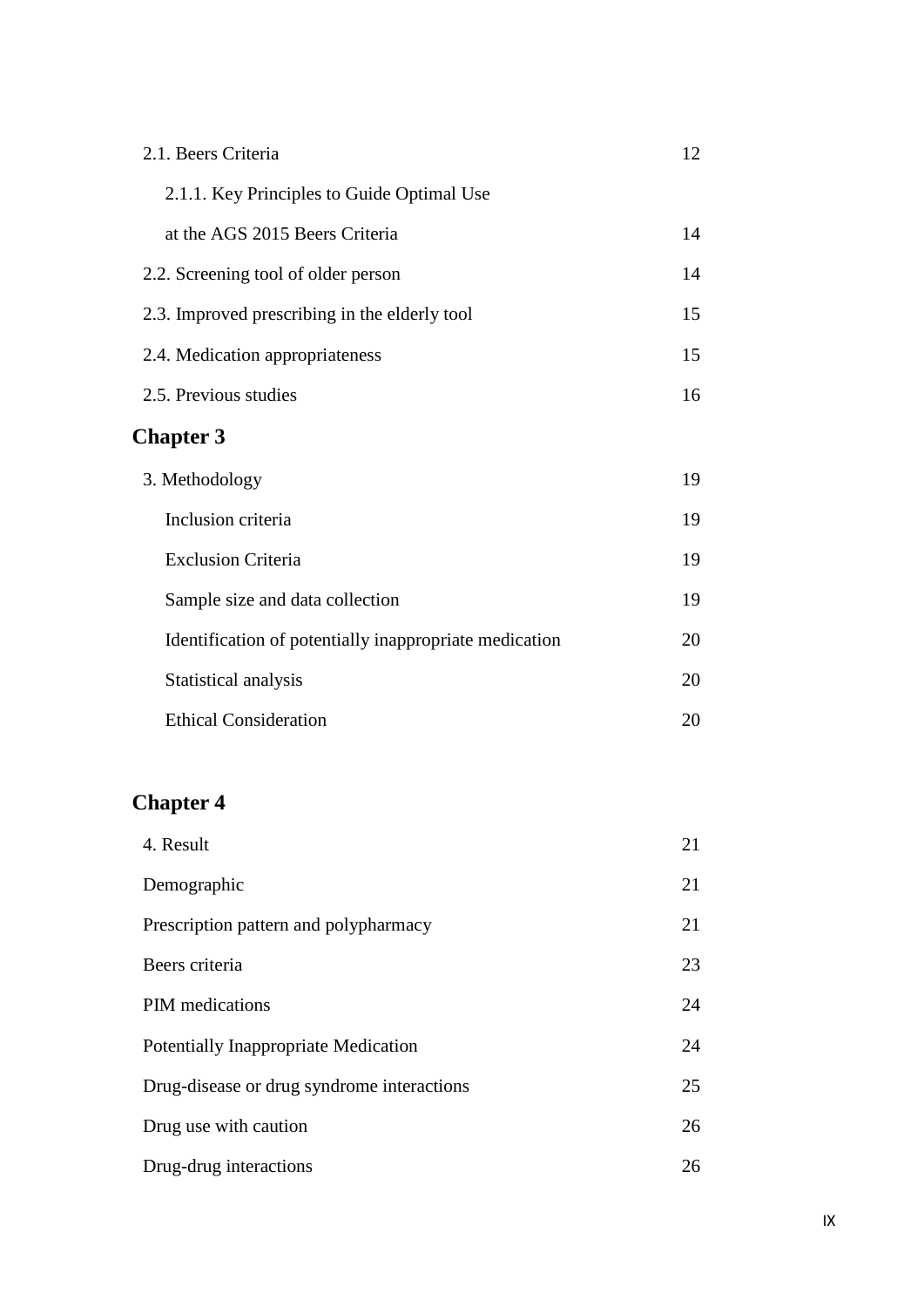Medications and kidney function 26

# **Chapter 5**

| Discussion | 30 |
|------------|----|
| Conclusion | 33 |

**References**34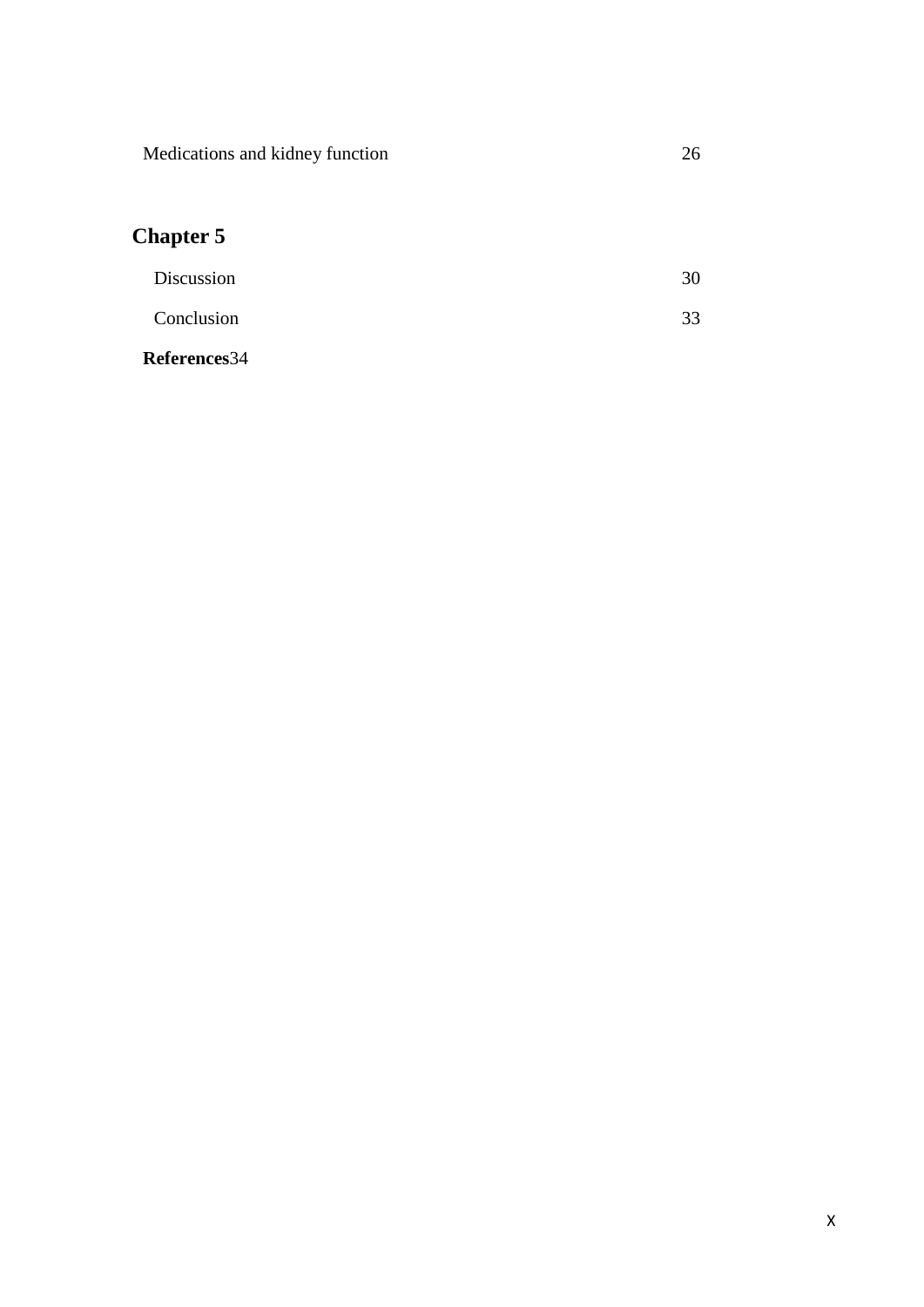## **LIST OF ABBRREVATIONS**

| $S.$ #         | <b>ABBREVATIONS</b> | <b>EXPLANATION</b>                           |
|----------------|---------------------|----------------------------------------------|
| $\mathbf{1}$   | <b>AARP</b>         | American association of retired person       |
| $\overline{2}$ | <b>ADWE</b>         | Adverse Drug withdrawal event                |
| 3              | <b>AGS</b>          | <b>American Geriatrics Society</b>           |
| $\overline{4}$ | <b>BC</b>           | <b>Beers Criteria</b>                        |
| 5              | CME                 | <b>Continuous Monitoring Emission System</b> |
| 6              | Crcl                | <b>Creatinine Clearance</b>                  |
| $\overline{7}$ | <b>CYP450</b>       | Cytochrome P450 monooxygenase                |
| 8              | <b>DRP</b>          | Drug Related Problems                        |
| 9              | GI                  | Gastro-intestinal                            |
| 10             | <b>IPET</b>         | Improved Prescribing in the Elderly Tool     |
| 11             | <b>IRB</b>          | <b>Institutional Review Board</b>            |
| 12             | <b>MAI</b>          | Medication Appropriateness Index             |
| 13             | <b>MTM</b>          | <b>Medication Therapy Management</b>         |
| 14             | NP                  | <b>Nurse Practitioner</b>                    |
| 15             | <b>OTC</b>          | Over the counter                             |
| 16             | pH                  | power of hydrogen                            |
| 17             | <b>PIM</b>          | Potential Inappropriate Medication           |
| 18             | PIP                 | Potential Inappropriate Prescription         |
| 19             | <b>START</b>        | Screening Tool to Alert to Right Treatment   |
| 20             | <b>STOPP</b>        | Screening Tool of Older Person Prescriptions |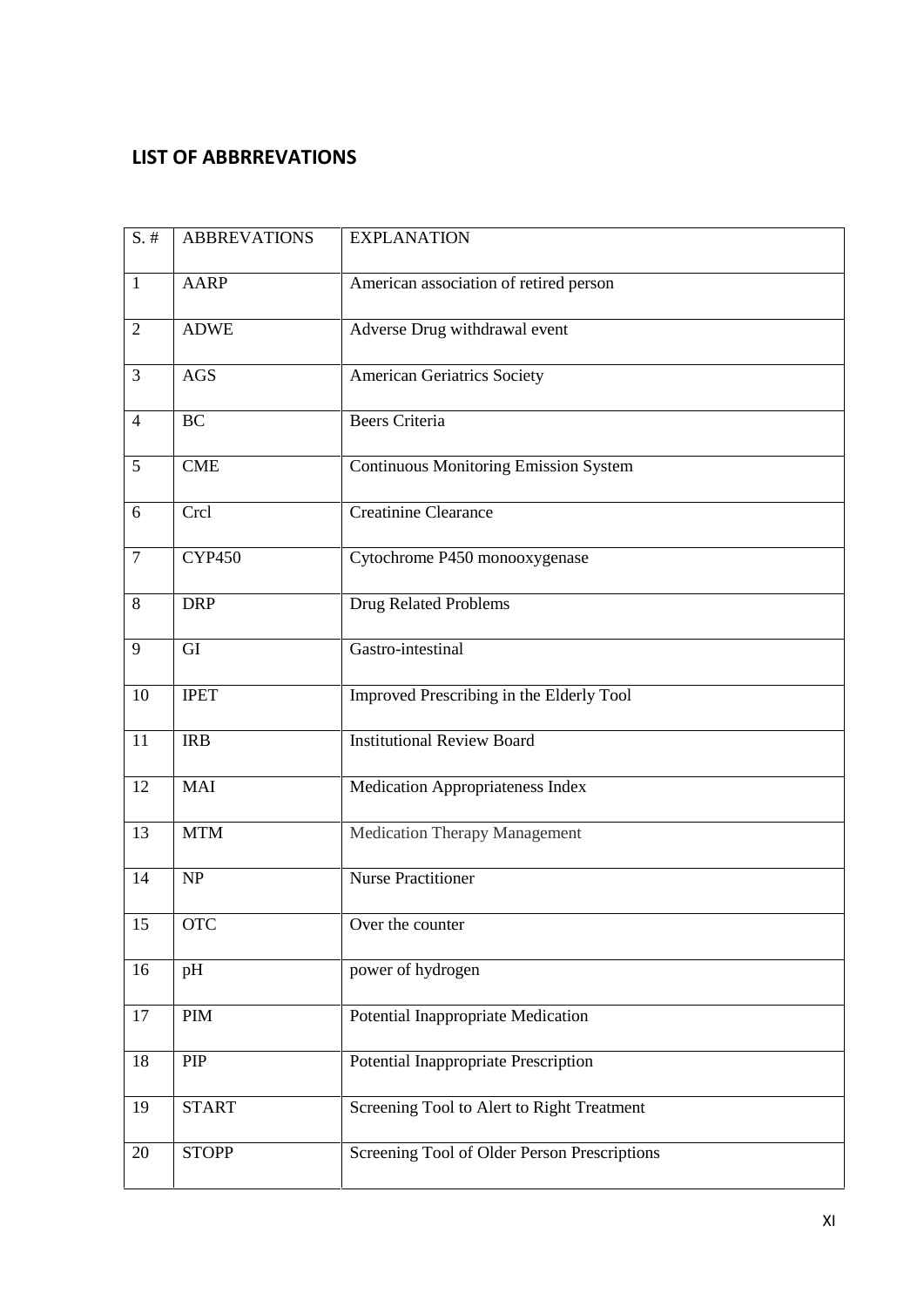| 21 | <b>SPSS</b> | <b>Statistical Package for the Social Science</b> |
|----|-------------|---------------------------------------------------|
| 22 | US          | <b>United State</b>                               |
| 23 | <b>WHO</b>  | World Health organization                         |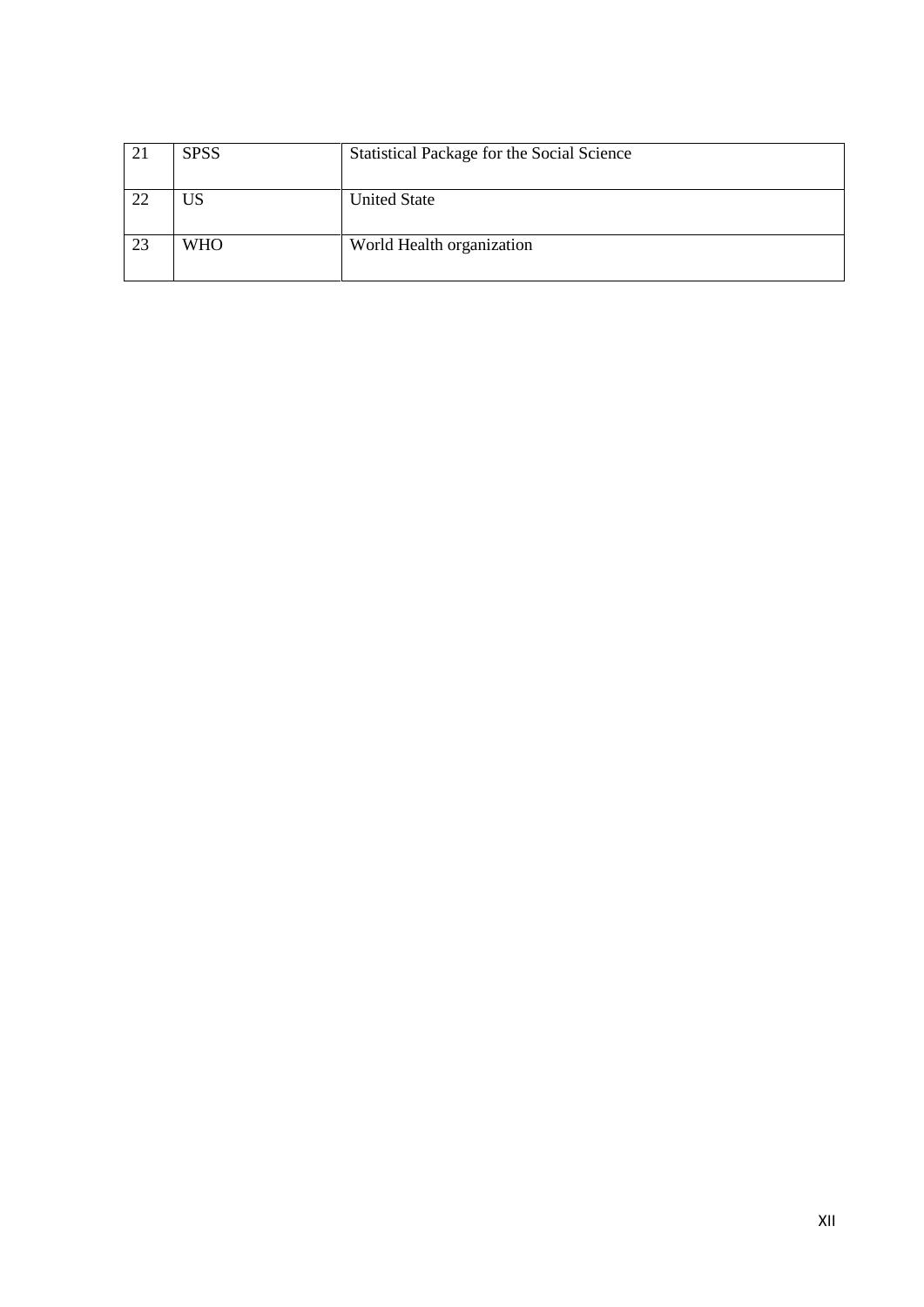# **List of Figure**

Figure 1:Age\*polypharmacy 22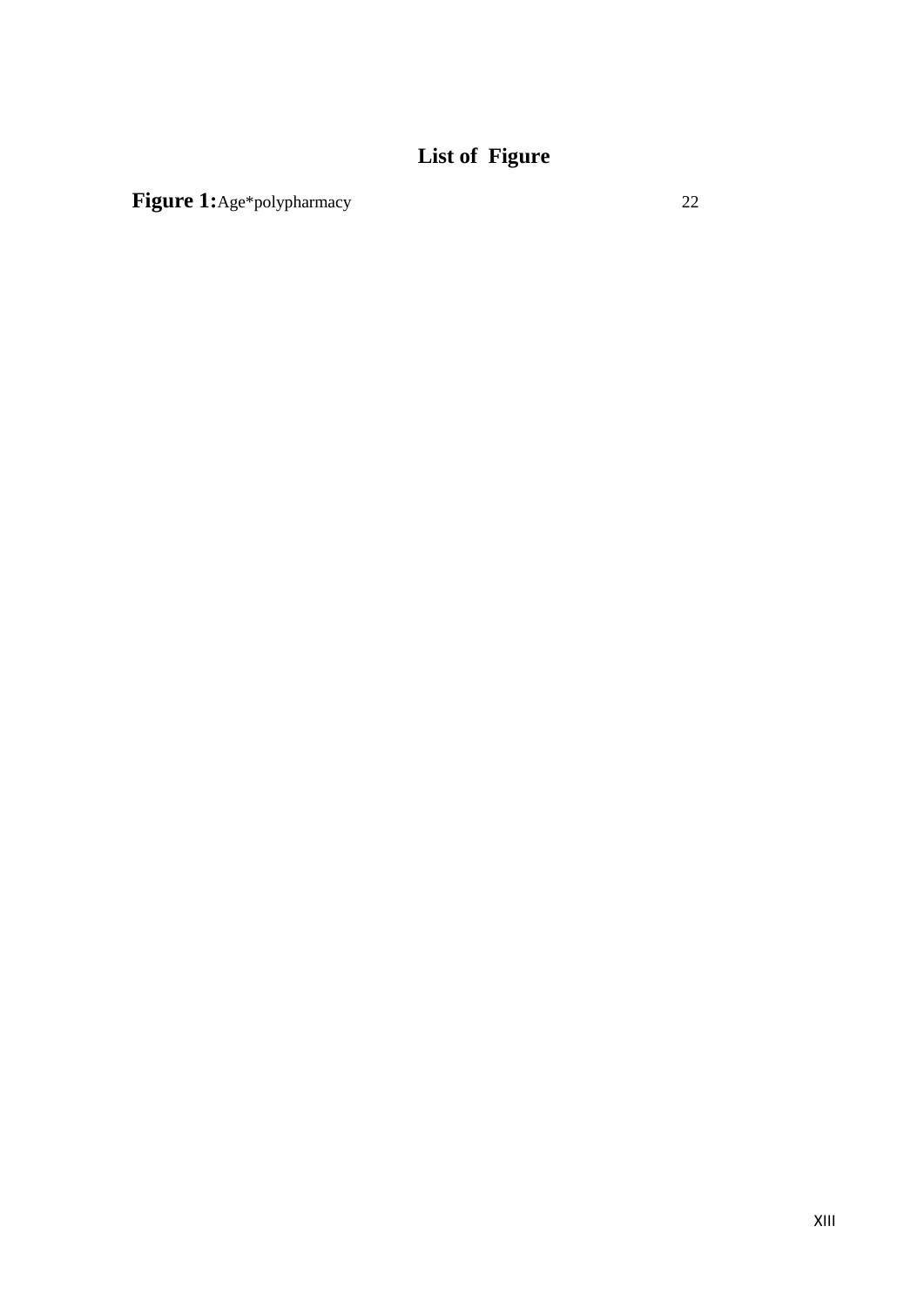# **List of Tables**

| Table 1: General Information                                                            | 21 |
|-----------------------------------------------------------------------------------------|----|
| Table 2: Age*polypharmacy                                                               | 22 |
| Table.3: PIM Medications                                                                | 24 |
| Table 4: Beers criteria group's potentially inappropriate medications for Inpatients    | 28 |
| Table 5:Beers criteria group's potentially inappropriate medications for Outpatients 29 |    |
| Table 6: Correlation of Potentially inappropriate medications with Polypharmacy         | 31 |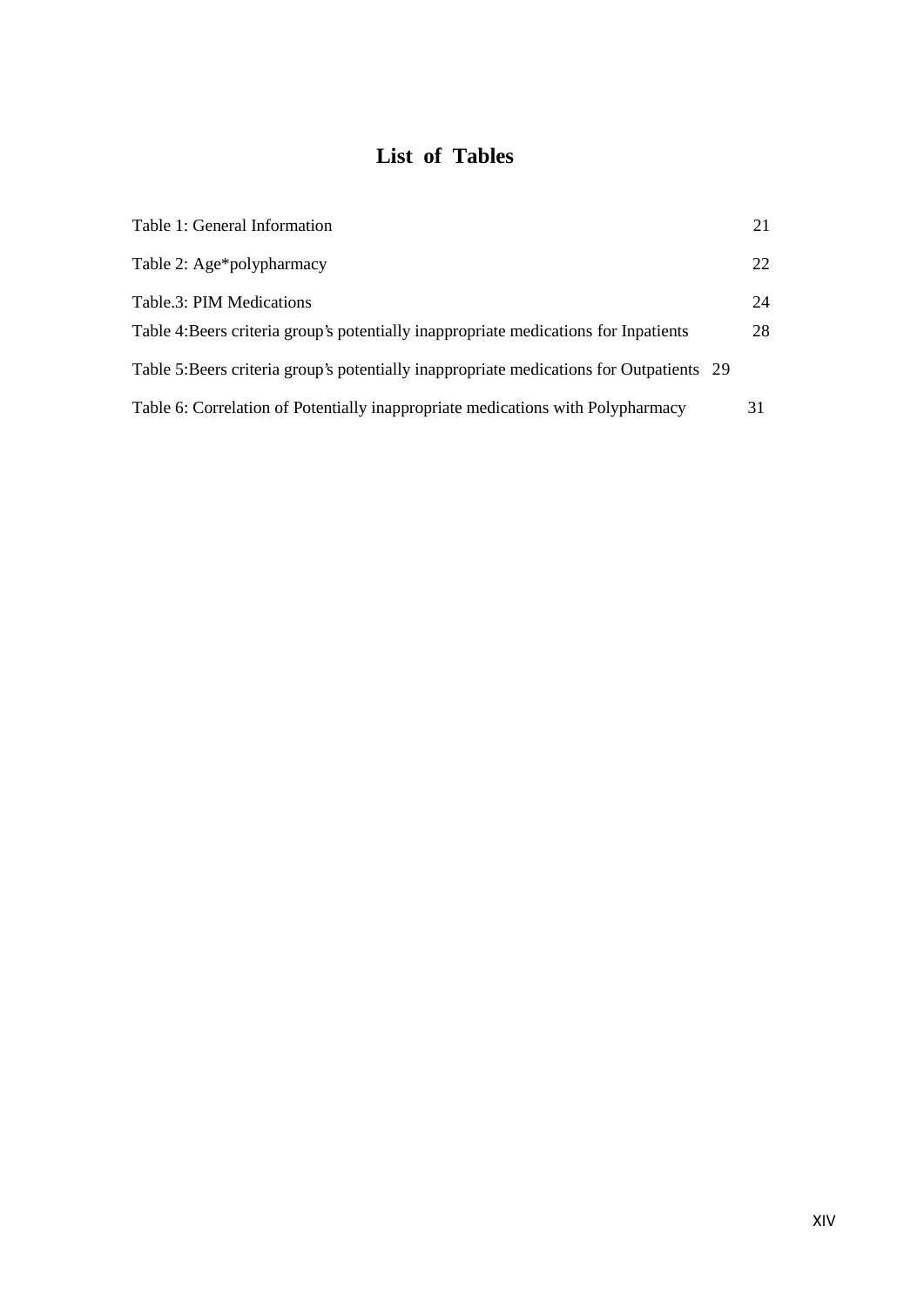## **Chapter 1: Introduction**

### **1.1 Changes and challenges in treating elderly patients**

The life expectancy has increased over the past 100 years. The world population continues to grow older rapidly as fertility rates have fallen to low levels in most world regions and generally death rates tend to be lower. In 2012, the global population reached 7 billion people, aged 65 and over was 562 million (8.0 percent). In 2015, the population of the elderly increased by 55 million and the proportion of the elderly population reached 8.5 percent of the total population. From 2015 to 2050 it is equivalent to an average increase of 27.1 million older people (Wan He, March 2016). About 80% of the world's elderly adults found in developing countries with a dearth quality of medical care (United Nations, 2013). On the average, the individuals who are 65 to 69 years old take nearly 14 prescriptions per year and individuals who aged 80 to 84 years take an average of 18 prescriptions per year (Tom G. Bartol, 2015). Figure 1 (International Data Base, December 2013), Figure 2 (U.S. Census Bureau).

A study in Canada recently showed that in a group of elderly patients, 15 (range, 6-28) was the average number of medications taken with 8.9 drug-related problems occurring per patient. When these problems were analyzed, they found out that 2.5 of those 8.9 problems were as a result of drugs that were not needed. 28% of hospitalizations in seniors in the United States are caused by medication-related problems (Tom G. Bartol, 2015) .

A number of age-related physiologic changes occur which may cause reductions in functional reserve capacity and could affect drug pharmacokinetics and pharmacodynamics, thus increase the rate of medication-related problems. This information's gap can improve with the implementation of Food and Drug Administration guidelines, the Geriatrics associations and studies for older adults (U.S Food and Drug Administration, August 1994) .

### **1.1.2 The Elderly Physiologic Changes**

There are many progressive functional declines in most organs of the body with advancing age. The age-associated physiologic changes may cause a clear reduction in the capacity of functional reserve (for example the ability to respond to physiologic challenges and stresses)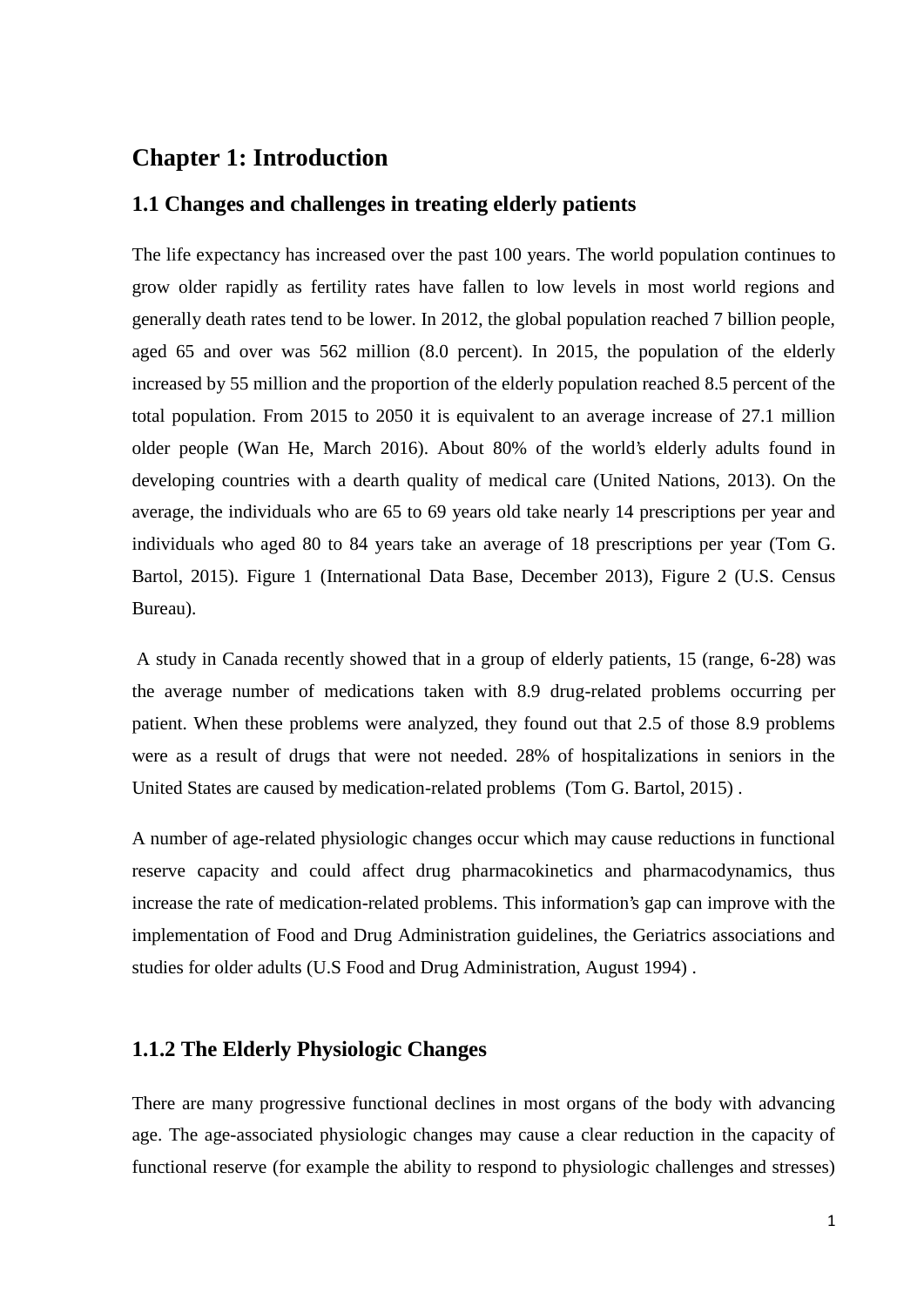and cause reductions in the ability to preserve homeostasis, thus may make elders more susceptible to decompensation in stressful situations. [ (Kane RL, 2004), (Cusack BJ, 2004)] The systems that appear to be most affected are cardiovascular, musculoskeletal, and central nervous systems (Masoro EJ., 2003) .

There are a reasonable number of age-related physiologic changes that occur and could affect the drug pharmacokinetics and pharmacodynamics (U.S Food and Drug Administration, August 1994).

The changes in body composition are decreased total body water, lean body mass, muscle mass and increased body fat. Also changes in drug binding proteins, such as serum albumin and increases in the 1-acid glycoprotein.

The cardiovascular changes are decreased myocardial sensitivity to -adrenergic stimulation, baroreceptor activity, cardiac output and increased total peripheral resistance and left ventricular hypertrophy.

Central nervous system changesare; decreased weight and volume of the brain, cognitive decline, memory impairment, predisposition to falls and autonomic baroreceptor dysfunction**.**

Endocrine changes are thyroid gland atrophy, increased incidence of diabetes mellitus and increased incidence of thyroid disease, post-menopausal concerns in women secondary to reduced endogenous estrogen production and a decrease in endogenous melatonin production by the pineal gland.

Gastrointestinal changes are an increase in gastric pH (more basic or alkaline intra-luminal pH), a decrease in gastrointestinal blood flow, delayed gastric emptying and decreased intestinal transit or decrease in gut peristalsis.

Hepatic changes are an overall decrease in liver mass, in liver blood flow, in a number of functional hepatocytes, reduction in function of certain mixed function oxidase enzymes and decreased production of endogenous clotting factors by the liver.

Respiratory tract changes are a decrease in respiratory muscle strength, decrease in chest wall compliance, decrease in total alveolar surface, decrease in lung vital capacity, a decrease in maximal breathing capacity and decrease in peak expiratory flow rate.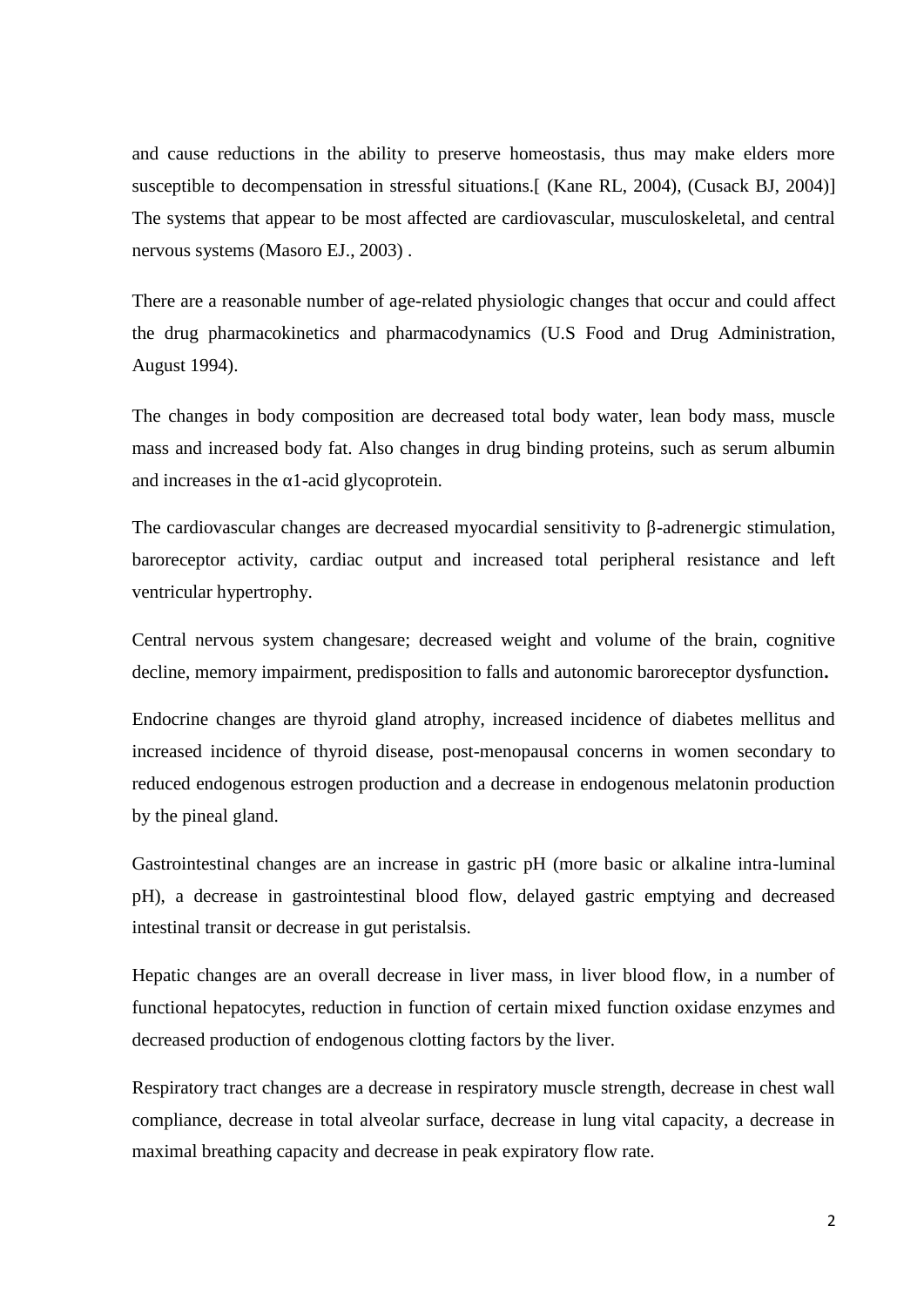Renal changes are an overall decrease in renal mass, number of functional nephrons, glomerular filtration rate, renal blood flow, filtration fraction and tubular secretion with reduced basal renin levels.

Sensory changes are hearing loss, decreased visual acuity and accommodation of the lens of the eye resulting in farsightedness.

### **1.2 Pharmacokinetic changes that are related with age**

With the advancement in age and because of the change in the body weight, several changes in pharmacokinetics may present in many elderly people, especially the changes in the volume of distribution and renal clearance (Hilmer SN, 2007) .

Pharmacokinetics is defined as'' how the body processes the drug after administering it''. Every drug has its specific pharmacokinetic profile which is based on specific parameters such as age, gender, body weight, body mass index, liver function, and renal function. When a specific drug is studied in specific patient types such as elderly patients, the understanding for the pharmacology will be better. Though the more popper doses can be established and the profile of a clear adverse effect can be determined.

Most of the elderly patients have several different diseases and they take many different medications which cannot be discontinued. Thus, to developan effective pharmacotherapeutic plan for an elderly patient is required to get a clear understanding of the pharmacokinetics principles (the absorption, the distribution, the metabolism, and the elimination) and how the pharmacokinetics of a drug may alter in the geriatric population and this consideration. (Turnheim K., 2004), (Hutchison LC, 2007), (Miller SW., 2007), (Greenblatt DJ, 2002).

#### **1.2.1 Absorption**

Most of the drugs are taken orally; that's why the number of age-related changes in the gastrointestinal physiology may affect the absorption of medications (Iber FL, 1994). The age-related changes can reduce the GI motility and also the GI blood flow. Gastric acid secretion is also reduced in older adults and this result in an elevation in the gastric pH. The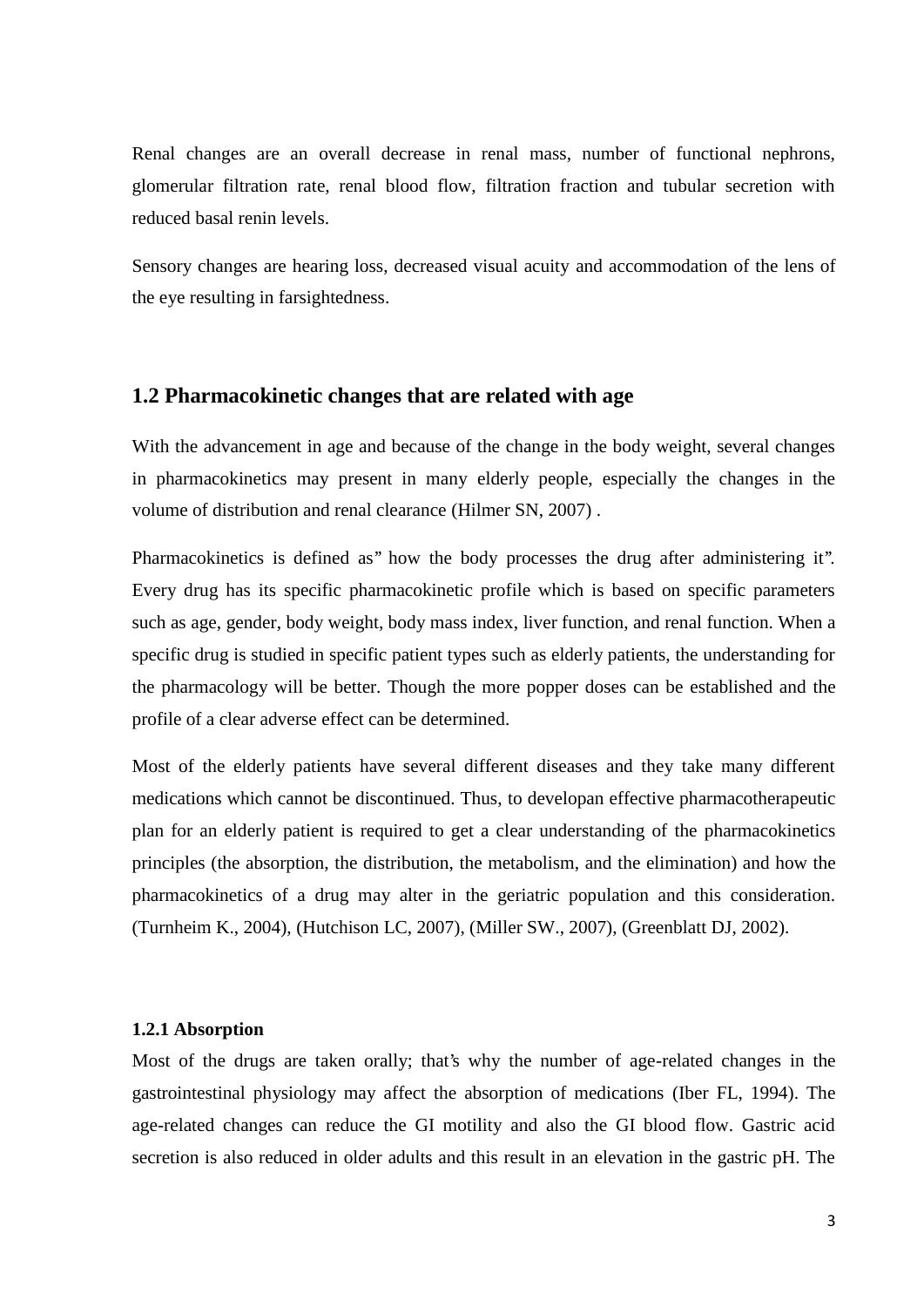increase in the gastric pH and the reduction in gastric blood flow can cause reduced drug absorption, whereas the reduction in the GI motility can result in increased drug absorption. The ageing absorptive changes which can show a fluctuating gastric pH also can be influenced by medication use and may alter significantly the absorption of drugs as well as its onset of action [ (Kapadia A, 2010)].

The drugs absorbed which undergo the first-pass metabolism also may increase in older people. However, there is an evidence in decreasing the first-pass effect on hepatic and/or the gut wall metabolism that may result in increasing the bioavailability and higher the plasma concentrations of the drugs.

The net effect of all these changes is little difficult to predict and may it vary depended on the nature of drug that is being prescribed. Ageing changes that affects the drug absorption are generally considered minimal, but the elderly patients are at risk of developing other problems that may affect the absorption (Hutchison LC, 2007), (Mangoni AA, 2004), (Kapadia A, 2010).

#### **1.2.2 Distribution**

Drug distribution defined as'' where the drug may go after it enters the bloodstream''. For the orally drugs, the distribution phase begins after the absorption and the first-pass metabolism. And some drugs are also widely distributed into tissues, body fluids, and to the central nervous system by crossing the blood brain barrier. Some other drugs are never distributed well. (Turnheim K., 2004) (Hutchison LC, 2007) (Miller SW., 2007).

There are various factors that influence the drug volume of distribution, which includes protein binding, pH, the molecular size, and the water or lipid solubility (Mangoni AA, 2004), (Kapadia A, 2010).

The aging process could have a significant effect on how the drug is distributed in the body. In relation to the ages, the muscle mass declines and the proportion of body fat may increase; so the drugs that are more fat soluble will have a greater volume of distribution in an older adult compared to a young adult. But for drugs that are distributed in the muscle tissue, the volume of distribution can be reduced and the aging process also may be associated with a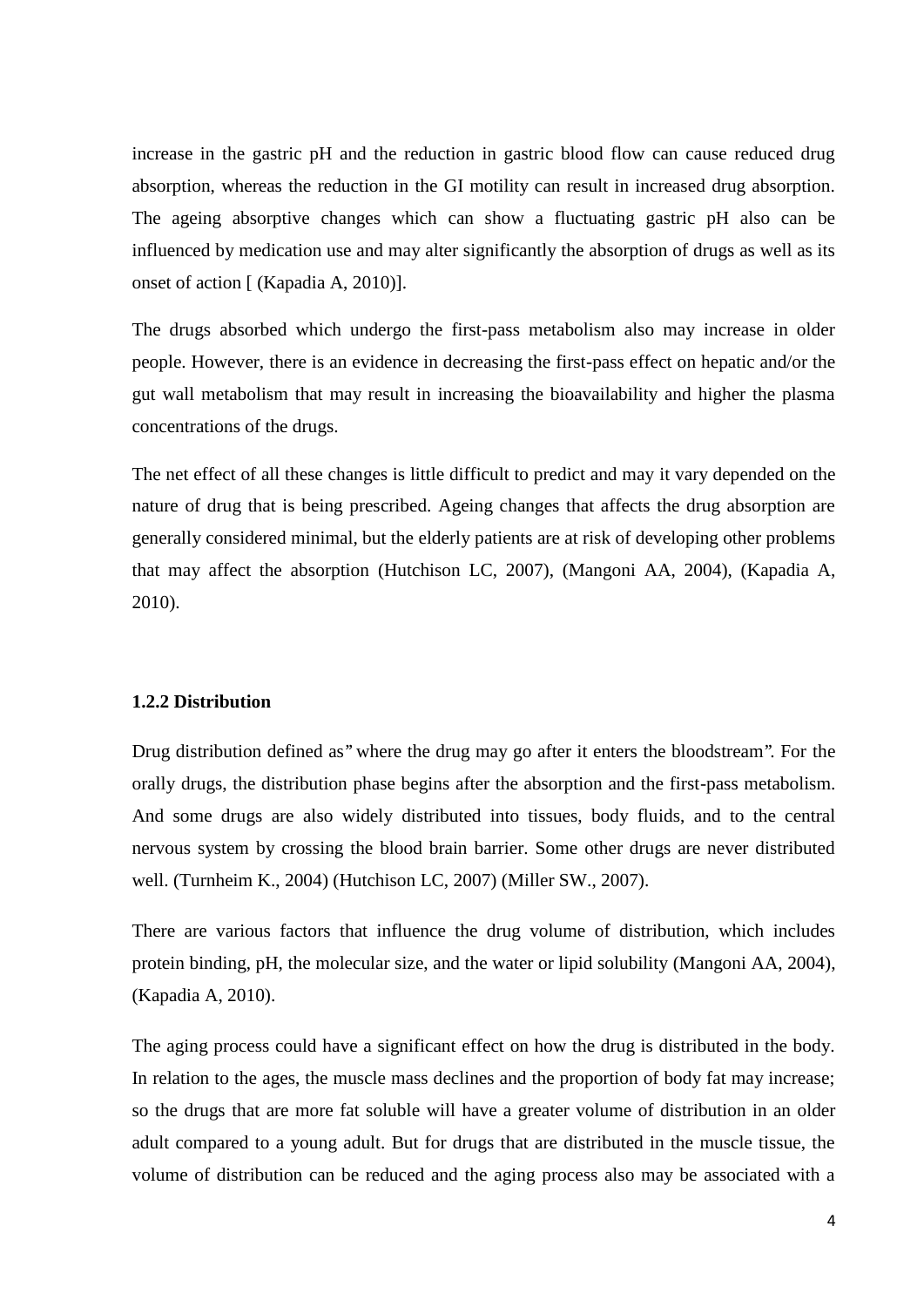theoretical reduction in the total body water, which can affect the water-soluble drugs volume of distribution. Generally, the older adults produce fewer albumins that bind with drugs in the bloodstream. The reduction in the protein binding can result in increased free drug concentration, which causes increase in the pharmacologic effect in an elderly individual. (Greenblatt DJ, 2002).

P-glycoprotein can affect the transport of drugs that crosses the blood–brain barrier. Studies have demonstrated that there is a decrease in P-glycoprotein activity in the blood– brain barrier with aging. Thus, the brain of aged individuals may be more exposed to higher levels of drugs and toxins than normal levels of them.[ (Toornvliet R, 2006)]

All of these effects may greatly influence the drug distribution and this determines the necessary dose that can produce a desired pharmacologic effect or unwanted adverse effects. The drug toxicity can result from the failure of taking these changes into consideration (Greenblatt DJ, 2002).

An important component to consider is how a drugs' volume of distribution may be altered in the elderly patient, which can help to determine more proper drug dose for all individuals. The drugs that have sufficient study for elderly patients to determine how the volume of distribution will change as a result of aging, can be dosed more precisely in this population. However, for drugs that lack such information, the dose should be reduced and should titrate to a specific effect.[ (McLean AJ, 2004), (Roehl B, 2006)]

#### **1.2.3 Metabolism**

As we know, the liver is the primary organ responsible for the metabolism of the drug. Also, it can both synthesize various proteins, substrates enzymes and can convert chemicals (xenobiotics) from one form to another, this cause conversion of substances which are believed to be harmful to the body to a form which can be eliminated more easily. In general, the final by-product of the liver metabolism is water soluble and is readily eliminated via the kidney.

The liver can use various types of reactions to complete the transformation process. One of them is oxidative reactions (phase 1) which may occur via oxidation, reduction, hydrolysis, or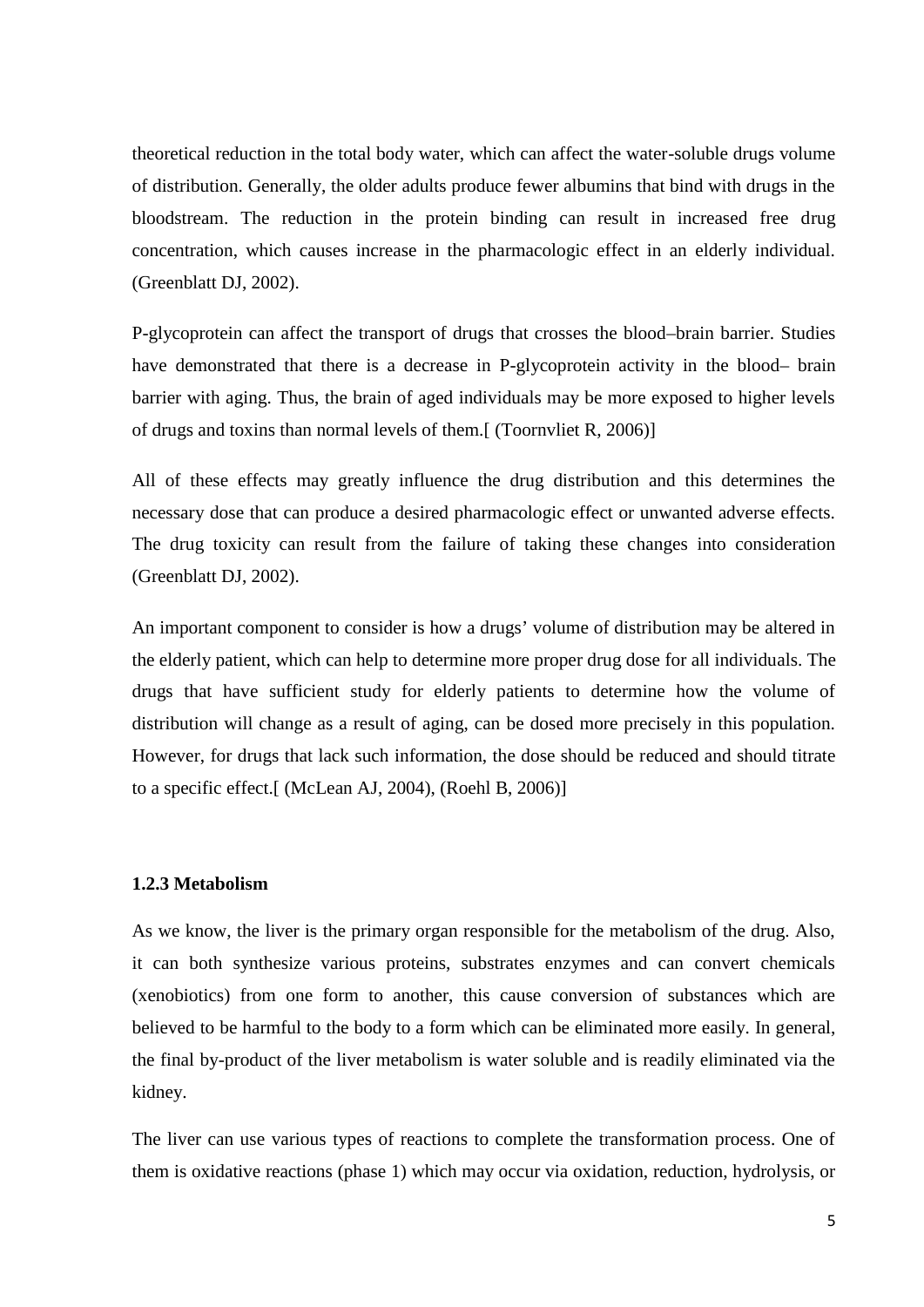in one of the other types of the chemical conversions. Phase 1 reactions typically involve various types of Cytochrome P450 monooxygenase (CYP450) enzymes, which play roles in drug metabolism. The Phase 2 reactions involve conjugation and the products of conjugation reactions may have an increased molecular weight and they are usually inactive, unlike phase 1 reactions, which seldom produce active metabolites. .[ (Hutchison LC, 2007) (Miller SW., 2007)

Alteration of the normal metabolic process can affect the pharmacokinetics of drugs significantly. We note that one of the most remarkable characteristic factors of hepatic function in elderly adults is the increase in inter-individual variability compared with other age groups (Herrlinger C, 2001).

The data suggest that the age-related declines in the metabolism of phase 1 are more likely as a result of reduced hepatic volume than reduced hepatic enzymatic activity (Sotaniemi EA, 1997). Also decreased phase1 metabolism (e.g., hydroxylation, dealkylation) leads to a decrease in drug clearance and increase in the terminal disposition half-life (t1/2) in elders for medications. Phase 2 metabolism which includes, glucuronidation, acetylation of medications appears to be relatively unaffected by the advancing age. The hepatic enzyme induction or inhibition does not appear to be affected by the age-related changes. Aging decreases in hepatic blood flow may decrease significantly the metabolism of drugs which have high hepatic extraction ratios (Dilger K, 2000).

#### **1.2.4 Elimination**

The primary elimination of drugs from the body occurs via renal excretion. The difference between the hepatic changes observed with aging and the renal changes can be predictive, thus drug dose adjustment may be based on a renal function that is either measured or calculated. As with metabolism, as the half-life of the drugs is increased as the renal function is reduced. Also as the body ages and the renal functions declines sometimes by a significant degree. This decline occurs due to several aging physiological changes, which include the blood flow reduction to the kidneys, a decrease in the mass of kidney, and a reduction in the functioning size and number (Mangoni AA, 2004).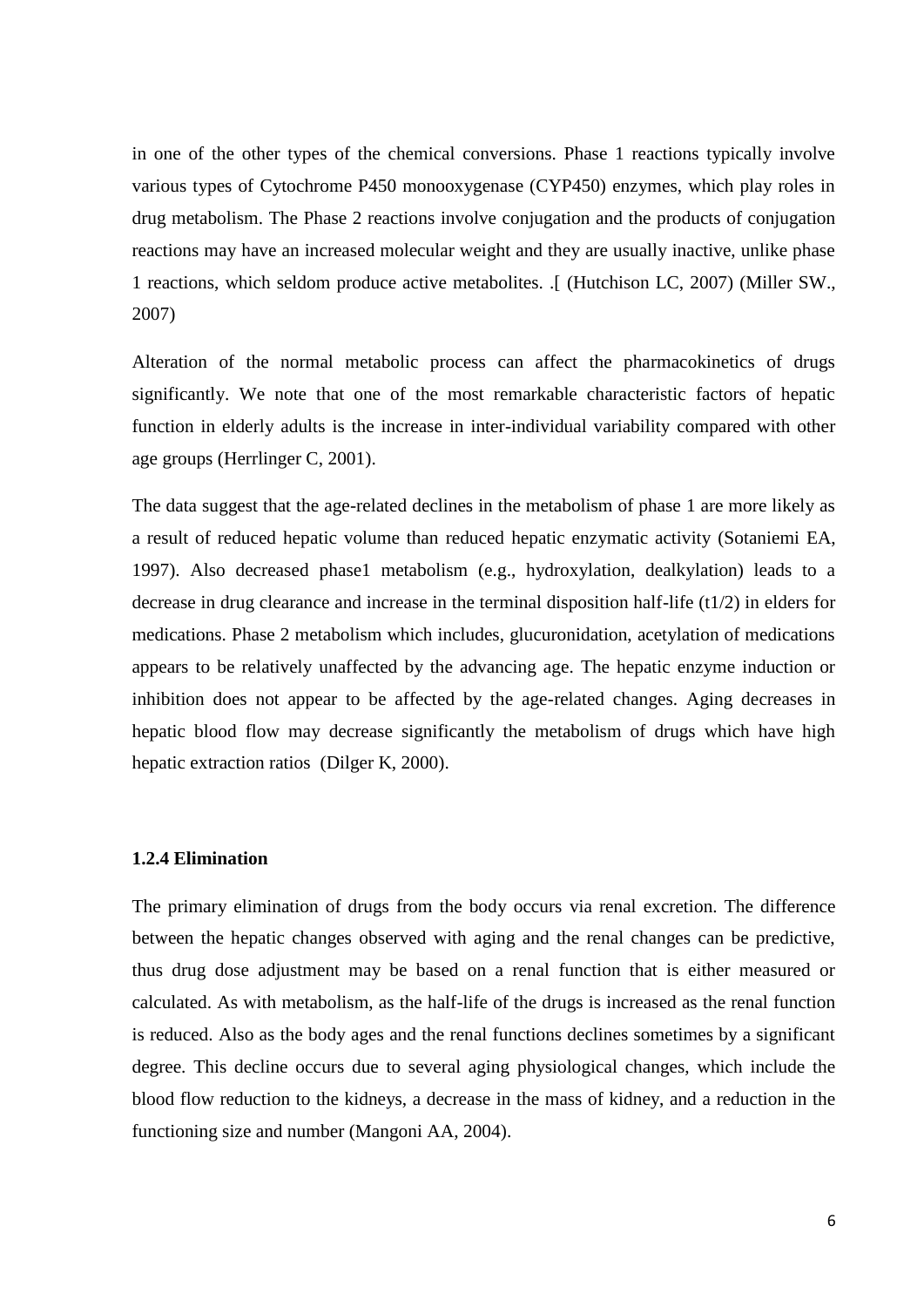The calculations of renal function based on laboratory measurements (as serum creatinine) or other data can estimate a patient's renal function. In older adults, a low level of serum creatinine is not always indicative of normal renal function. Because older adults have a lower muscle mass than younger people, so low serum creatinine may not always indicate normal renal function but can be indicative of a reduction in muscle mass. For some patients in whom the serum creatinine may not be an exact indicator of renal function, collecting an actual 24 hour creatinine may be accurate (Hutchison LC, 2007), (Miller SW., 2007).

The reduction in glomerular filtration rate is a noted consequence of aging and the renal elimination impact of medications cannot be overstated. Knowing which drugs are excreted via renal and knowing the way of adjusting the doses of those drugs is imperative to ensuring the safety and effectivity of drug dosing in all patients(Turnheim K., 2004).

### **1.3 Pharmacodynamic changes that related with age**

Pharmacodynamics can be defined as" the study of how a specific drug may affect the body. All drugs have their specific mechanisms of action and their adverse effects which may be caused by pharmacological interactions in the body. Due to the aspects of physiological aging, elderly adults may become at high risk of inducing less or more sensitivity to particular medications. There is evidence of altered drug response or sensitivity in the older adults. Four mechanisms have been suggested: (a)the changes in the numbers of the receptor, (b) changes in the affinity for receptor, (c)the alterations of post-receptor, and (d)the impairment of the homeostatic mechanisms that are age-related (Cusack BJ, 2004), (Guay D, 2003).

To predict the extent of the drug-related pharmacodynamic changes will be difficult because the older adults may be sensitive to the drugs' pharmacological actions. Whenever new medications are initiated, care should be taken and by starting the lower drug doses and by titrating the dose as tolerated maybe, helps to prevent and decrease the unwanted effects of drug-related pharmacodynamic. By understanding about monitoring patients for a specific therapeutic response and understanding many drug-related adverse effects can help healthcare practitioners to determine the desired pharmacodynamic effect. Also by the proper titration of doses and monitoring of patient will ensure that the correct therapy is prescribed (Toornvliet R, 2006).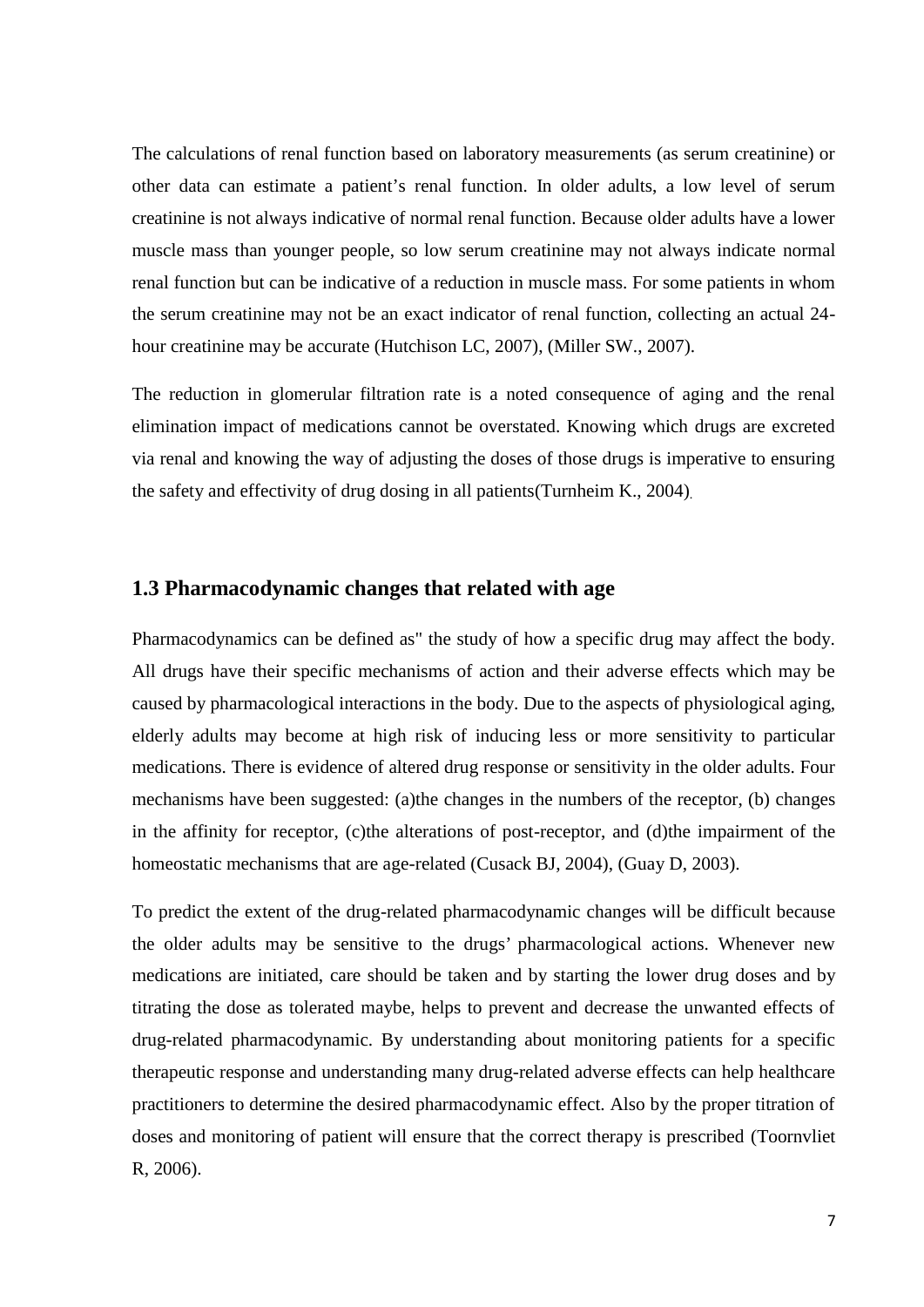#### **1.4 The Challenges of Drug Therapy in the Older Adults**

Aging is known be associated with high prevalence of multiple chronic diseases and that lead to use of complex therapeutic regimes, changes in pharmacokinetics and pharmacodynamics that are related to the age, co-morbidity and polypharmacy, all make the elderly a special group of patients who should be treated with more attention (Wan He, March 2016).

The other causes are the lack of continuity in physician contacts, the lack of a consistent drug list, and inadequate prescription and monitoring of drug therapy are also some of the reasons for drug-related problems. A drug-related problem (DRP) known as ''an undesirable patient experience that involves all drug therapy which actually or potentially interferes with the desired patient outcome'' (Tom G. Bartol, 2015).

There are three important and potentially preventable negative outcomes that are caused by drug-related problems that are adverse drug withdrawal events (ADWEs), which are sets of symptoms or of signs caused by the removal of a drug; therapeutic failure (means inadequate or inappropriate drug therapy and that not related to the natural progression of disease); though the adverse drug reactions (ADRs), can be defined as the reactions that are noxious and unintended to occur at dosages that are normally used in humans for the prophylaxis, diagnosis, or therapy (Handler SM, 2006), (Institute of Medicine, 2006).

#### **1.4.1 Overuse**

Polypharmacy can be described as either the concomitant use of multiple drugs or the administration of more medications as indicated clinically and it is usually common among older adults [ (Stewart RB, 1994)]. Polypharmacy may become problematic for older adults due to its increasing risk of geriatric syndromes (for example falls, cognitive impairment), diminished functional status, and healthcare costs (Roth MT, 2005), (Montamat SC, 1992), (Hermida J, 2006).

Community-based surveys reveal that older adults take an average of two to nine prescription and nonprescription medications each day. Drug-use studies showed that polypharmacy occurs in 55% to 59% of older outpatients (Schmader K, 1994), (Lipton HL, 1994)]. A study of frail veterans at hospital discharge reported that 44% of patients were taking one or more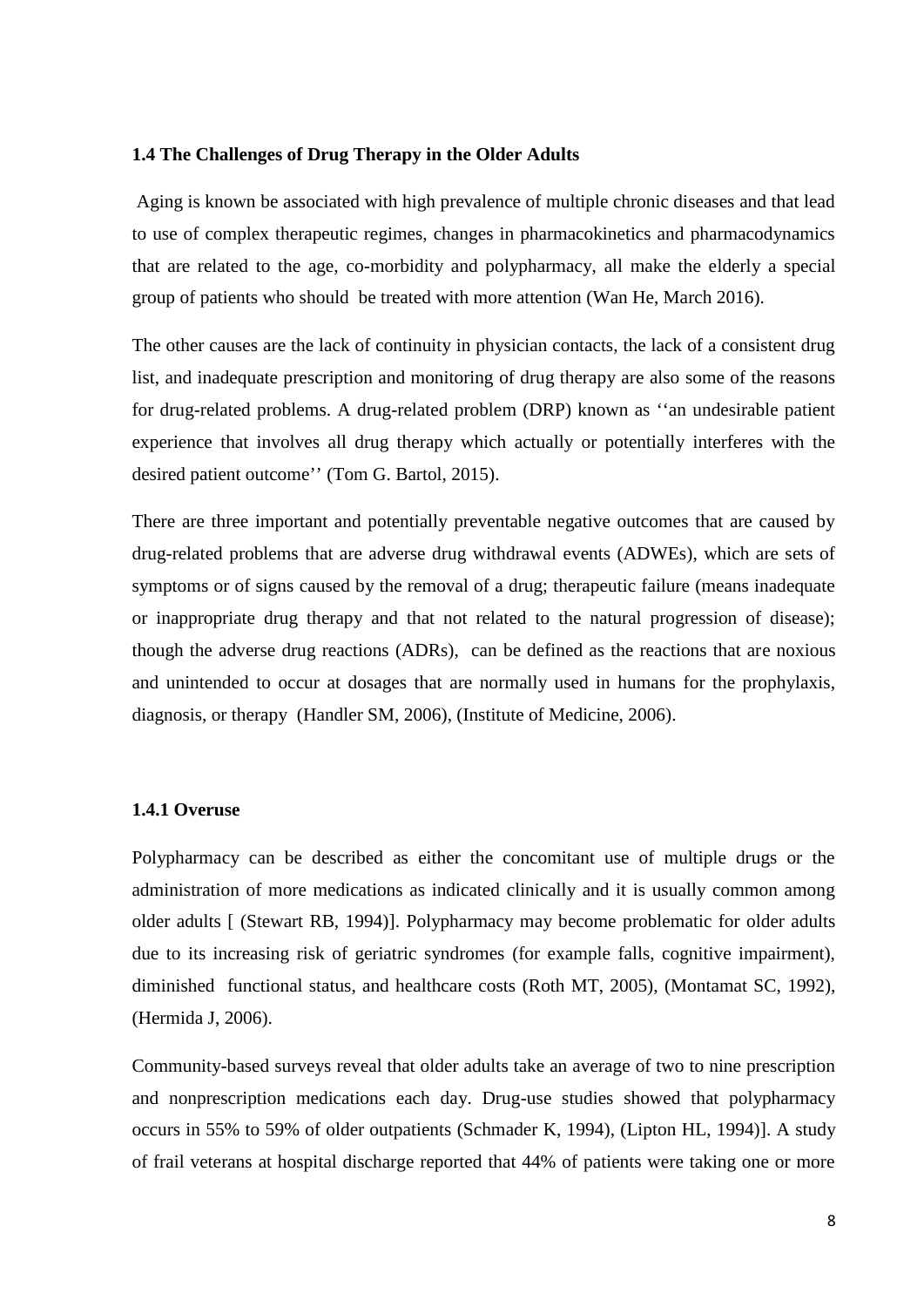unnecessary medications, with 25% of patients starting the medication(s) during hospitalization. Outside of the community, a nursing facility survey found that institutionalized older persons took an average of 6.69 routine medications and 27.1% took nine or more medications on a regular basis. Increased use of dietary supplements, such as herbal products, vitamins, and minerals, may add to the increase in polypharmacy. In a nationwide survey, Kaufman et al., found that 59% of women and 46% of men older than 65 years used a vitamin or mineral supplement and 14% of these women and 11% of these men, used an herbal product and multiple medication use has been strongly associated with ADRs (Kaufman DW, 2002).

Polypharmacy is a controversial issue and has been found to be related to an increased risk of drug–drug interactions, higher morbidity in the older population, higher numbers of hospital admissions, lower compliance and increased institutionalization. A comprehensive literature review on the topic shows that polypharmacy is increasing in the elderly and is a major cause of morbidity and mortality in the elderly population worldwide (Stewart RB C. J., 1994), (Hajjar EH, 2005).

#### **1.4.2 Inappropriate Prescribing**

Inappropriate prescribing is defined as'' prescribing medications that are outside the bounds of accepted medical standards'' (Guay D, 2003). Alternatively, inappropriate prescribing can also be defined as'' prescribing drugs whose use should be avoided due to their risk outweighs which their potential benefit (Fick DM, 2003). The inappropriate prescribing occurs commonly in older outpatients, it was reported in one study that 92% of patients were taking ≥1 medication with ≥ 1 inappropriate ratings based on clinical review applying explicit criteria (Hanlon JT A. M., 2004)]. Other Studies which use explicit drug use review criteria have found that between 15% and 21% of community well older adults take 1 medications that have a dose, duration, duplication, or drug interaction problem (Hanlon JT, 2002), (Lindblad CI, 2006).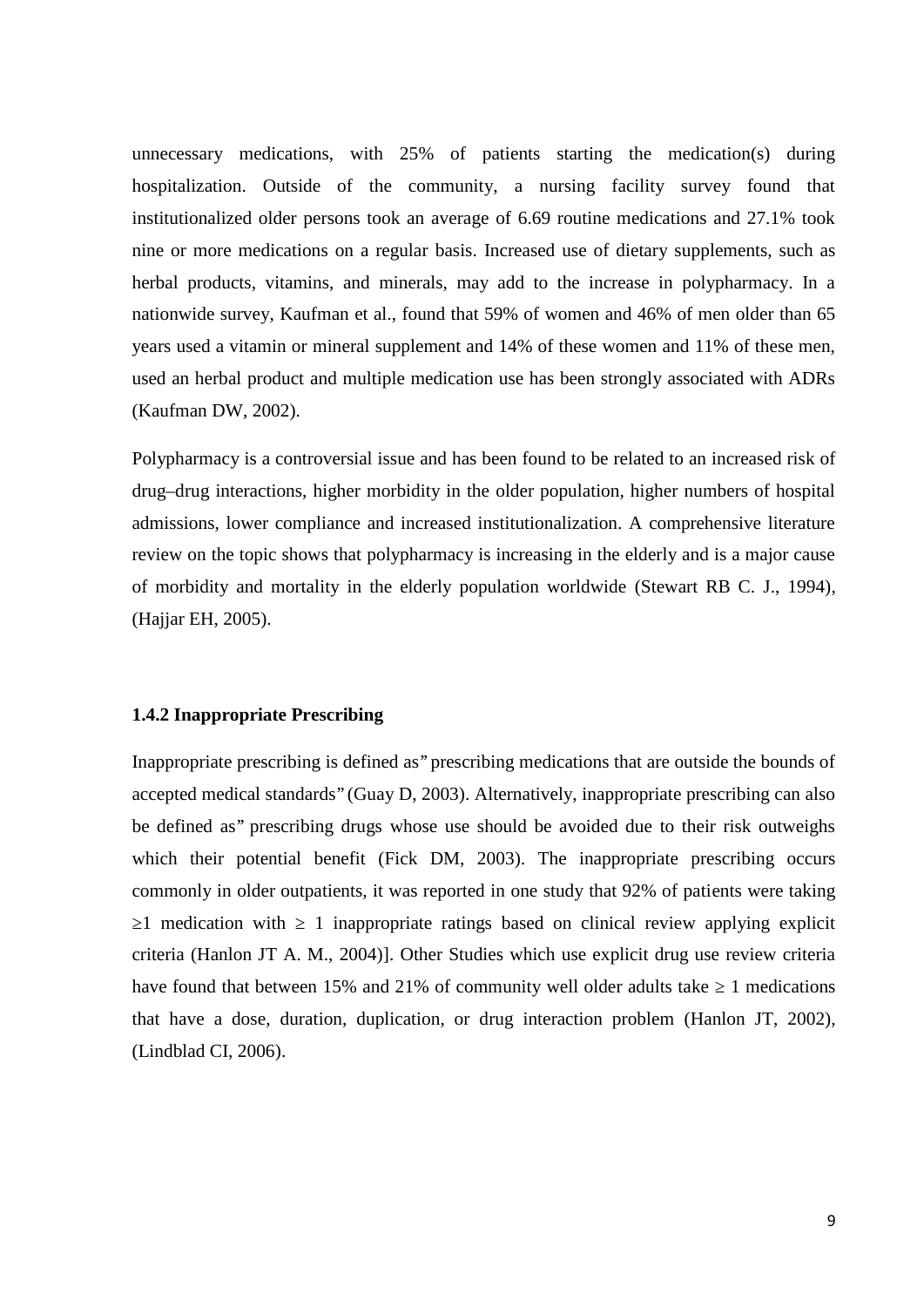#### **1.4.3 Underuse**

Underuse medications is an important and increasingly recognized problem in elders, it defined as the omission of drug therapy that is indicated for the treatment or prevention of a disease condition. A study related to the community-dwelling elders found that 50% of 372 vulnerable adults were not prescribed an indicated medication. One of the most common problems were that the lack of a gastroprotective agent for high-risk nonsteroidal antiinflammatory drug users, no calcium and/or vitamin D for those with osteoporosis and no angiotensin-converting enzyme inhibitor for patients with diabetes and proteinuria.

Underuse has an important relationship with an older adults' negative health outcomes, which includes functional disability, health services use and death (Kaufman DW, 2002).

### **1.4.4 Nonadherence to Medication**

Medication adherence as defined by (W.H.O) is "the extent of the person's behavior—taking from a healthcare provider the medication corresponds with agreed recommendations. The range of 40% to 80% was the prevalence rate of medication nonadherence in older adults (Kapadia A, 2010). According to the AARP (formerly the American Association of Retired Persons) and also, a study in the Medicare population, the cost is one common reason that causes the older adults not to fill their prescriptions. Although, because of some possible adverse effects, the older patients also may not adhere to their regimens, an inability to read the labels of the product or a lack of full understanding of information about the prescribed drugs (Korrapati MR, 1997). Some limited retrospective data suggest that nonadherence is may associate with increased health service use and ADRs. A study that was done in 2001, found that nonadherence was one of the possible factors that may cause more than 10% of older adult hospital admissions (Brenner SS, 2003). As well as the study of Col et al. which evaluated 315 of older patients admitted to a hospital and concluded that 11.4% of admissions resulted from nonadherence. Because of the errors in patient adherence, Gurwitz et al. found that 21% of ADRs in elderly outpatients were preventable. On the positive side, a study found that the fewer hospitalizations were associated with increased medication adherence and decreased cost in patients with chronic medical conditions (Krupka E, 2006), (Ujhelyi MR, 1997).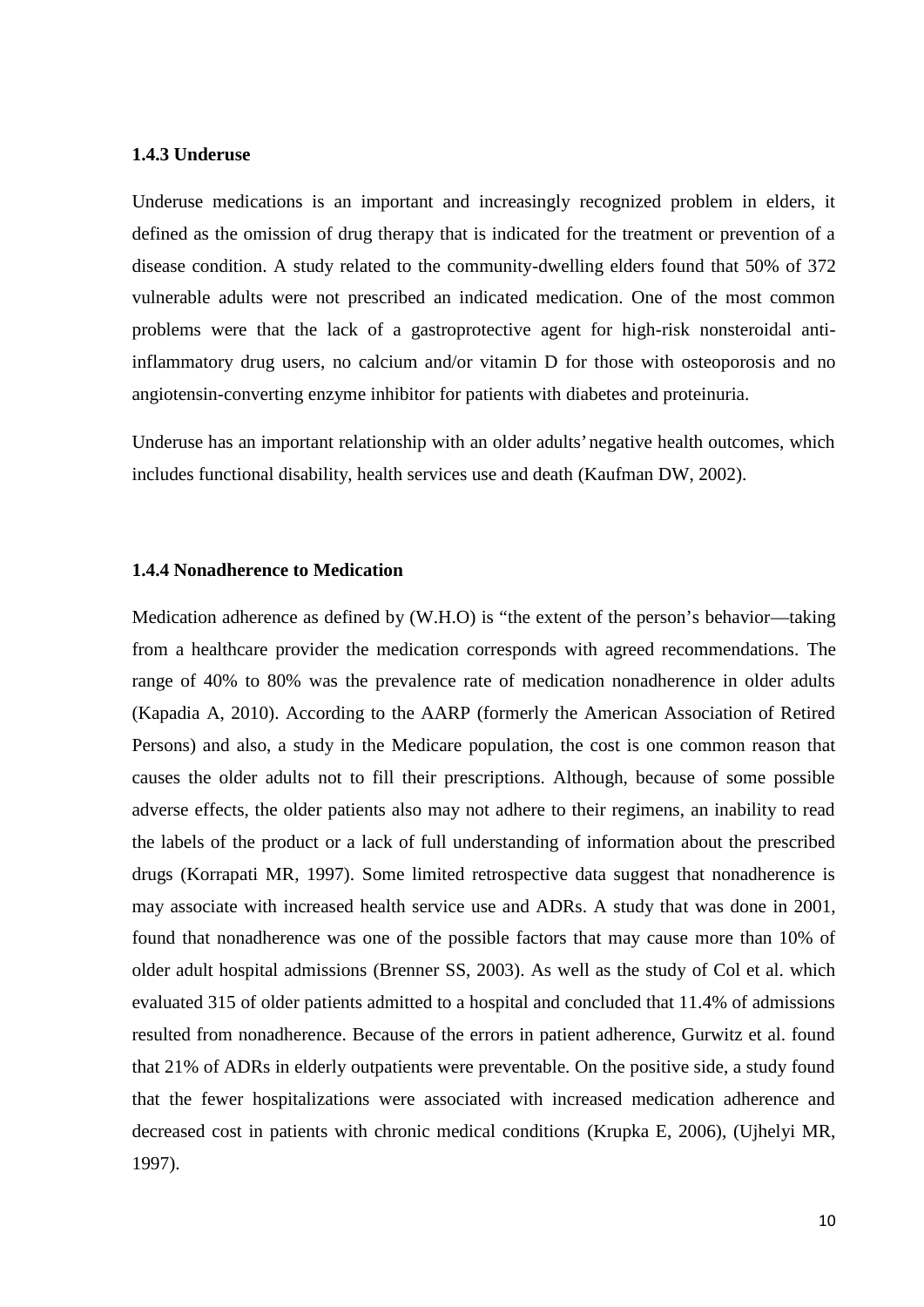## **Chapter 2: Validated drug utilizationreview tools**

Adults 65 years old or older are at high risk of complications of drug therapy and the vulnerability to poor quality medication prescribing patterns and potentially inappropriate medications (PIM) due to the age-related changes, the comorbidities, polypharmacy, and the medication interactions. These complications include also mortality and morbidity, ADE, dementia, and falls (Roth, 2009).

For more than 20 years, the PIM usage in adults' 65 has been researched in more than 500 studies in the outpatient settings, the long-term care settings, and the inpatient settings. The results showed an association between certain medications and the poor patient outcomes such as delirium, falls, and gastrointestinal bleeding (Agency for Healthcare Research and Quality, 2012). The PIMs guidelines have been developed in many countries, such as the United States, Canada, France, Ireland , Australia , Norway , and South Korea .

There are three groups which the PIMs in older adults can be categorized: the inappropriate medications regardless of comorbidities, the medications that may exacerbate some diseases, and medications that can interact with other medications that are using (McLeod PJ, 1997).

According to the recommendation by the Institute of Medicine, the appropriate prescribing patterns, and the improvement of care satisfies the following domains: (a) fewer ADEs with patients having safe care experience, (b) the standard of care delivery is evidence based when effective care, and (c) the care involves the patient as an informed consumer when the patient centered care (Joshi, 2008).

The assessment of the appropriateness of prescribing can be with process or outcome measures that are explicit (criterion-based) or implicit (judgment-based). The explicit indicators usually developed from published reviews, expert opinions, and consensus techniques. These measures are drug or disease oriented and may apply with little or no clinical judgment. According to the implicit approaches, the clinician can employ patient specific information and published evidence to form judgments about the appropriateness. The focus is based on the patient more than on drugs or diseases. The sensitive patients are more potentially in the implicit approaches, but they are time-consuming, according to the users' knowledge and attitudes. Because no ideal measure exists, the strengths and the weaknesses of all approaches should be taken into account. Nowadays there are four tools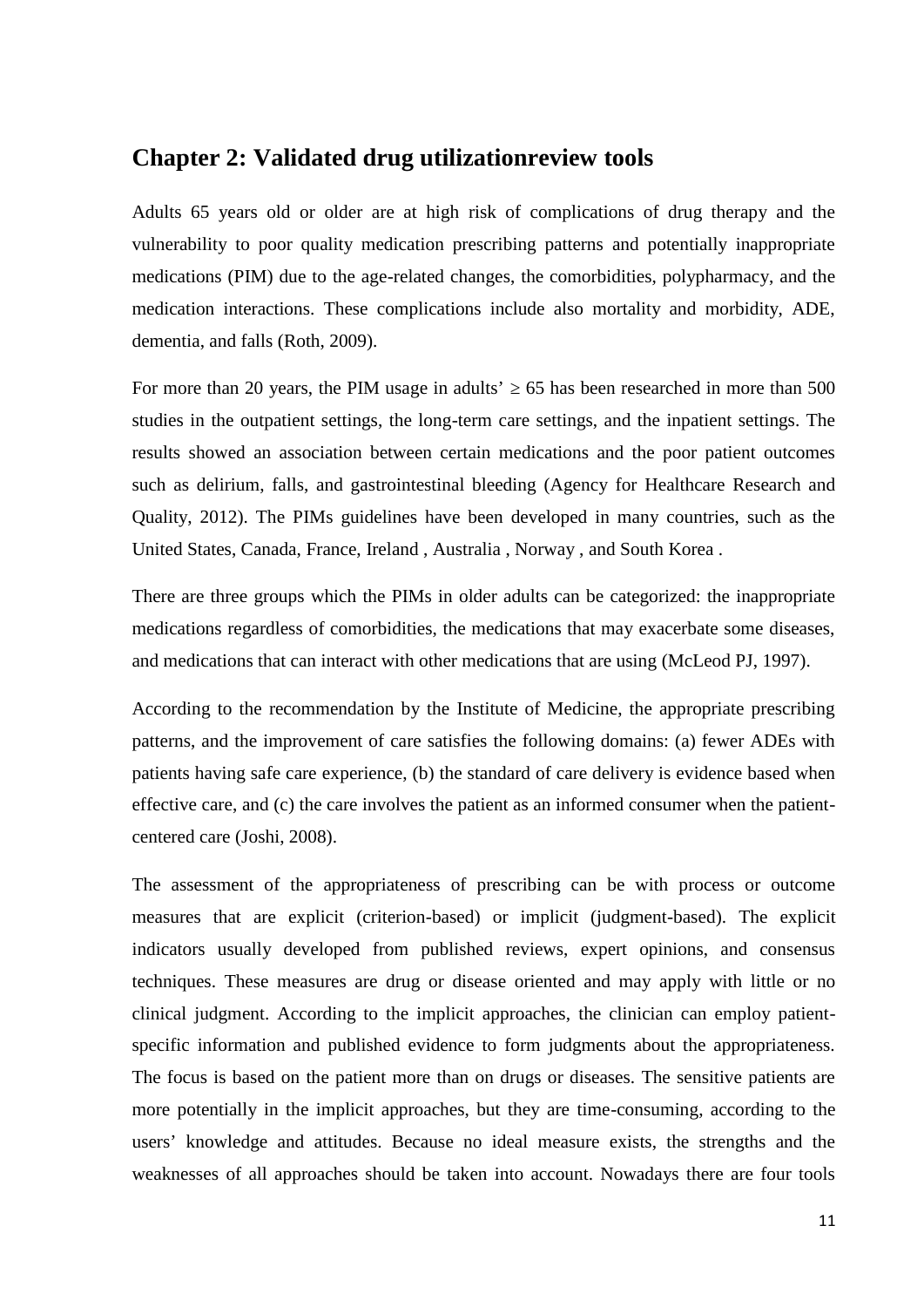which are used to evaluate PIM prescribing in older adults. The Beers' Criteria, Screening Tool of Older Persons (STOPP) are explicit approaches, Improved Prescribing in the Elderly Tool (IPET), and Medication Appropriateness Index (MAI).

### **2.1 Beers criteria:**

Since 1990, several sets of potential inappropriate prescriptions (P.I.P) criteria have been published which is designed specifically for older patients (Dimitrow MS, 2011). Dr. Mark Beers believed that ensuring the proper medication use in older patients must be a health care priority and should work as an advocate for responsible medication prescribing in the elderly patient. The potential inappropriate prescribing may occur when the risks outweigh the benefits of a prescription (Hill-Taylor B, 2013).

The Beers Criteria initially developed in 1991by Dr. Mark Beers through a consensus panel of experts by using the Delphi method with the focusing on a medication use in nursing home residents (Beers MH, 1991) and the list/criteria must continually be reviewed and updated because prescription drug availability is not static. Therefore, the Beers list was expanded to include all geriatric care settings, such as inpatient or outpatient and primary care (Davidoff AJ, 2015). It was also updated and expanded to include all geriatric care settings in 1997 and in 2003 (Beers MH, 1997). In 2012, an expert panel convened in collaboration with the American Geriatrics Society to update the Beers criteria and released updates in 2012 and 2015 (Lau DT, 2009).

The updated 2012 Beers Criteria consist of 53 classes of medications which are divided into three groups: PIMs to be avoided in older adults, PIMs to be avoided in older adults with diseases and syndromes that the drugs can exacerbate and medications which should be used with caution. The changes in the 2015 update are not extensive as those of the previous update, but two major components have been added: drugs for the dose adjustment is required based on kidney function and drug–drug interactions. Because such lists would be too extensive, the new additions are intended to be comprehensive (American Geriatric Society 2015 Beers Criteria Update Expert Panel, 2015).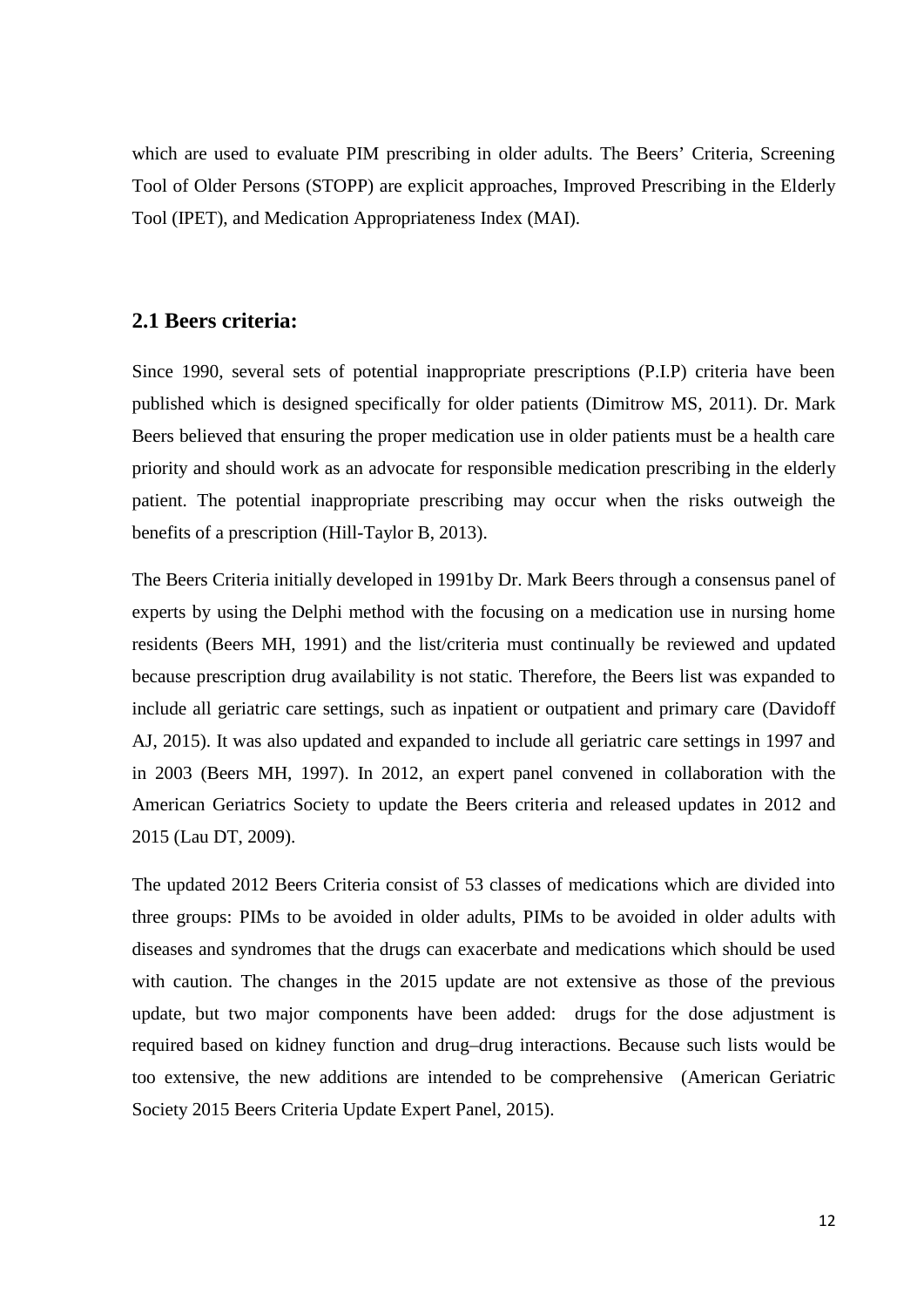The BC is not a substitute for clinical judgment and individualized care, but is meant as a guide for health care providers to make clinical decisions and to develop a policy to improve quality, safety and conduct research and training (Resnick B, 2012). An important note is that the medications addressed in the BC are not absolute contraindications. Nurse practitioners (NPs) should be familiar with the lists by incorporating the knowledge of potentially inappropriate medications (PIMs) into practice. The BC is designed to be used across all the geriatrics patients' settings, primary care, chronic and acute, but not for population 65 years of age who are in hospice and palliative care.

The Beers Criteria goal is to improve the care, effectiveness and safety of prescription practices for older patients by decreasing the PIMs. Yet, as stated previously, as new medications are added to the list, monitoring, education, and clinical interventions need to continue.

The AGS has noted that the BC should never be used to supersede individualized patient care and clinical judgment (American Geriatric Society 2015 Beers Criteria Update Expert Panel, 2015). It serves as a "warning light" to identify the medications that have an unfavorable balance of benefits and harms in older adults, particularly when compared with pharmacological and nonpharmacological alternatives. However, there are some situations in which use of medications included in the criteria can be appropriate. The criteria are designed to support, rather than supplant, good clinical judgment then, widespread efforts to educate clinicians (Micheal A. Steiman, 2015).

Presently the implementation and uptake of the BC have not been without problems. Therefore many clinicians misunderstand the purpose of the criteria and they mistakenly believe that the criteria are deeming all uses of the listed drugs to be inappropriate. Moreover, the quality of care can be negatively affected by restricting access to medications included in the criteria and they can negatively affect use in appropriate ways and create unnecessary burden and trouble for prescribers (Anderson K, 2014).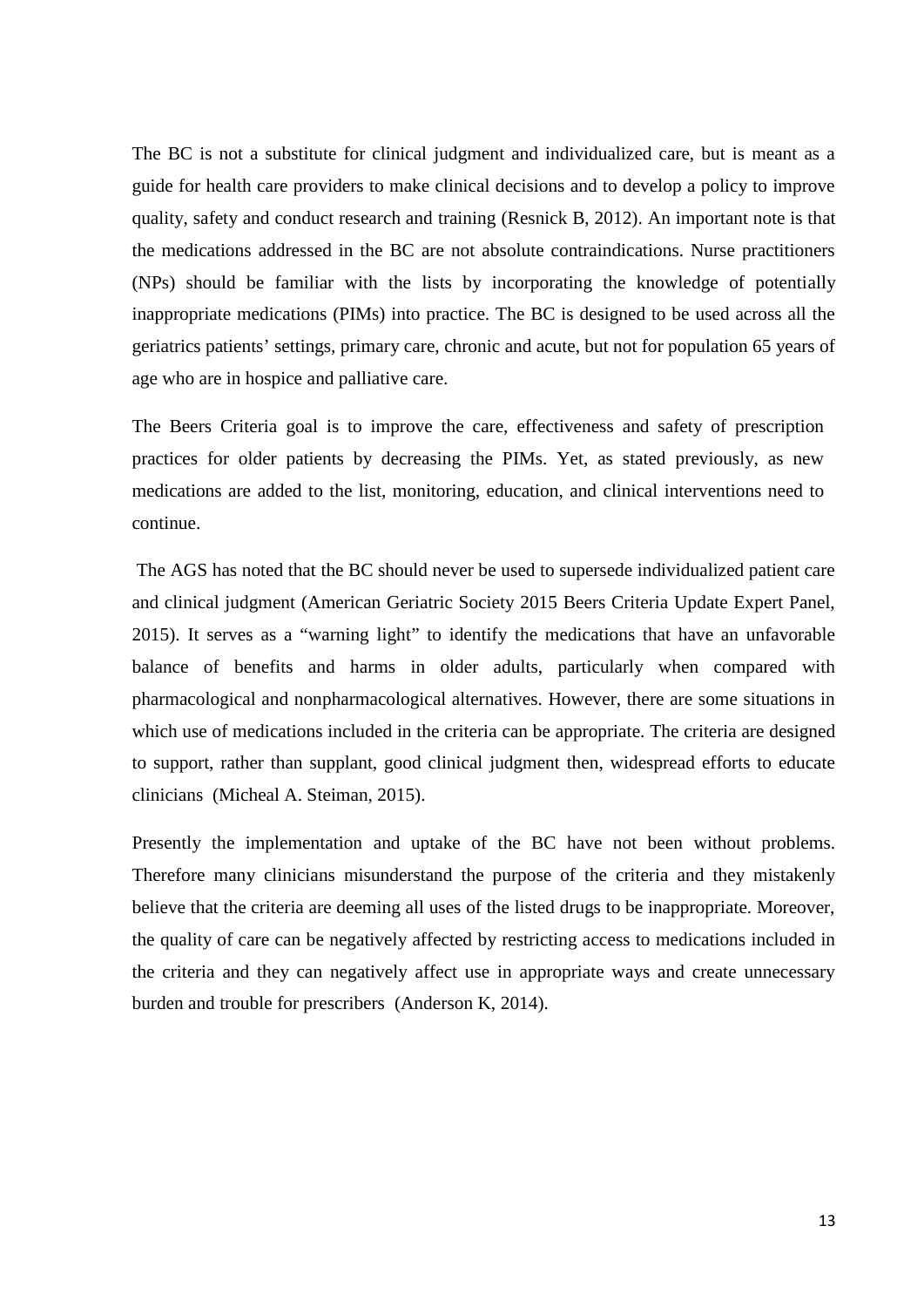#### **2.1.1 Key principles to guide optimal use of the AGS 2015 Beers Criteria**

They hope that patients, caregivers, clinicians, health systems leaders, and payers will use these guidelines to direct implementation efforts that yield maximal benefits from the AGS 2015 Beers Criteria while minimizing unintended harms.

Key Principle 1: Medications are potentially inappropriate, not definitely inappropriate. In some cases the drug is almost always a poor choice. However, there are some older adults in whom use of these medications is appropriate.

Key Principle 2: Read the rationale and recommendations statements for each criterion. Many medications are considered potentially inappropriate only in certain circumstances or in most circumstances but with some exceptions.

Key Principle 3: By understanding why the medications are included in the AGS 2015 Beers Criteria and adjusting the approach of medications accordingly

Key Principle 4: The AGS 2015 Beers Criteria is a starting point for a comprehensive process to identify and improve medication appropriateness and safety (Steinman MA H. J., 2010).

Key Principle 5: Access to medications included in the AGS 2015 Beers Criteria should not be excessively restricted by prior authorization and/or health plan coverage policies.

Key Principle 6: The AGS 2015 Beers Criteria are not equally applicable to all countries.

### **2.2 Screening tool of older persons (STOPP)**

Beers criteria have approved the published literature on inappropriate prescribing in late life. Then in 2008 the first version of STOPP/START criteria was published. It was developed in Ireland by a multidisciplinary team of Irish geriatricians, primary care physicians, pharmacists, and pharmacologists. It has steadily gained significance as an alternative set of PIM criteria. Like Beers criteria, STOPP criteria describe the evidence of potentially inappropriate medications (PIMs).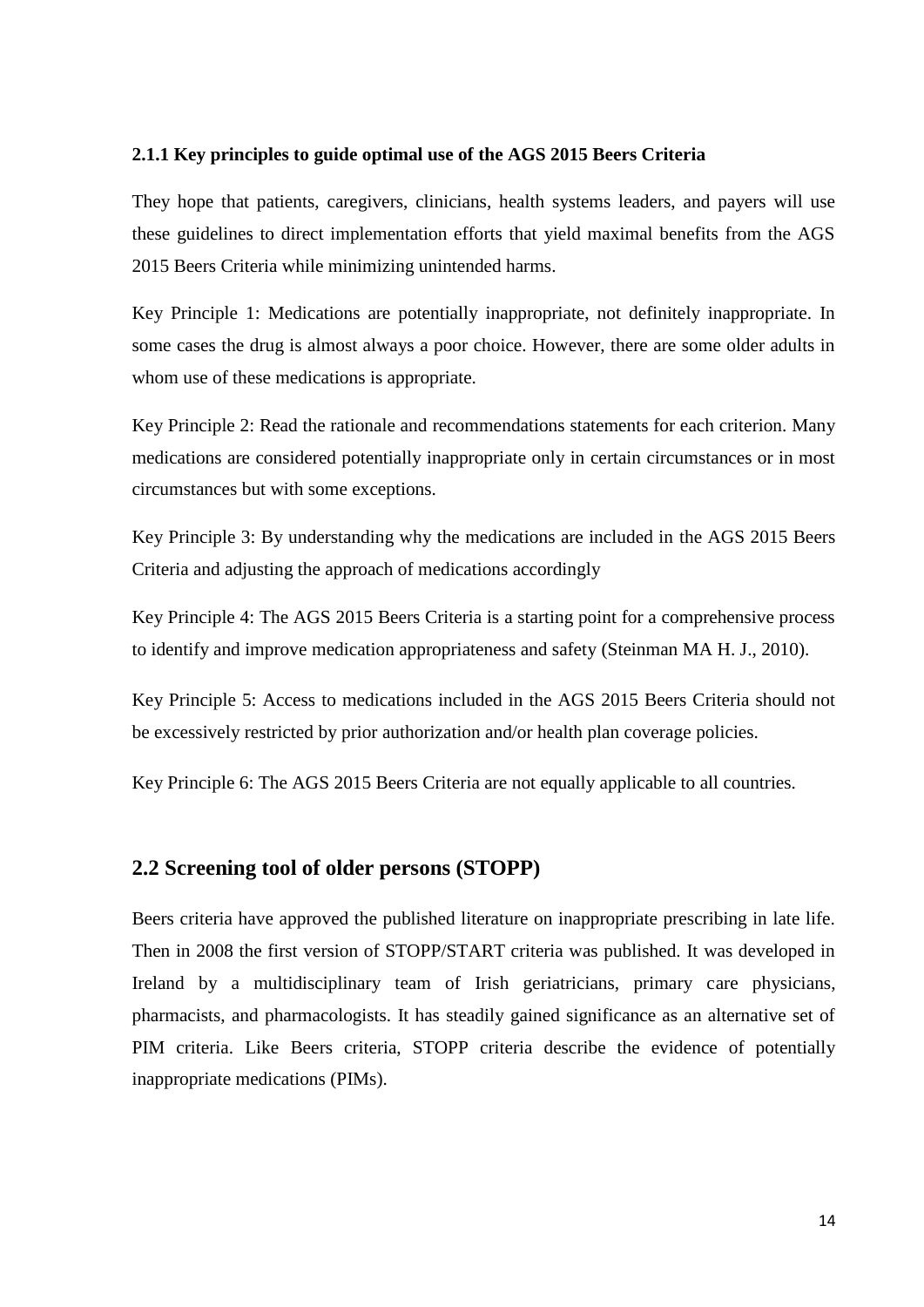STOPP contain the PIM prescribing in older adults that include drug–drug and drug–disease interactions, the drugs that may affect elderly patients at risk of falls, and duplicate drug class prescriptions.

It's arranged according to relevant physiological systems, and each criterion is followed by an explanation as for why the prescription is potentially inappropriate (Masoro EJ., 2003). They were updated in 2015 to include drugs affecting or may affect renal function, as the update of the AGS Beers Criteria. (Winbery S, 2011).

### **2.3 Improved prescribing in the elderly tool (IPET)**

It is referred as "Canadian Criteria", the IPET consists of a list of the most 14 prevalent prescription errors which has known from a long list of inappropriate prescription. It is developed by an expert Canadian Consensus Panel in 1997. Furthermore, as with the Beers' criteria, there is an insufficient convincing evidence that exists regarding IPET's efficacy to reduce the ADR incidence, and reduce the excessive health resource utilization or decreases mortality (Steinman MA, 2010) .

### **2.4 Medication appropriateness index (MAI)**

MAI is a measurement of prescribing appropriateness developed by Dr. Joseph Hanlon and colleagues. MAI assesses elements of prescribing: the indication, the effectiveness, the dose, the practical directions, the correct directions, the drug–disease interactions, the drug–drug interactions, the duration, the duplication, and the cost. The most three components that can be used to detect the unnecessary polypharmacy and PIM prescribing are indication, effectiveness, and duplication, (Chapron DJ. Drug disposition and response, 2000).

The MAI has major advantages: testing in both the inpatient and ambulatory settings, exhibiting excellent intra-rater and inter-rater reliability, and facing and contesting validity. Also, it addresses multiple components of prescribing appropriateness and may be applied to all medication in the context of the patient. However, the tool is more time-consuming  $(∼10$ minutes per drug assessed) and cannot assess the under-prescribing (untreated indications) (Chapron DJ. Drug disposition and response, 2000).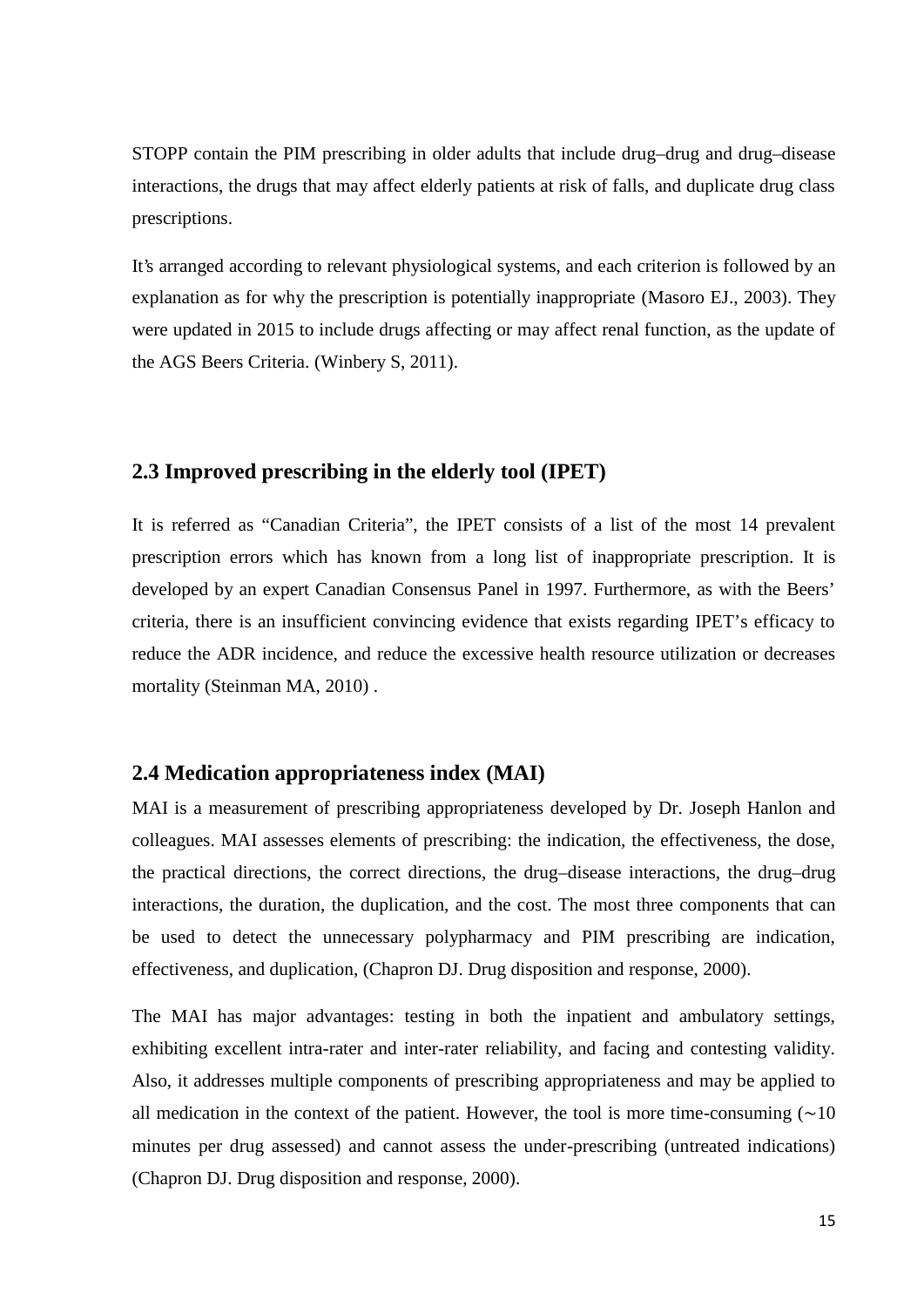### **2.5 Previous studies**

Bilyeu, Gumm, Fitzgerald, Fox, and Selig (2011) initiated a nurse quality improvement intervention program for patients admitted to an inpatient unit. Before the intervention, researchers reviewed charts of 100 patients to identify medications prescribed to each patient. Each medication was compared to the Beers Criteria. As a result of the 2-month project, for the 46% of the PIMs identified in the cohort, providers chose to either discontinue the medication, or change the medication to a safer dose, or safer medication. According to Bilyeu et al. (2011), the nurses' unexpected outcomes related to quality care issues. The nurses involved in the program reported increased confidence using the Beers Criteria to identify potentially inappropriate medications, increased compliance with medication reconciliation, heightened awareness of potentially inappropriate medications and the relationship to adverse drugs effects, and a sense of empowerment to implement interventions that provide safer and higher quality outcomes for inpatients.

In India, a study was undertaken to study the prescribing pattern of various drugs in geriatric patients and also evaluate inappropriate prescribing with the help of beers criteria. According to a study that was done from the period of January 2013 to April 2013 in Rajah Muthiah Medical College hospital, Annamalai University, inpatient who are 65 years and older of both gender were reviewed. Most commonly prescribed drugs were gastrointestinal drugs followed by cardiovascular drugs. Polypharmacy was high which is usually unavoidable in elderly and according to Beer's criteria the study suggests that drugs that were avoided in elderly are among the most frequently inappropriately prescribed drug.

Also, a retrospective study aimed at examining potentially inappropriate medication prevalence and factors that affect the use of PIMs was done in Womack Army Medical Center Internal Medicine Unit at U.S military hospital between December 2012 and September 2013 by Edward K.Osi. The lists of admission and discharge medication of patients aged  $\epsilon$  65 years was reviewed by a clinical pharmacist using the 2012 Beers criteria. Among the PIM top three classes at admission were antihistamine followed by nonsteroidal anti-inflammatory drugs and benzodiazepines. Patients who took more than ten medications were more likely to have a PIM.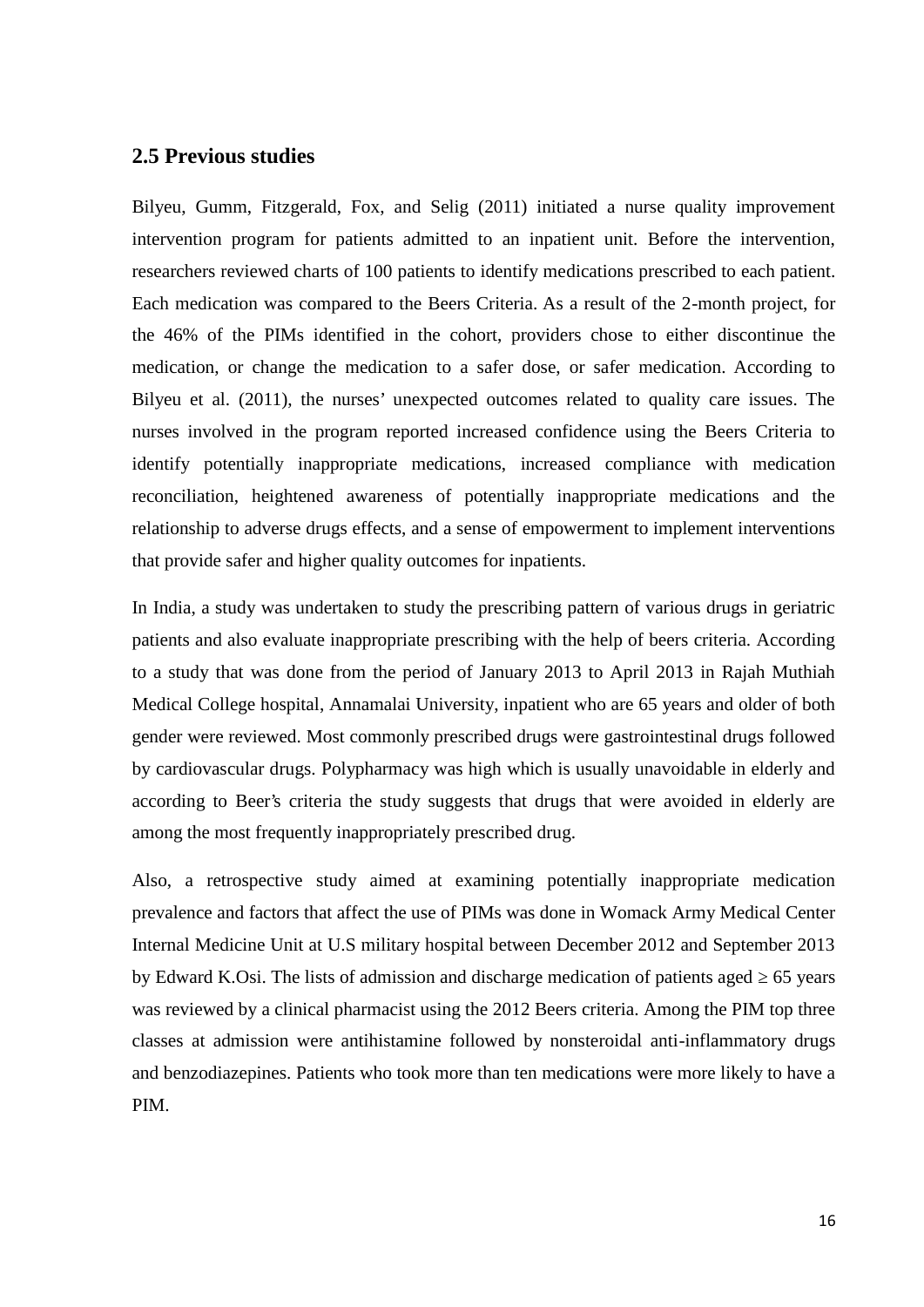Another study which had a purpose to determine the prevalence and patterns of PIM prescription in Korean older adults according to 2012 Beers criteria by using data from Korean health insurance review and assessment database of an outpatient prescription from January 1, 2009, to December 31, 2011. The study confirmed that the PIM prescription is more common among elder Koreans and the female sex, comorbidity, severity and polypharmacy were the most risk factors for PIM. The clinical decision support system should be developed to decrease the prevalence of PIM prescriptions.

Also a study carried out in Cork, Ireland to compare Beers (2003, 2012) and STOP/START version 1 (v1) and (v2) according to the effect on the incidence of potentially inappropriate prescribing medication, polypharmacy and clinical relevance of medication changes. They found out that the number of medications was most reduced by STOP/START v2. In addition, STOP/START v2 identified more instance of potential major clinical relevance.

An Italian study aimed to assess the occurrence of polypharmacy and hyper-polypharmacy and the risk of potentially inappropriate prescription PIP among elderly patient and very elderly patient in different health care settings of the Friuli-Venezia Giulia region in the North East at Italy in March 2014. The assessment was done according to the Beers criteria. A total of inpatients, outpatients, and nursing homes were included the polypharmacy and hyper polypharmacy among elderly and very elderly are associated with the risk of multiple PIPs and showed that the most PIPs result from the benzodiazepines. Also the study showed that female sex aged > 79 years, hyper-polypharmacy and chronic kidney disease which were associated with high risk of having two more PIPs.

Other study conducted in Nepal evaluated the prescribing pattern, prescribing potentially inappropriate medicine and polypharmacy in elderly population to contribute in process of the awareness of rational use of drugs by the observational study which was done for hospitalized geriatric patients in Nepal. The world health organization and Beers 2012 update criteria were used to assess the prescribing pattern and inappropriate respectively and using Medscape for drug-drug interaction. The study result showed that majority of hospitalized elderly patient received polypharmacy with drugs which have serious of drug-drug interaction. The potentially inappropriate medicines prescribed were 7.2%.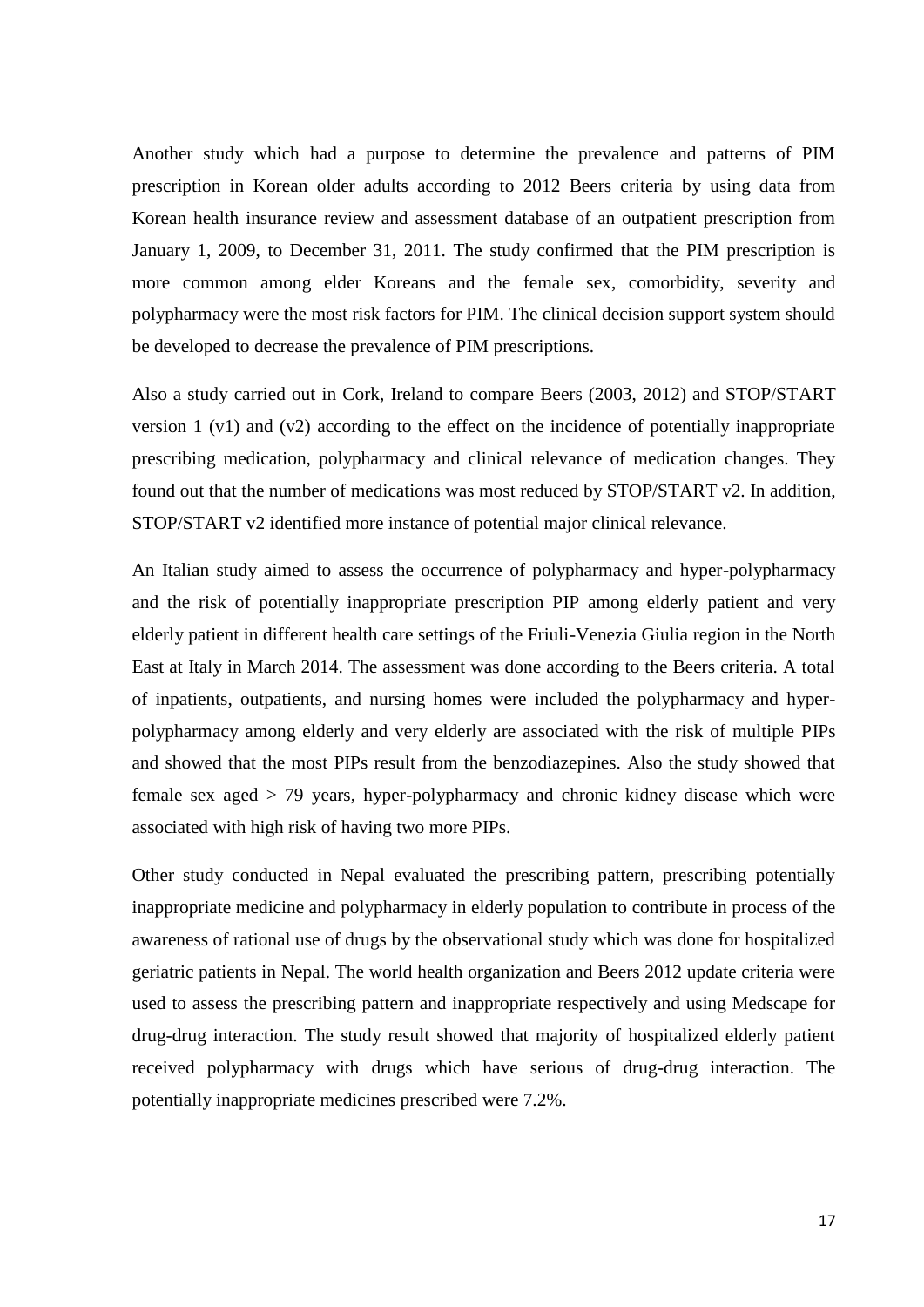From June 2013 to August 2012, Dr. B.P Amedkar of Medical College and Hospital carried out a study to show prescribing pattern of many various drugs in elderly patients and evaluate inappropriate prescription using Beers criteria. Most of the cases were from respiratory system followed by cardiovascular system and the most commonly prescribed drugs were antimicrobials. The polypharmacy was observed high and the drugs which must be avoided in elderly are among more frequently inappropriately prescribed drugs.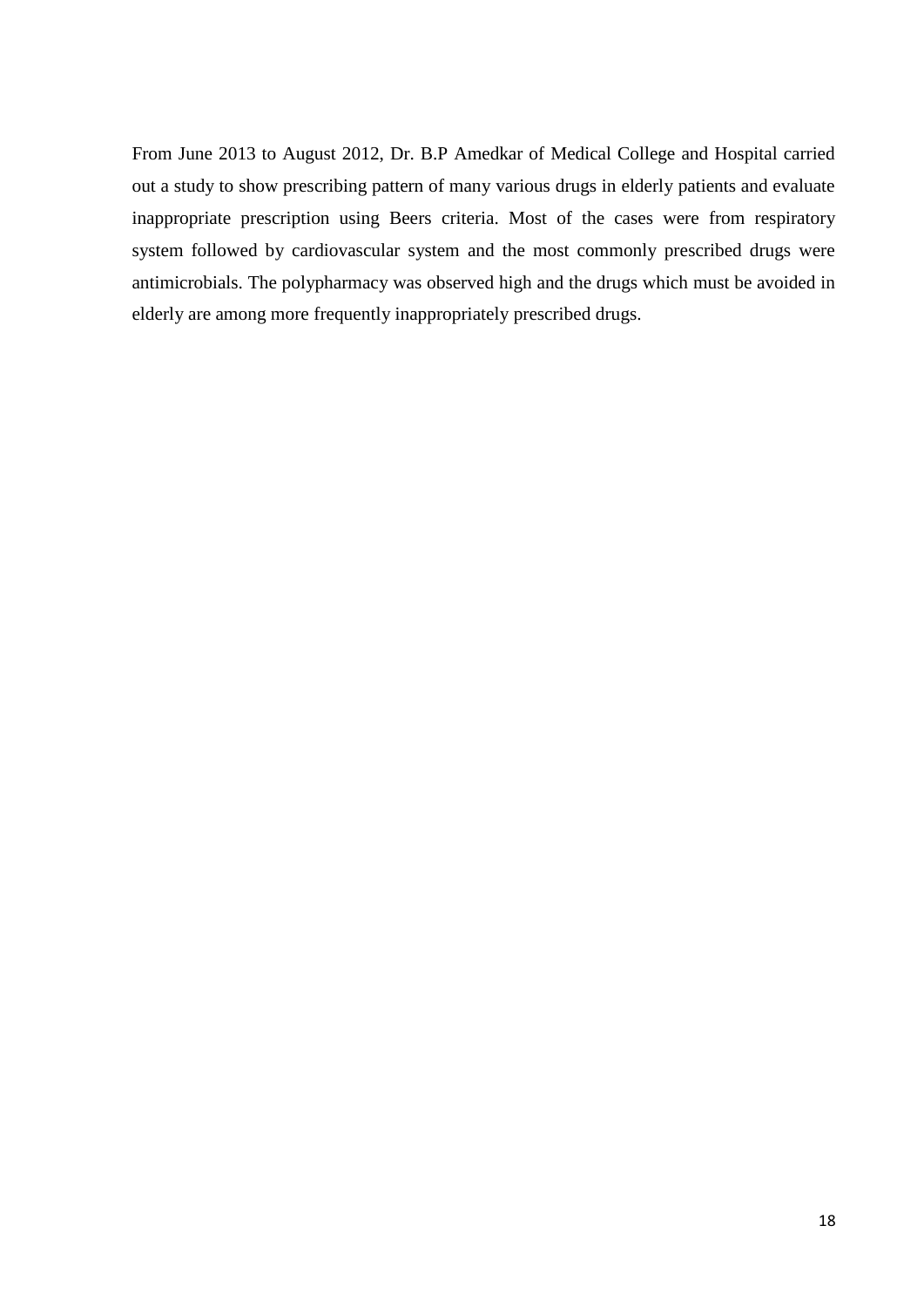## **Chapter 3 . Methodology**

A cross sectionalprospective study was carried out on both male and female geriatric patients (aged 65 years and more) in Near East University Hospital in North Cyprus between September and October 2016. Within the time frame of my study, the total number of admitted elderly patients above 65 years of age was 119 patients.

The inclusion criterion was :

- 1- Patients who are aged 65 years or older
- 2- Patents who were hospitalized between September and October 2016 whether in general clinic or geriatric.

Exclusion criteria:

- 1- Patients who were at hospice care and who were receiving palliative care.
- 2- Patients who were discharged before completing their data collection or had no medications.
- 3- Patients who died during the collection data.

### **Sample size and data Collection**

The study population consists of 119 patients. 107 patients were eligible for inclusion whereas 12 patients were excluded- (9 of them were excluded due to incomplete data and 3 patient died during the course of collecting data).

Data was collected through review of case sheets of all elderly patients admitted. Case sheets of all admitted elderly patients who were inpatient, discharged or to be discharged from the hospital were reviewed each day during the study period. Such review of case considered only once for each patient.

Data were obtained from the patient medical records and collected in a structured pre-form which included patients' age, gender, date of admission, date of review, diagnosis, creatinine clearance and all medications prescribed.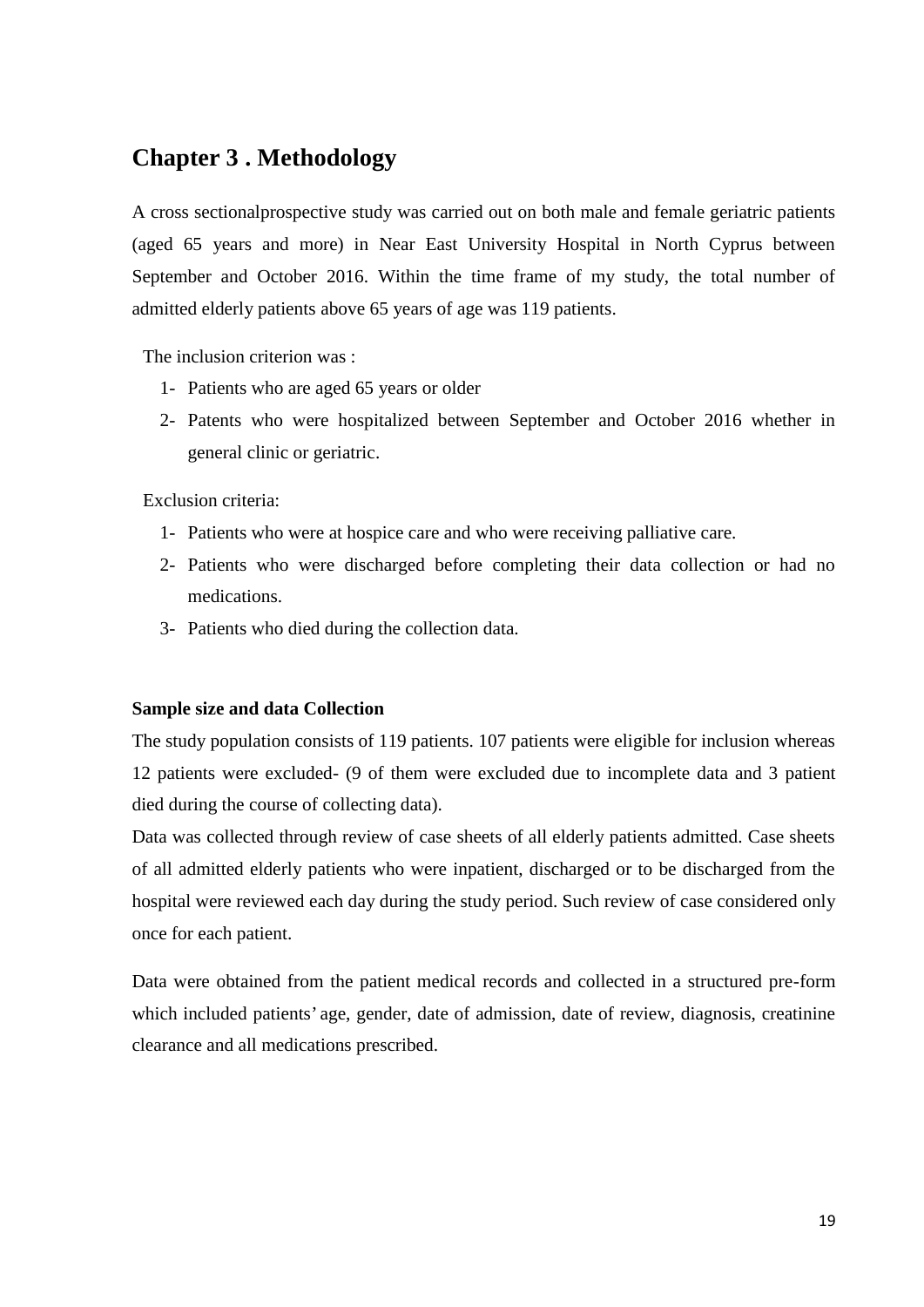#### **Identification of potentially inappropriate medications:**

The medications were prescribed in trade name then I verified their generic name by using www.drug.com for international drugs. All medications were assessed for PIM using 2015 Beers criteria. The medications in the record listed in beers criteria were considered as PIM according to major component of beers criteria which include:

- 1- Changes to PIMs and Older Adults.
- 2- Changes to Drug-Disease and drug-Syndrome PIMs.
- 3- Drugs to be used with cation.
- 4- Drug-Drug Interactions.
- 5- PIMs Based on Kidney Function.

### **Statistical analysis:**

Collected data was entered in Microsoft Office Excel 2010 and analyzed by using Statistical Package for the Social Sciences SPSS statistical software (version 20, IBM, SPSS).

The methods used to analyze the data include an analysis of descriptive statistic variables such as frequency, percentages and crosstabs for the categorical variables and the correlation test. The chosen level of significance is  $p < 0.05$ .

### **Ethical Consideration:**

Confidentiality was assured during the study and also patients' privacy. The study was approved by the Near East Institutional Reviews Board (IRB) of Near East University Hospital that assigned this research as being just observational study and just initials were used during the study.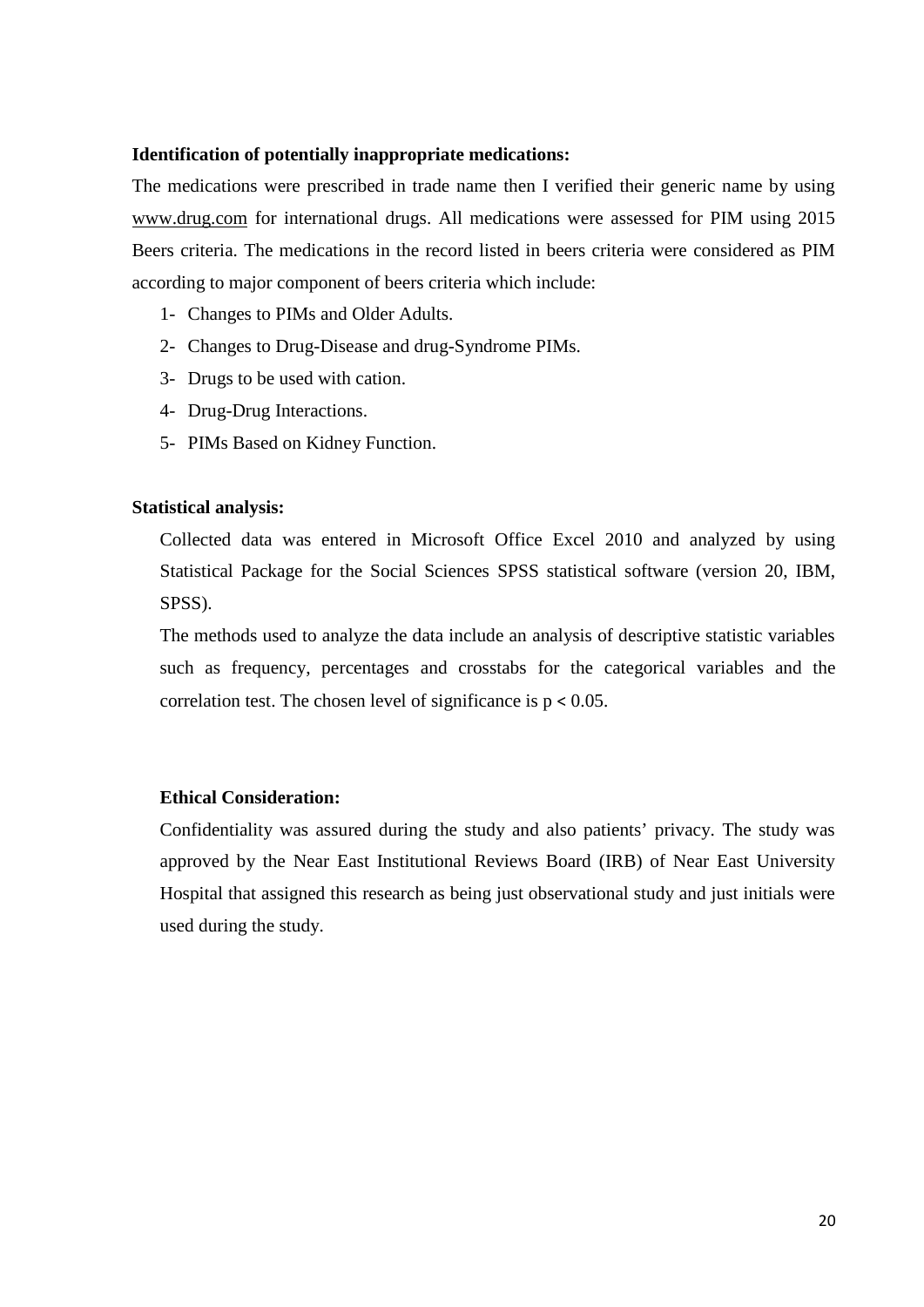## **Chapter 4. Results:**

## *Demographics*

Out of 451 patients admitted to the hospital and scanned for inclusion during the period of this study,119 patients were classified as elderly patients, 107 of them were included; 62 (57.9%) being males and 45 (42.1%) being females [Table.1]. Total admitted elderly patients were classified to two age groups 65-75 and>75. Most common elderly patients admitted during study period were aged 65-75 N= 59 (55.1%), followed >75N=481 (44.9%). [Table.1]

Based on the patients' file information, most of the patients were admitted to cardiology clinic *N=*42, followed bygeriatrics *N=*11, respiratory clinic *N=*11, internal clinic *N=*11, surgery *N=*11, then infections *N=*9, oncology *N=*8and neurology *N=*4 [Table.1].

## **Prescription Pattern and Polypharmacy**

The total number of medicines prescribed to the 107 patients was 1039, with a median of 9. The number of prescribed drugs had no correlation with the age within the geriatrics.

Polypharmacy was found in *N=*85 patients, the variation in polypharmacy with relation to age: Patients aged 65-75 years was *N=*45 and patients aged >75years was N=40 [Table.2. Fig.1].

| <b>Table I. General Information</b> |              |
|-------------------------------------|--------------|
| Sex:                                |              |
| Male                                | $62(57.9\%)$ |
| Female                              | 45 (42.1%)   |
| Age:                                |              |
| 65-75                               | 59 (55.1%)   |
| >75                                 | 48 (44.9%)   |
| <b>Total Number of drugs</b>        | 1039         |
| Range                               | 22.00        |
| Mean                                | 9.7          |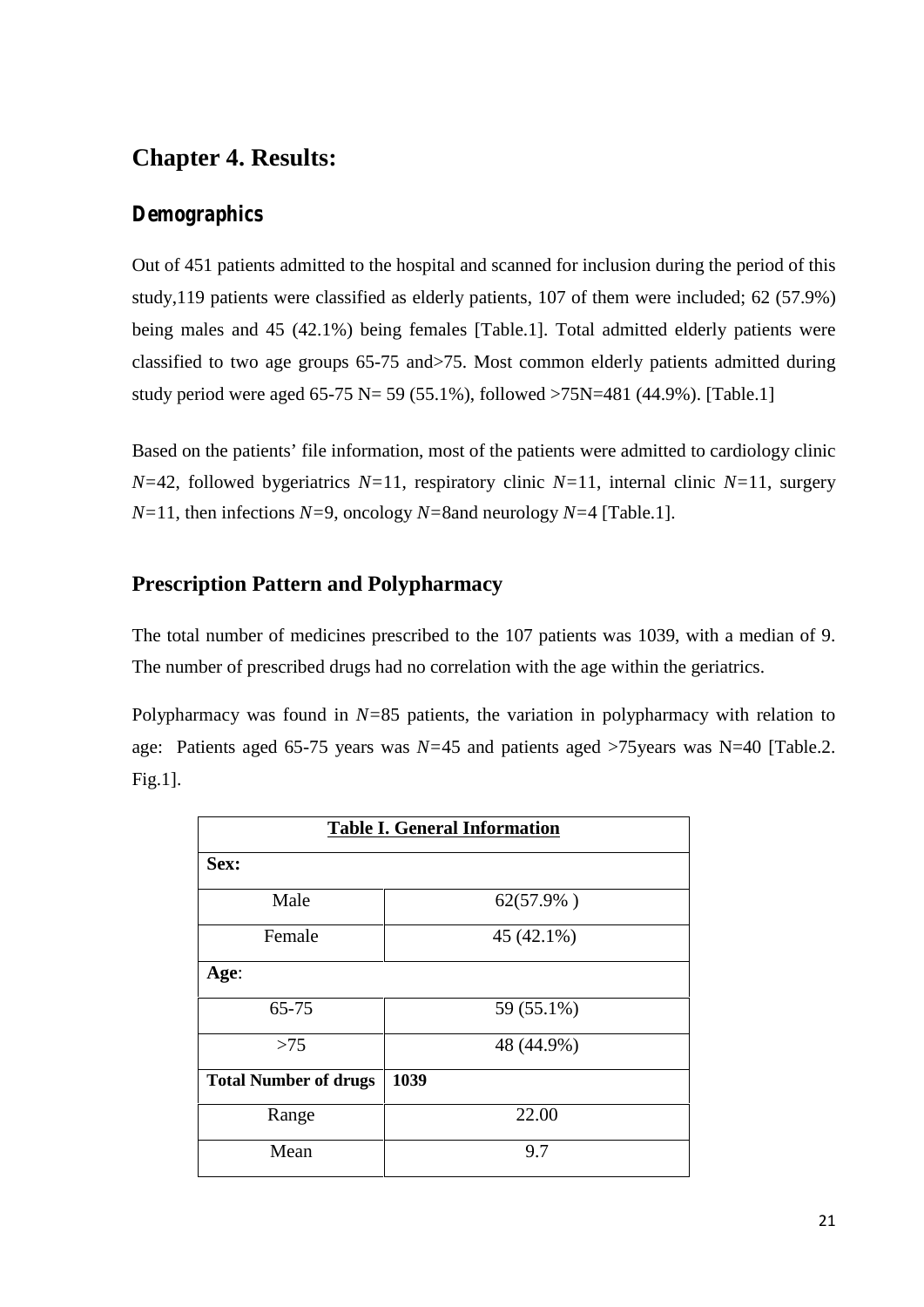| <b>Prevalence of poly-</b><br>pharmacy  | 85 (79.4%)   |  |
|-----------------------------------------|--------------|--|
| Distribution of patients across clinics |              |  |
| Geriatric                               | 11 (10.3%)   |  |
| Cardiology                              | 42 (39.3%)   |  |
| Surgery                                 | $11(10.3\%)$ |  |
| Internal                                | 11 (10.3%)   |  |
| Respiratory                             | $11(10.3\%)$ |  |
| Infection                               | $9(8.4\%)$   |  |
| Oncology                                | $8(7.5\%)$   |  |
| Neurology                               | 4 (3.7%)     |  |

## Table.2. **Age \* polypharmacy Cross tabulation**

|       |       |            | polypharmacy | Total          |        |
|-------|-------|------------|--------------|----------------|--------|
|       |       |            | 1            | $\overline{2}$ |        |
| Age   | 65-75 | Count      | 14           | 45             | 59     |
|       |       | % of Total | 13.1%        | 42.1%          | 55.1%  |
|       | $>75$ | Count      | 8            | 40             | 48     |
|       |       | % of Total | 7.5%         | 37.4%          | 44.9%  |
| Total |       | Count      | 22           | 85             | 107    |
|       |       | % of Total | 20.6%        | 79.4%          | 100.0% |

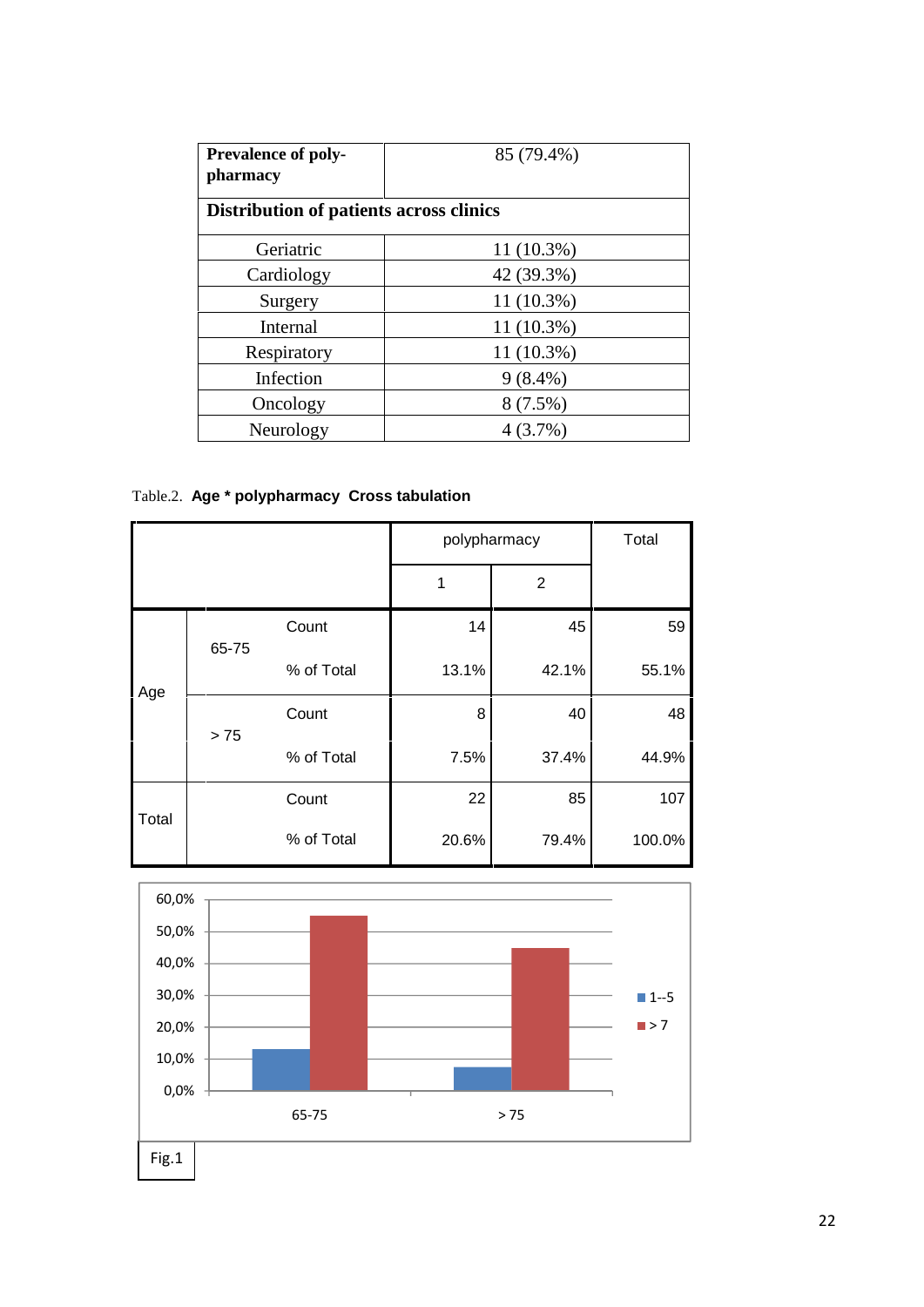### **Beers criteria**

Out of the total of 1039 medicines prescribed, 176 (16.9%) were potentially inappropriate as determined by Beer's criteria groups during hospitalization while 103(9.9%) PIMs of total discharge medications were observed.

For PIMs used during hospitalization, 88(50%) PIMs were identified as medications to be avoided in older adults 38(21.6%) PIMs there the second group drug-disease and drug syndrome interaction there were, in the drugs used with caution group there were 32(18.2%) PIMs, the forth group drug-drug interactions there were 3 (1.7%) and in the fifth group that based in kidney function there were 14 (7.95% ) of PIMs [ Table.3 ].

On discharge; the PIMs of the first group which is medications avoided in older adults there were 67(38.1%) PIMs, the second group drug-disease and drug-syndrome interaction there were 31(17.61%) PIMs, in the drugs used with caution group there were 21(11.9%) PIMs, the forth group drug-drug interactions there were 1 (.6%) and in the fifth group that based in kidney function there were 5 (2.84%) of PIMs. [Table.4]

Of patients on PIMs; during hospitalization, at least one PIM was prescribed to 29 (27.1%) patients. N=26 (24.3 %) of the patients were prescribed with two PIMs, N=17 (15.9%) were prescribed with three PIMs,  $N=5$  (4.7%) were prescribed with four PIMs and  $N=4$  (3.7%) were prescribed with five and more PIMs according to Beers criteria .

While for same patients on discharge, at least one PIM was prescribed to 25 (23.4%) of them. N=22 (20.6 %) of the patients were prescribed with two PIMs, N=8 (7.5%) were prescribed with three PIMs, and N=2 (1.9%) were prescribed with five PIMs according to Beers criteria.

Most potentially inappropriate medicines during hospitalization were administered in cardiology patients *N=*34(31.4%), followed by respiratory patients *N=*13(12.2%), internal medicine patients *N=*11(10.2%), then surgery *N=*7(6.6%), infections *N=*5(4.7%) and oncology *N=*5 (4.7%), geriatrics *N=*4(3.7%) and neurology *N=*3(2.8%) patients.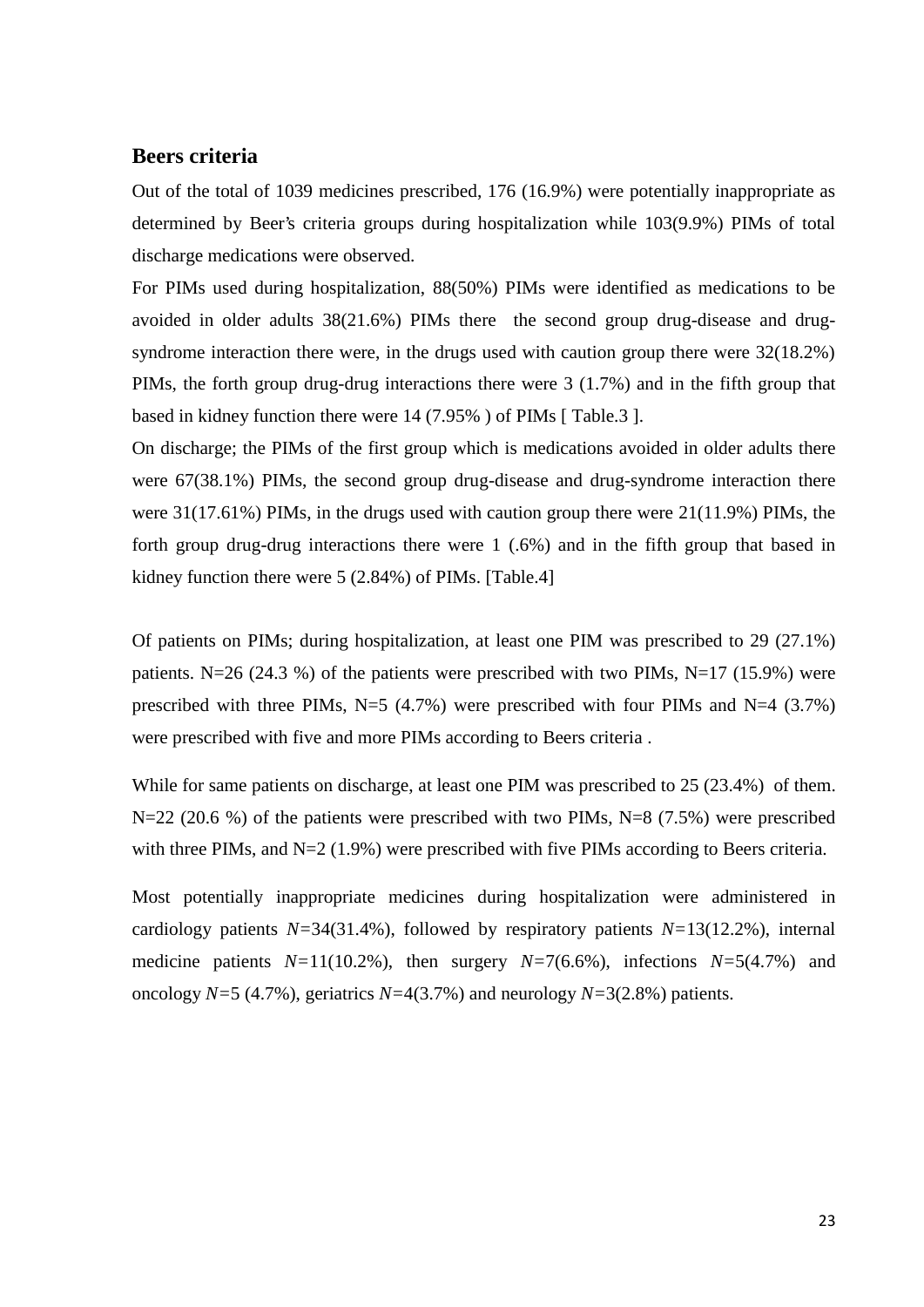### **PIM medications**

Proton pump inhibitors were most prescribed PIMs (n=68) for patients during hospitalization and on discharge. According to Beers criteria they are classified as first group Potentially inappropriate. In this omeprazole was prescribed most though stopped on discharge. Enoxaparin was the second common prescribed drug which classed as PIM, however it was stopped in all cases on discharge. Diuretics such as Furosemide was the third most common PIM prescribed even on discharge for significant (n=14) patients. Antipsychotic like (Alprazolam, Diazepam, Citalopram, Olanzapine, Clonazepam, Mirtazapine, Sertraline) were respectfully significantly prescribed PMIs (N=24) during hospitalization and on discharge. These drugs are classed as drugs that increase symptoms such as anticholinergic symptoms and falls in elderly especially when they take more than two.

Corticosteroids were prescribed 12 times during hospitalizations mostly in respiratory patients and on discharge have been stopped.

| <b>Drug</b>         | <b>Repetition</b> | Family                                      |
|---------------------|-------------------|---------------------------------------------|
| Famotidine<br>1.    | 3                 | histamine $H_2$ receptor antagonist         |
| Ranitidine<br>2.    | 3                 | histamine-2 blockers                        |
| Amiodarone<br>3.    | 4                 | antiarrhythmic                              |
| 4.<br>Digoxin       | 4                 | antiarrhythmic                              |
| Atropine<br>5.      | 1                 | Anticholinergic                             |
| Doxazosin<br>6.     | 2                 | alpha-adrenergic blockers                   |
| Terazosin<br>7.     | 1                 | alpha-adrenergic blockers                   |
| 8.<br>Aspirin       | 1                 | <b>NASID</b>                                |
| 9. <i>Ibuprofen</i> | 1                 | Nonsteroidal anti-inflammatory drug (NSAID) |
| 10. Tramadol        | $\overline{2}$    | narcotic-like pain reliever.                |
| 11. Nitrofurantoin  | 1                 | Antibiotic                                  |
| 12. Modafinil       | 1                 | wakefulness-promoting agent.                |
| 13. Scopolamine     | $\mathbf{1}$      | Anti-motion sickness                        |
| 14. Metoclopramide  | 1                 | Dopamine receptor blocker                   |

Table.3. PIMs Drugs

#### *Potentially Inappropriate Medication*

During hospitalization, according to the first group in Beers criteria which is potentially inappropriate medications there were 88( 50%) of PIMs included in this group. 10 (11.4% ) of the drugs were recommended as avoid, 12 ( 13.6%) drugs were recommended as avoid as first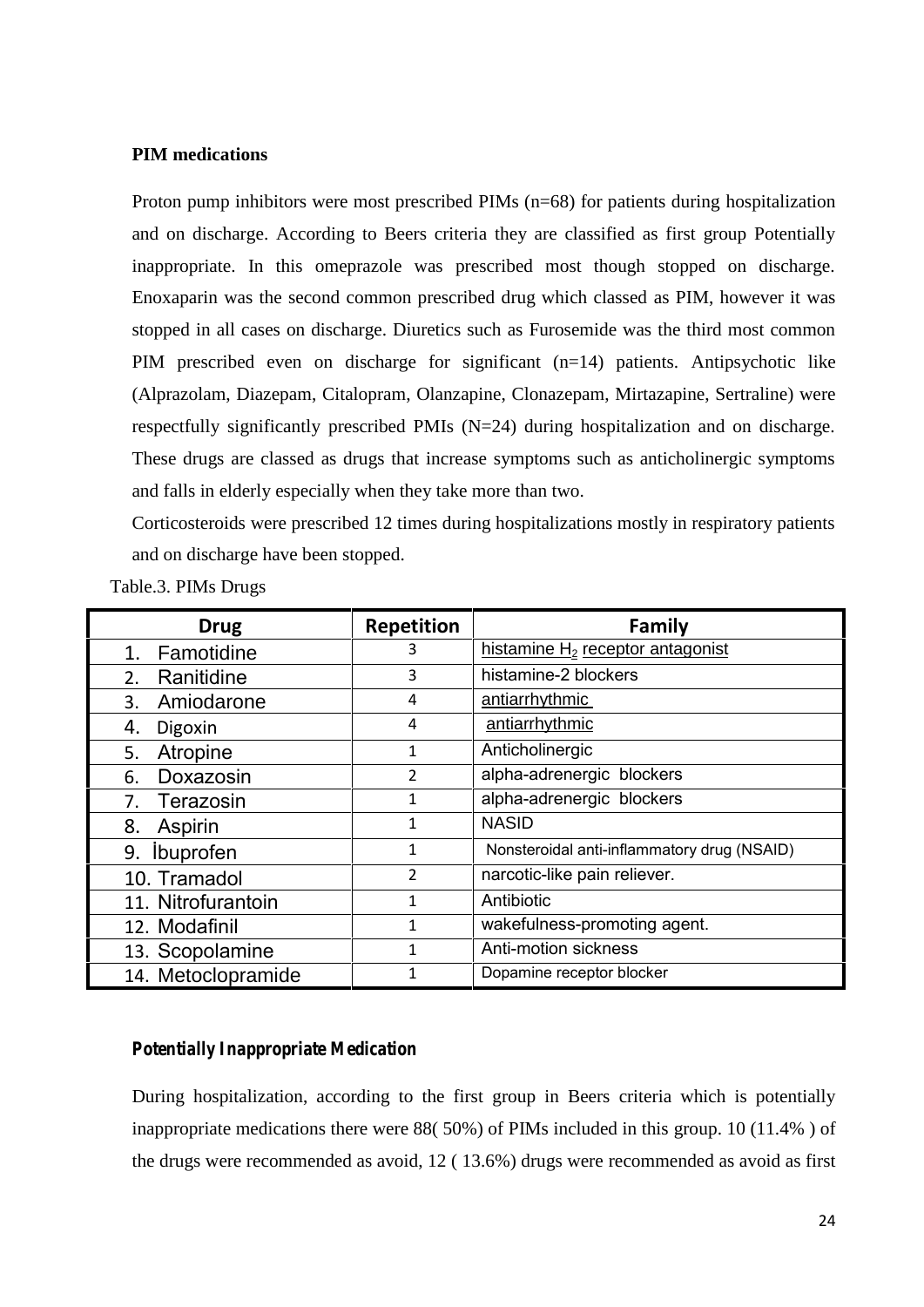choice, 64 ( 72.7%) drugs were recommend as avoid with exceptions and 2 (2.3%) of the drugs that have other recommendation.

64 ( 72.7%) drugs were recommend as avoid with exceptions and 2 (2.3%) of the drugs that have other recommendation.

The quality of evidence of the recommendation in this group was 63 ( 71.6% ) which is high, 24 (27.3%) which is moderate and 1 ( 1.1% ) is low. Also in this group the strength of all recommendations were strong 88 ( 100% ) [ Table.3].

While on discharge according to the first group in Beers criteria which is potentially inappropriate medications there were 67(38.1%) of PIMs included in this group. 9(13.4% ) of the drugs were recommended as avoid, 11 ( 16.9%) drugs were recommended as avoid as first choice, 45(67.2%) drugs were recommend as avoid with exceptions and 2 (3%) of the drugs that have other recommendation.

The quality of evidence of the recommendation in outpatient in this group were43(64.3% ) which is high,  $23(34.3%)$  which is moderate and  $1(1.5%)$  is low. Also in this group the strength of all recommendations were strong 67(100%) [Table.4].

#### *Drug-Disease or Drug-Syndrome Interactions.*

While hospitalized, according to the second component in Beers criteria for PIMs that may exacerbate the disease or syndrome, 38 (21.59%) drugs matched. 19 (48.7%) of drugs were interact with delirium. The drugs that may interact with history of fall and history of syncope were  $5$  (3.9%),  $5(3.9\%)$  drugs, seizure and lower urinary syndrome were 4 (3.1%),  $4(3.1\%)$ drugs, and insomnia and parkinsonism were 1 (0.8%) , 1 (0.8%) .

20 (52.6% ) of the drugs were recommended as avoid, 13 ( 34.2%) drugs were recommended as avoid as first choice and 5 ( 13.2%) drugs were recommended as avoid with exceptions.

The quality of evidence of the recommendation at this component was 2 ( 5.3% ) which is high, 34 (89.3%) which were moderate and 2 (5.3%) is low. Also in this group the strength of recommendations were strong 35 ( 92.1% ) and 3 (7.9%) were with low strength [Table.3].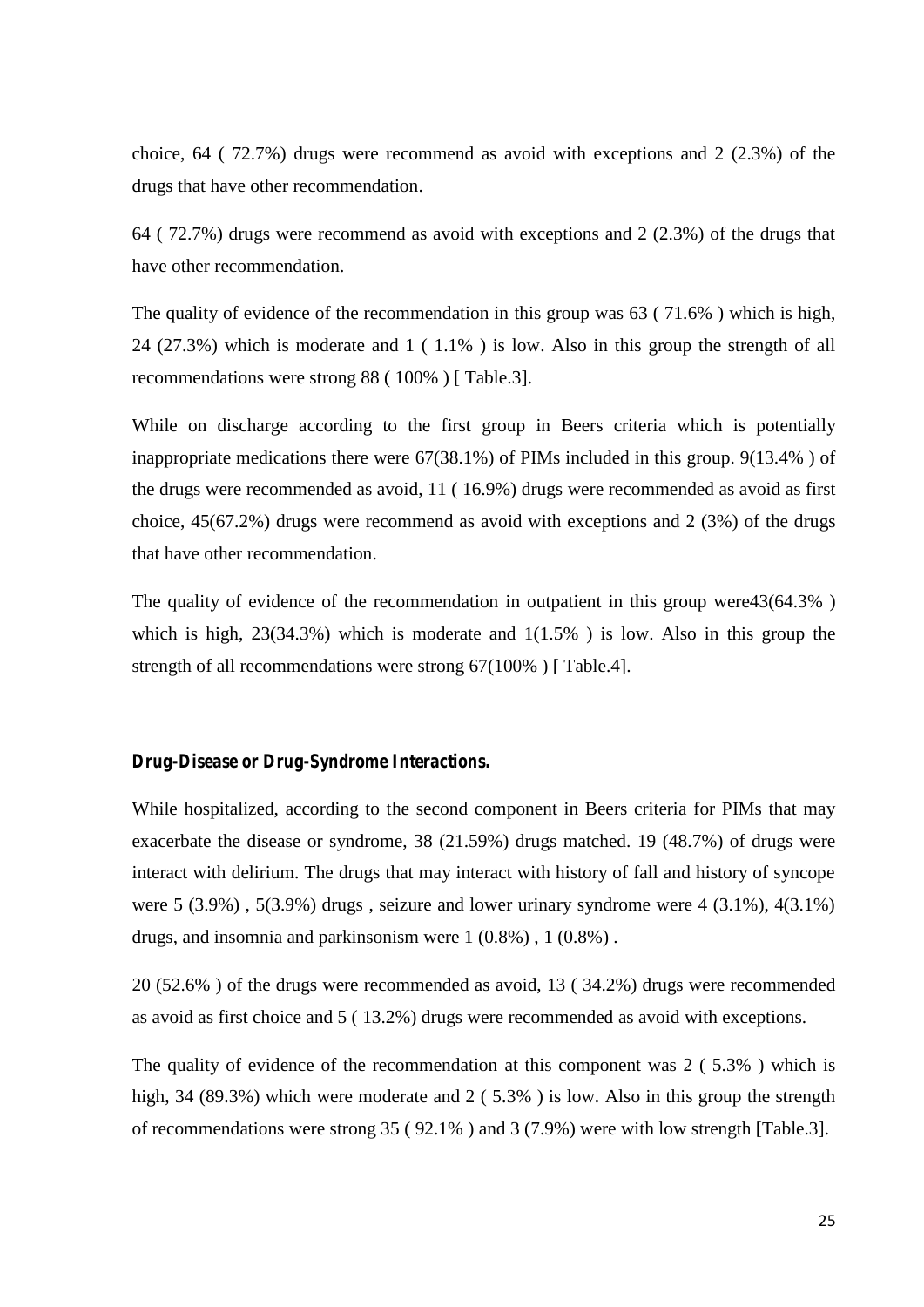19(61.3%) of the drugs were recommended as avoid, 9(29%) drugs were recommended as avoid as first choice and 3(9.7%) drugs were recommended as avoid with exceptions.

The quality of evidence of the recommendation in this component was 2(6.5%) which is high and29(93.5%) which were moderate. Also in this group the strength of recommendations were strong 28(90.3% ) and 3(9.7%) were with low strength [ Table.4].

#### *Drugs Use with Caution*

During hospitalisation there were 32 (18.2% ) drugs that should be used with caution in elderly patients. 1 (3.1% ) of them had high quality of evidence and 32 (96.9%) drug had moderate quality of evidence. The recommendations were 31 ( 96.9% ) strong and 1 ( 3.15) was low [Table.3].

While on discharge there were 21(11.93%) drugs that should be used with caution in elderly patients. 1 (4.8% ) of them had high quality of evidence and 20(95.2%) drug had moderate quality of evidence. The recommendations were 20(95.2%) strong and 1(4.8%) was low [Table.4].

#### *Drug-Drug Interactions*

The non-anti-infective drugs that should be avoided in older adults were 3( 1.7%). 2(66.7%) recommended avoid with high quality of evidence and 1(33.35%) should avoid with exceptions with moderate quality of evidence.All drug recommendations were strong[Table.3].

The non-anti-infective drugs that should be avoided in older adults were 3( 1.7%). 2(66.7%) recommended avoid with high quality of evidence and 1(33.35%) should avoid with exceptions with moderate quality of evidence.All drug recommendations were strong[Table.3].While in outpatients only 1 avoided drug at this group with high evidence and strong strength of recommendation [Table.4].

#### *Medications and Kidney Function*

Non-Infective medications that should be avoided or have their dosage reduced with varying levels of kidney functions in hospitalized were found as 14 ( 7.95% ). The medication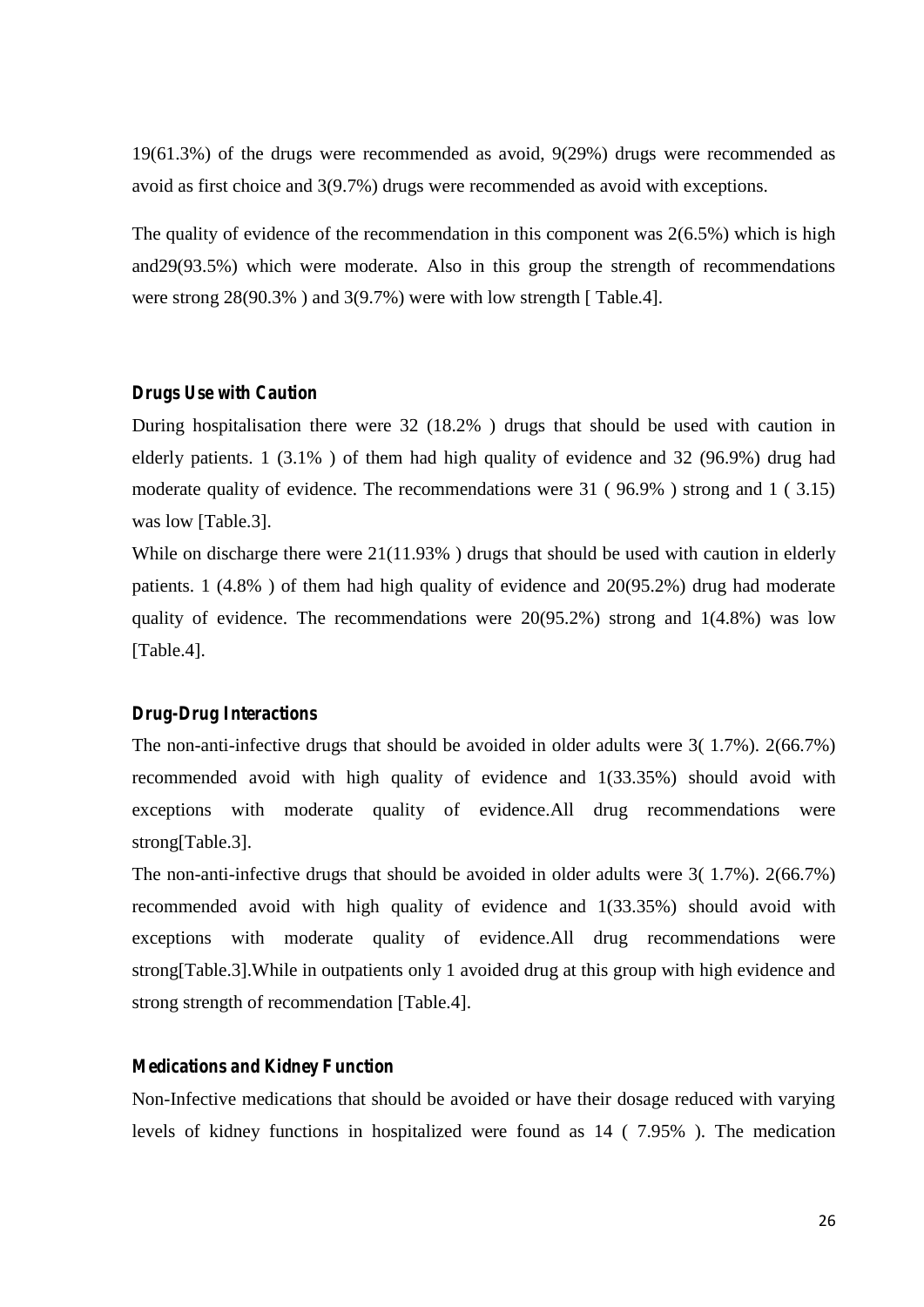recommended as avoid were 5(35.7%), and the medications that should reduce the dose were 9(64.3%).

The quality of evidence of each recommendation were 1 (7.1%) high, 12 (85.7%) moderate and 1 (7.1%) low although the strength of recommendation was all strong [Table.3].

During hospitalization total PIMs found in this category were5(2.84%). The medications recommended as avoid were 4(80%) while the medications that should reduce the dose were 1(20%).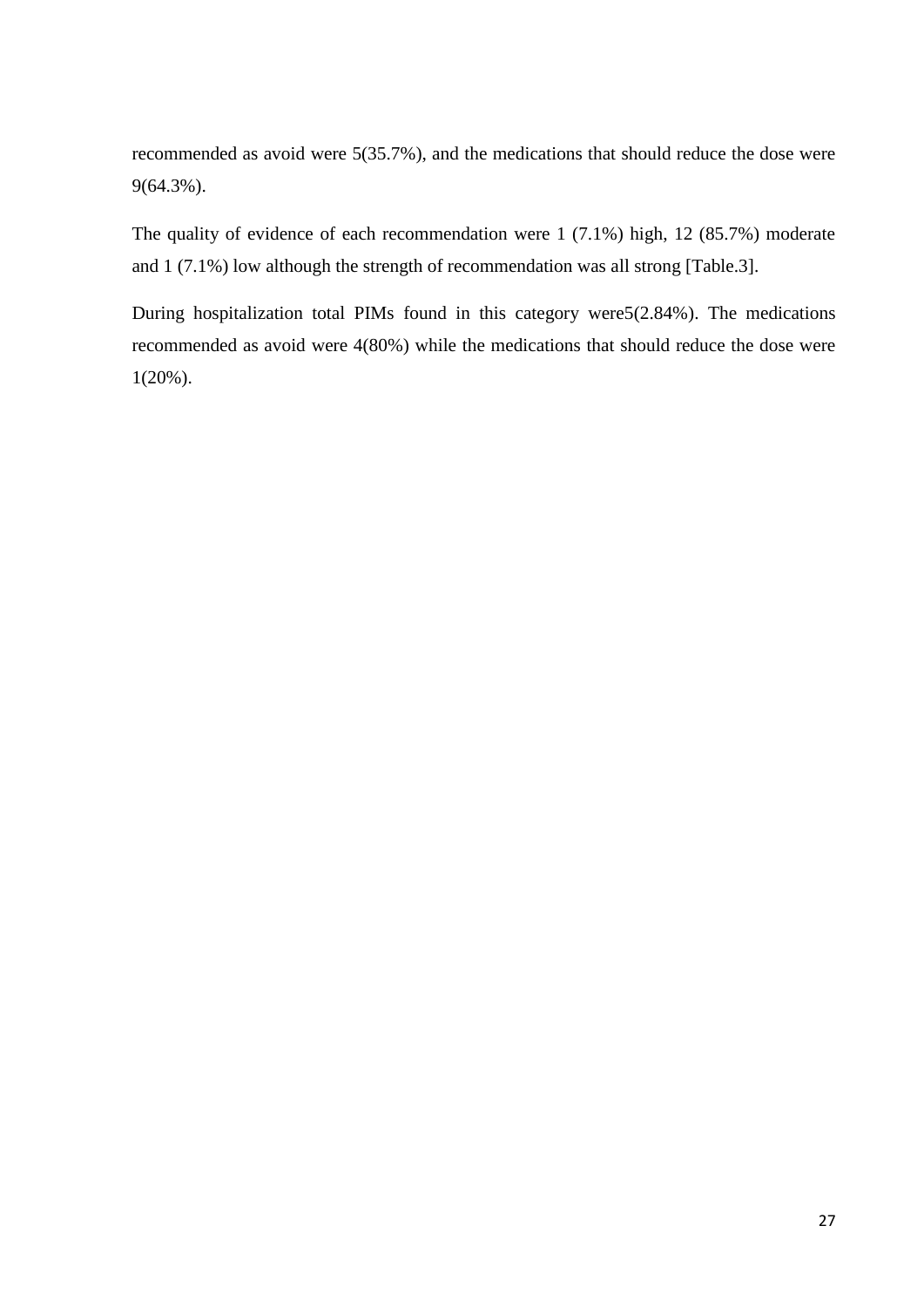Table.4. Beers criteria group's potentially inappropriate medications for Inpatients

| Group                                 | <b>Number</b><br>of PIM | <b>Recommendations</b>   |                                 |                                 |                          |                                                     | <b>Quality of evidence</b> |           |                                                     | <b>Strength of recommendation</b> |                          |                          |
|---------------------------------------|-------------------------|--------------------------|---------------------------------|---------------------------------|--------------------------|-----------------------------------------------------|----------------------------|-----------|-----------------------------------------------------|-----------------------------------|--------------------------|--------------------------|
|                                       |                         | Avoid                    | <b>Avoid as</b><br>$1st$ choice | <b>Avoid with</b><br>exceptions | Use with<br>caution      | Reduce<br>dose                                      | High                       | moderate  | low                                                 | <b>Strong</b>                     | moderate                 | low                      |
| Drugs to be<br>avoid                  | 88(50%)                 | 10(11.4%)                | 12(13.6%)                       | 64(72.7%)                       | 2(2.3%)                  | $\overline{\phantom{a}}$                            | 63(71.6%)                  | 24(27.3%) | 1(1.1%)                                             | 88(100%)                          | $\hspace{0.05cm} \ldots$ | $\overline{\phantom{m}}$ |
| Drug-disease<br>interaction           | 38(21.59%)              | 20(52.6%)                | 13(34.2%)                       | 5(13.2%)                        | $-\!$ $\!-$              | $\overline{\phantom{a}}$                            | 2(5.3%)                    | 35(89.3%) | 2(5.3%)                                             | 35(92.1%)                         | $\overline{\phantom{a}}$ | 1(7.9%)                  |
| Use with<br>cation                    | 32(18.2%)               | $\hspace{0.05cm} \dashv$ | $\overline{\phantom{m}}$        |                                 | 32(100%)                 | $\hspace{0.05cm} -\hspace{0.05cm} -\hspace{0.05cm}$ | 1(3.1%)                    | 31(96.9%) | $\hspace{0.05cm} \ldots$                            | 31(96.9%)                         | $\hspace{0.05cm} \ldots$ | 1(3.1%)                  |
| Drug-drug<br>interaction              | 3(1.7%)                 | 1(33.3%)                 | $\hspace{0.05cm} \ldots$        | 2(66.7%)                        | $-\!$ $\!-$              | $\overline{\phantom{a}}$                            | 2(66.7%)                   | 1(33.3%)  | $\hspace{0.05cm} -\hspace{0.05cm} -\hspace{0.05cm}$ | 3(100%)                           | $\hspace{0.05cm} \ldots$ | $-\!$ –                  |
| <b>Based in</b><br>kidney<br>function | 14(7.95%)               | 5(35.7%)                 | $\hspace{0.05cm} \ldots$        | 9(64.3%)                        | $\hspace{0.05cm} \ldots$ | 9(35.7%)                                            | 1(7.1%)                    | 12(85.7%) | 1(7.1%)                                             | 14(100%)                          | $\hspace{0.05cm} \ldots$ | $-\!$ $\!-$              |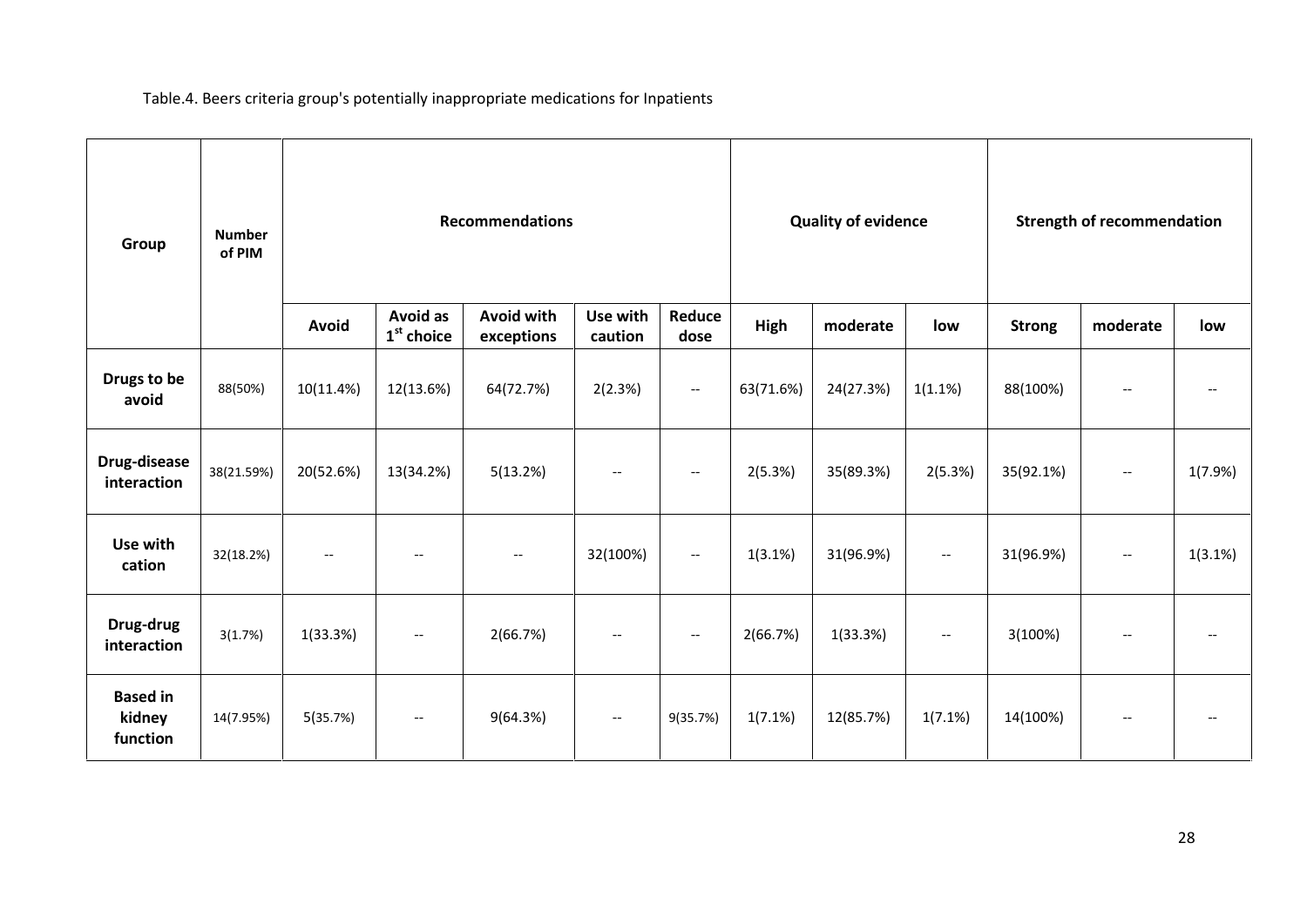Table.5. Beers criteria group's potentially inappropriate medications for Outpatients

| Group                                 | <b>Number</b><br>of PIM | <b>Recommendations</b>   |                                       |                                                     |                          |                                                     | <b>Quality of evidence</b> |           |                          | <b>Strength of recommendation</b> |                          |         |
|---------------------------------------|-------------------------|--------------------------|---------------------------------------|-----------------------------------------------------|--------------------------|-----------------------------------------------------|----------------------------|-----------|--------------------------|-----------------------------------|--------------------------|---------|
|                                       |                         | Avoid                    | <b>Avoid as</b><br>$1st$ choice       | <b>Avoid with</b><br>exceptions                     | Use with<br>caution      | Reduce<br>dose                                      | High                       | moderate  | low                      | <b>Strong</b>                     | moderate                 | Low     |
| Drugs to be<br>avoid                  | 67(38.1%)               | 9(13.4%)                 | 11(16.4%)                             | 45(62.2%)                                           | 2(3%)                    | $\hspace{0.05cm} -\hspace{0.05cm} -\hspace{0.05cm}$ | 43(64.3%)                  | 23(34.3%) | 1(1.5%)                  | 67(100%)                          | $\overline{\phantom{m}}$ | --      |
| Drug-disease<br>interaction           | 31(17.6%)               | 19(29%)                  | 9(29%)                                | 3(9.7%)                                             | $-\!$                    | $\hspace{0.05cm} \ldots$                            | 2(6.5%)                    | 29(93.5%) | $\hspace{0.05cm} \ldots$ | 28(90.3)                          | $\overline{\phantom{m}}$ | 3(9.7%) |
| Use with<br>cation                    | 21(11.9%)               | $\hspace{0.05cm} \ldots$ | $\overline{\phantom{a}}$              | $\hspace{0.05cm} \ldots$                            | 21(100%)                 | $--$                                                | 1(4.8%)                    | 20(95.2%) | $\overline{\phantom{a}}$ | 20(95.2%)                         | $\overline{\phantom{m}}$ | 1(4.8%) |
| Drug-drug<br>interaction              | 1(0.6%)                 | 1(100%)                  | $\hspace{0.05cm}$ – $\hspace{0.05cm}$ |                                                     | Ξ.                       | $\hspace{0.05cm} -\hspace{0.05cm} -\hspace{0.05cm}$ | 1(100%)                    | $-\!$     | $-\, -$                  | 1(100%)                           | $-\, -$                  | --      |
| <b>Based in</b><br>kidney<br>function | 5(2.84%)                | 4(80%)                   | $\hspace{0.05cm}$ – $\hspace{0.05cm}$ | $\hspace{0.05cm} -\hspace{0.05cm} -\hspace{0.05cm}$ | $\overline{\phantom{m}}$ | 1(20%)                                              | 1(20%)                     | 3(60%)    | 1(20%)                   | 5(100%)                           | $-\, -$                  | --      |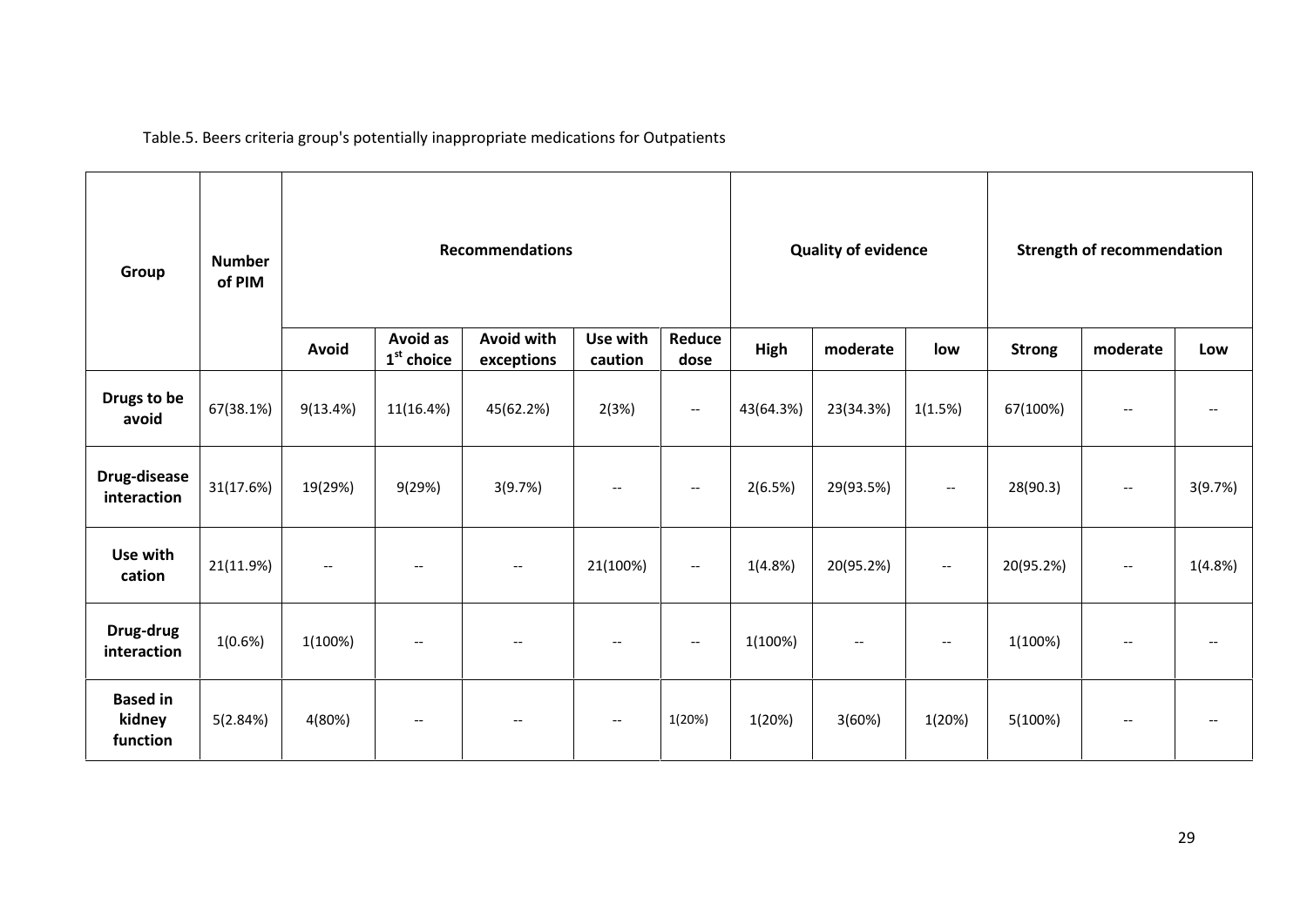### **Chapter.5. Discussion:**

Beers criteria is frequently used in elderly for evaluation of the appropriateness of prescribing specific drugs in elderly, it was developed at 1991 and recently updated in 2015.

Prescribing patterns need to be evaluated periodically to assure rational drug prescribing and use by assuring conscientious, explicit, and judicious use of current best evidence in making decisions about the care of individual patients. Thus watching for guidelines utilization and feed backing health providers can aid in rationalizing drugs use, which is a mission clinical pharmacist; owe both their communities and other healthcare providers.

In the present study, 107 prescriptions, 1039 medications were analyzed with the aim of delineation prescription pattern in elderly, determining whether PIMs were prescribed to them, and evaluating the drugs that need monitoring and use with caution.

The majority of patients in present study were men aged 65-70 years, were using minimum 1 drug and maximum 23 drugs and mostly admitted to the cardiology clinic.

Of interest the present study showed an inverse relation between polypharmacy and age within geriatric patients as polypharmacy was observed generally in 79.4% in all cases. However the present study did not show a relative relation between the number of drugs prescribed and the patient's age unlike Ghosh R findings.(Ghosh R., 2003).

Because this is one of the first study of potentially inappropriate medications according to the new updating of beers criteria 2015, we cannot compare our findings with those of published studies which have mainly involved the beers criteria 2012 (Veena D., 2012), (sangharshila B., 2016).

As also observed by Klejda H et al, no association was observed between the frequency of PIM and increasing age or sex (Klejda H., 2015)

According to beers criteria components it revealed that (16.9%) of total drugs prescribed during hospitalization were inappropriate with 75.7% of patients having at least one PIMs and 11 drugs being used in average.

Most PIM were observed in cardiology patients followed by respiratory and internal medicine patients.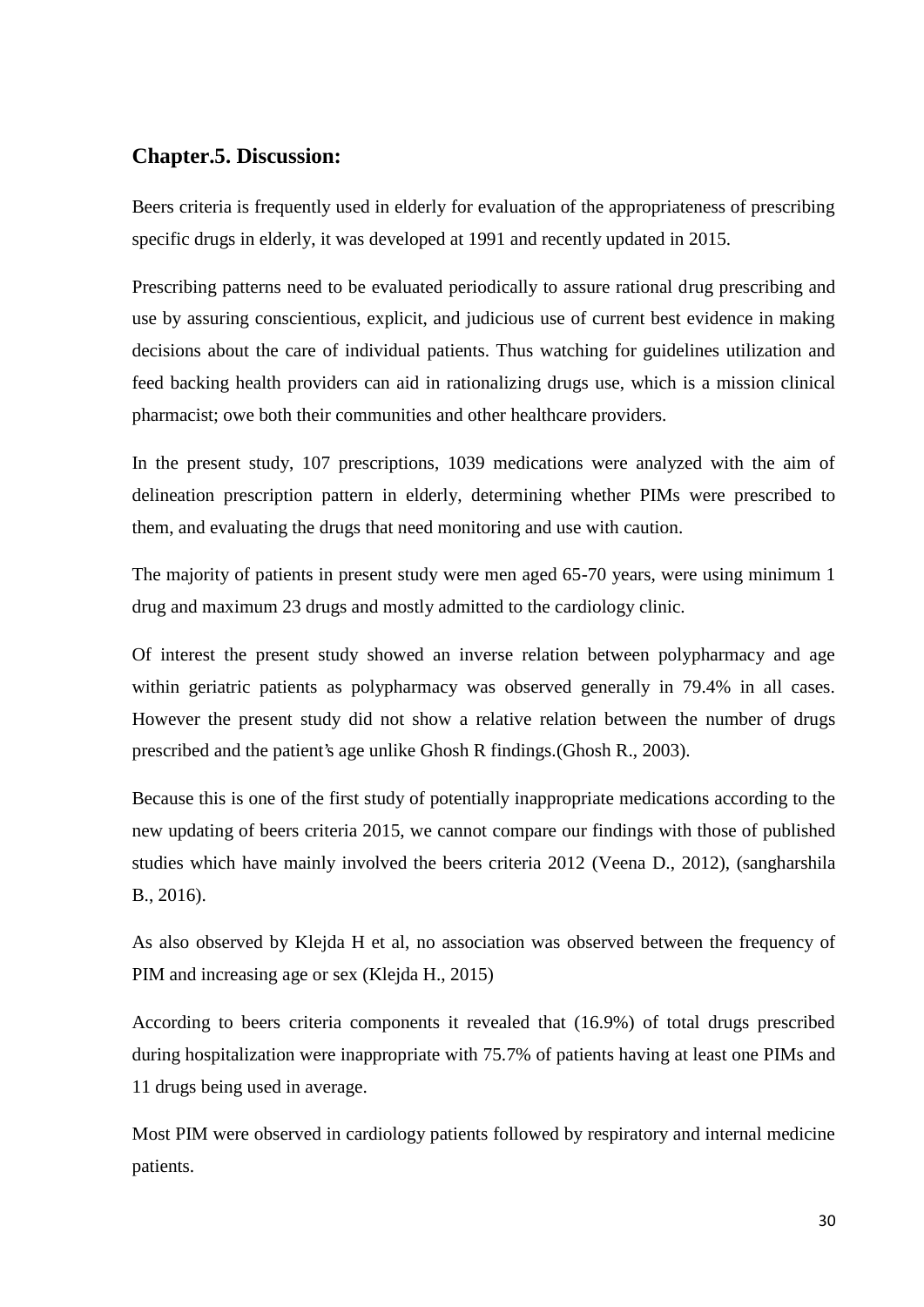As observed in similar published literature, this study also shows a correlation between the number of PIMs and polypharmacy [Table.5].

| Table.6. Correlation PIM with Polypharmacy |                            |              |                                        |               |  |  |  |  |  |
|--------------------------------------------|----------------------------|--------------|----------------------------------------|---------------|--|--|--|--|--|
|                                            |                            | polypharmacy | #PIMoutpatient                         | #PIMinpatient |  |  |  |  |  |
|                                            | Pearson Correlation        |              | .188                                   | .273          |  |  |  |  |  |
| polypharmacy                               | Sig. (2-tailed)            |              | .052                                   | .004          |  |  |  |  |  |
|                                            | N                          | 107          | 107                                    | 107           |  |  |  |  |  |
|                                            | Pearson Correlation        | .188         |                                        | .538          |  |  |  |  |  |
| #PIMoutpatient                             | Sig. (2-tailed)            | .052         |                                        | .000          |  |  |  |  |  |
|                                            | N                          | 107          | 107                                    | 107           |  |  |  |  |  |
|                                            | <b>Pearson Correlation</b> | .273         | $.538$ <sup><math>\degree</math></sup> |               |  |  |  |  |  |
| #PIMinpatient                              | Sig. (2-tailed)            | .004         | .000                                   |               |  |  |  |  |  |
|                                            | N                          | 107          | 107                                    | 107           |  |  |  |  |  |

\*\*. Correlation is significant at the 0.01 level (2-tailed).

The drugs were classified according to its type of inappropriateness that was recommended at beer's criteria 2015 components. During hospitalization 50% of PIMs belonged to the first group (number 1) which includes the potential inappropriate medications in elderly patient. 72.7% of these drugs were recommended as TO BE AVOIDED with exceptions. With 71.6% high quality of evidence and 100% had a strong strength of recommendation. While for outpatients 38.1% of PIMs belonged to the same group. 67.2% of these drugs were recommended as TO BE AVOIDED with exceptions.

These groups of component involve drugs that need monitoring or avoiding the use for more than selected period. Also some drugs should not use as first choice and some should avoided in elderly adults.

In this study also during hospitalization we found that 21.6% of PIMs drugs may interact with disease and some syndromes. The most selected syndrome that may be increased was delirium. 52.6% of the drugs were classified as to be avoided with 89.3% of recommendations being supported by high quality of evidence and 92.1% of them being classified as strong recommendations. Also there were 18.2% PIMs which should be used with caution.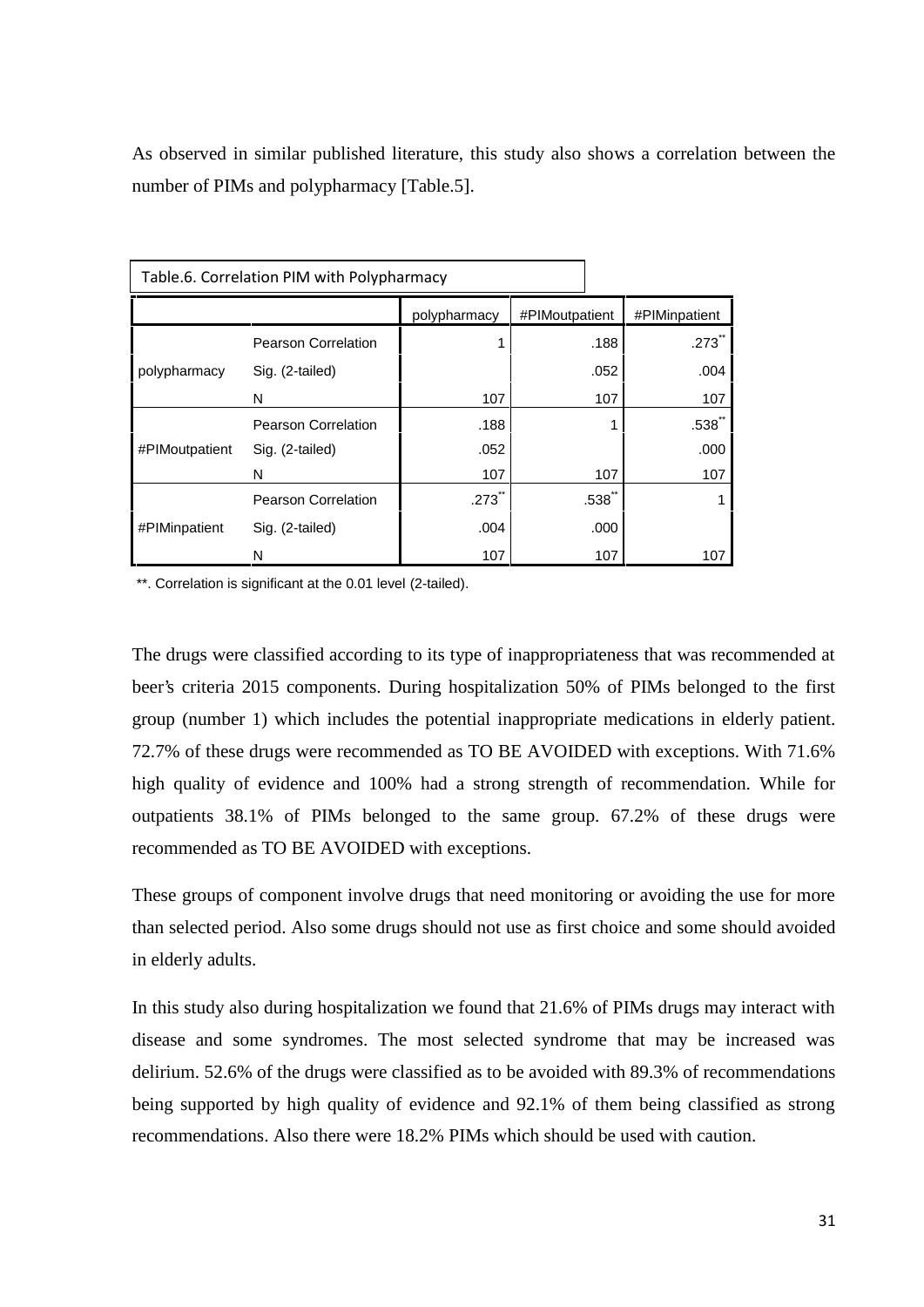However on discharge we found that 17.6% of PIMs drugs may interact with disease and some syndromes. 61.3% of the drugs were classified as to be avoided with 93.5% of recommendations being supported by moderate quality of evidence and 90.3% of them being classified as strong recommendations. Also there were 11.9% PIMs which should be used with caution.

Beers criteria 2015 was remind the drug-drug interaction of drugs are not anti-infective, in our study the recommendation were strong. Also the new component of medication and level of kidney function, that only 7.95% medication were selected, 64.3% of them should reduce their dose in case of Crcl< 30 mg/min. While it's 2.84% on discharge.

According to guideline utilization and expert panels recommendations adaption the findings of this study seems comparable to ranges reported by other observers in different parts of the world, of all 1039 prescribed medicine 16.9% were classified PIM compared to 32.19% reported recently by Abraham et alWhile high prevalence of PIMs in inpatients was found in our study (75.5%) and in outpatients was (64.5) quite similar to findings of Osei et al (73% for in patients) and (50% for outpatients) in an American military hospital.

Many things can lead to such high prevalence easy access to medications in Turkey both OTC and non OTC, multiple diseases, polypharmacy, multiple different hospitalizations with lack of geriatric specialty clinics, also lack of clinical pharmacists and MTM services which may cut prevalence of PIM in geriatric patients and probably lack of medication review services by pharmacists or other qualified healthcare provider. All these and others may further increase the prevalence of PIM among such vulnerable population (Hunt, Kreiner, & Brody, 2012), (The American Pharmacists Association, the National Association of Chain Drug Stores Foundation, 2008)

Strategies to overcome these finding and further enhance geriatric patient care may include specialized Pharmacists regular medication chart reviews, frequent awareness activities such as workshops and hospital seminars and healthcare providers CME's addressing newly released guidelines such as Beers criteria 2015.

Also frequently monitoring practices in healthcare settings and feedback reporting healthcare providers and also encouraging multidisciplinary healthcare practice involving clinical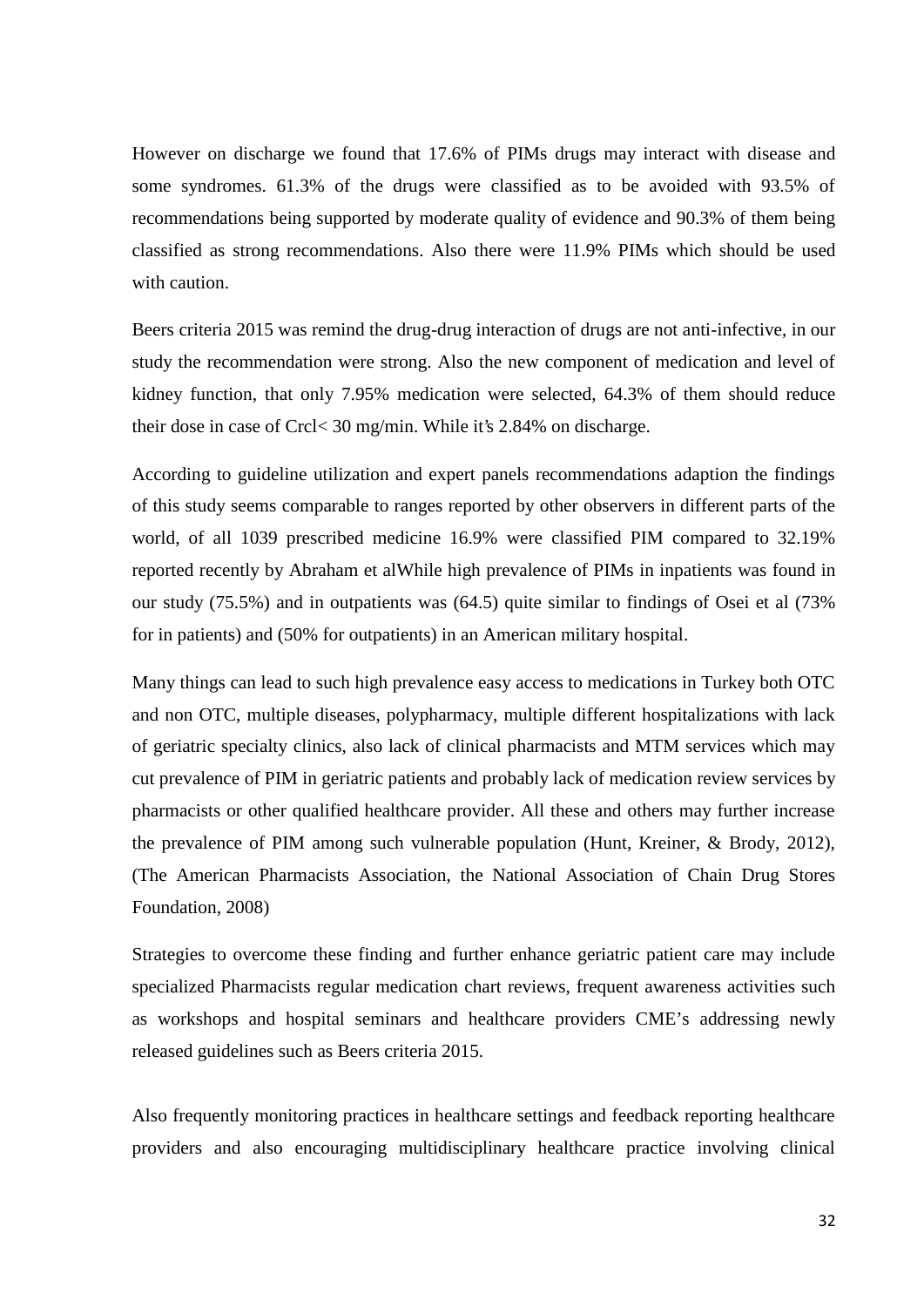pharmacists beside physicians and nurses may all lead to more optimized and rational care for geriatric population.

To our knowledge, this study is the first study to assess the medications of elderly patients in Northern Cyprus. Our study is one of the first studies that evaluate drugs of old patient according to the newest updating, "the Beers criteria 2015" worldwide and specifically in Turkey and North Cyprus.

The high prevalence of PIM in geriatric patients reported from this study necessitates a nation wade assessment and responsible bodies to act to reduce and adopt strategies that may cut and overcome such high prevalence. Furthermore, the sampled population in this study was from different clinics and represented wide range of pathologies and chronic illness populations.

Yet a major limitation of our study is the fact that it was uni-centered hence limiting the generalizability of its results nationwide, also time limitations existed leading to enroll a larger sample of patients. Also prevalence of PIM reported could be less than real prevalence sincewe use the 2015update of Beers criteria which contain PIMs' recommendation as use with caution or reduce dose.

Another limitation also is the providers' knowledge and awareness of the latest Beers Criteria, which is significantly different than beers 2012 and thus did not have sufficient time to adapt and incorporate it, such unawareness should be addressed by frequent CMEs.

Further studies should be carried nationwide in Multi-center approach, also such assessments should consider awareness statue and thus assess both pre and post awareness CMEs, also other healthcare facilities and setting should have such assessments continuously, while also its important to trace readmission in geriatrics specially due medications so to follow up medications that are classified as used with caution and also be vigilant for new possible candidates to be classified as PIMs.

## **Conclusion**

By assessing the applying of Beers criteria 2015 update in Near Est Hospital in North Cyprus, the prevalence of PIMs according to beers criteria 2015 was acceptable whether for inpatients or outpatients related to some other studieswith the endeavor of the hospital to improve the geriatrics treatment plan.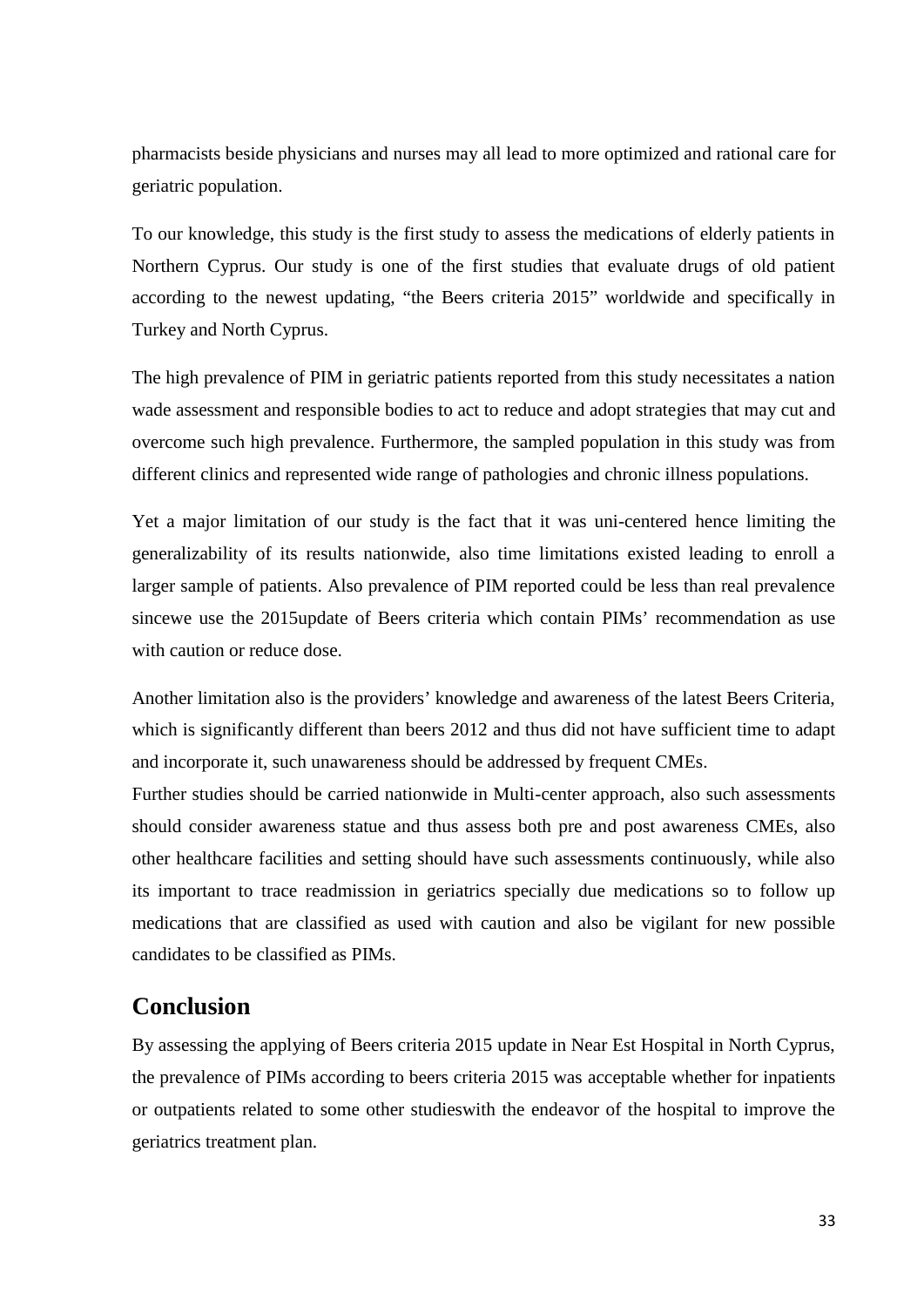#### **Reference**

- Agency for Healthcare Research and Quality. (2012). *American Geriatrics Society updates Beers.* National Guidelines Clearinghouse.
- American Geriatric Society 2015 Beers Criteria Update Expert Panel. (2015). *American Geriatric Society 2015 Updated Beers Criteria for potentially inappropriate medication use in older adults.* J Am Geriatr Soc.
- Anderson K, S. D. (2014). *Prescriber barriers and enablers to minimising potentially inappropriate medications in adults: A systematic review and thematic synthesis.* BMJ Open.
- Beers MH. (1997). *Explicit criteria for determining potentially inappropriate medication use by the elderly. An updateArch Intern Med.* Arch Intern Med.
- Beers MH, O. J. (1991). *Explicit criteria for determining inappropriate medication use in nursing home residents. UCLA Division of Geriatric Medicine.* Arch Intern Med.
- Brenner SS, H. C. (2003). *Influence of age and cytochrome P450 2C9 genotype on the steady state disposition of diclofenac and celecoxib.* Clin Pharmacokinet.
- Chapron DJ. Drug disposition and response. (2000). Therapeutics in the Elderly. In S. R. Delafuente JC (Ed.). Cincinnat: OH:Harvey Whitney.
- Cusack BJ, .. (2004). *Pharmacokinetics in older persons.* Am J Geriatr Pharm.
- Davidoff AJ, M. G. (2015). *Prevalence of potentially inappropriate medication use in older adults using the 2012 Beers Criteria.* J Am Geriatr Soc.
- Dilger K, H. U. (2000). *Enzyme induction in the elderly: Effect of rifampin on the pharmacokinetics and pharmacodynamics of propafenone.* Clin Pharmacol Ther.
- Dimitrow MS, A. M. (2011). *Comparison of prescribing criteria to evaluate the appropriateness of drug treatment in individuals aged 65 and older: a systematic review.* J Am Geriatr Soc.
- Fick DM, C. J. (2003). *Updating the Beers criteria for potentially inappropriate medication use in older adults: Results of a US consensus panel of experts.* Arch Intern Med.
- Ghosh R., N. J. (2003). Prescription trends in A teaching Hospital in Nepal. p. 42.
- Greenblatt DJ, v. M. (2002). Pharmacokinetics, pharmacodynamics, and drug disposition. In. Neuropsychopharmacology: The Fifth Generation of Progress. In L. W. Wilkins, & C. D. Davis KL (Ed.). Philadelphia.
- Guay D, A. M. (2003). The pharmacology of aging. In F. H. Tallis R (Ed.), *Brocklehurst's Textbook of Geriatric Medicine.* Churchill-Livingstone.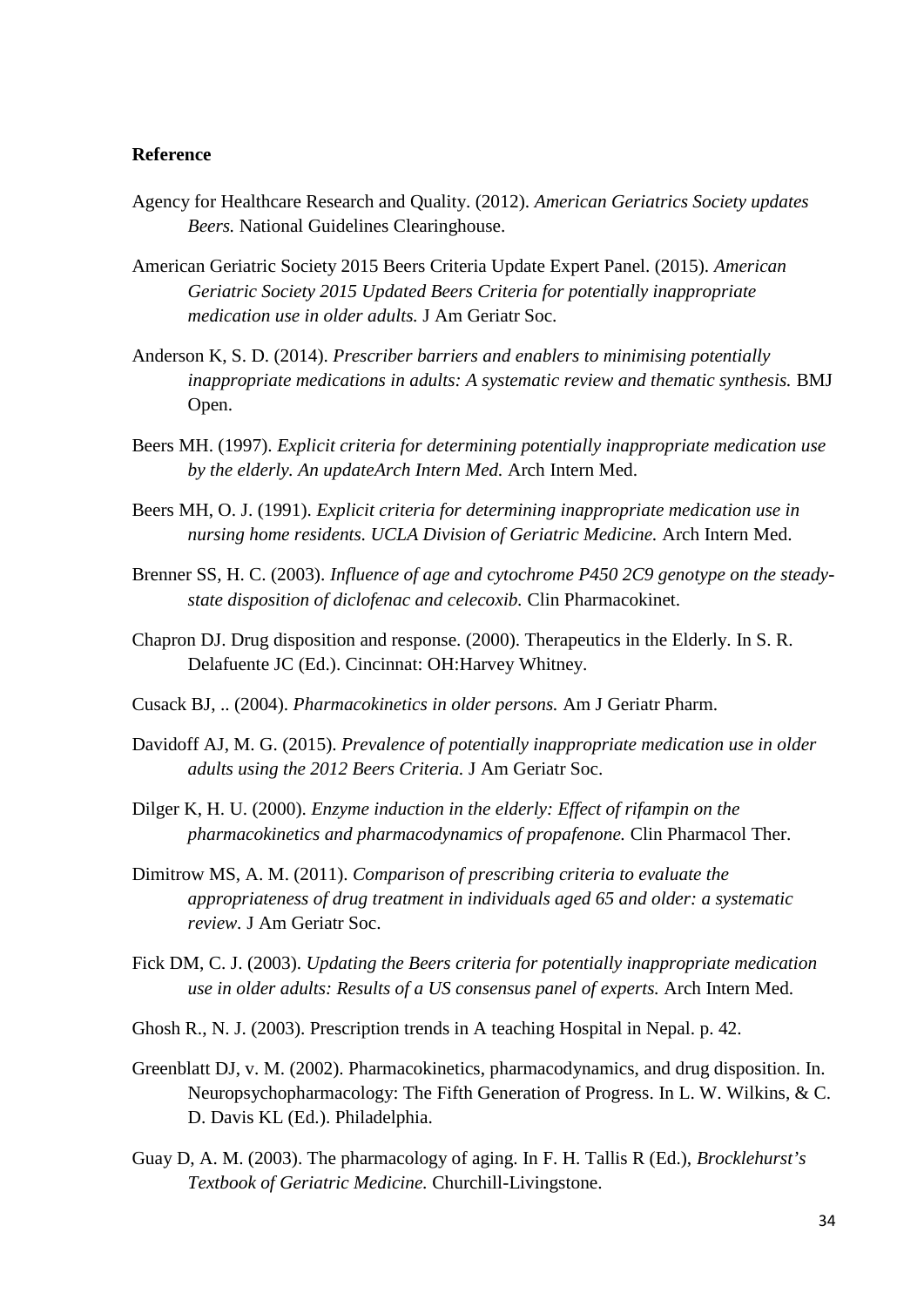- Hajjar EH, H. J. (2005). *Unnecessary drug use in frail older people at hospital discharge.* J Am Geriatr Soc.
- Handler SM, W. R. (2006). Epidemiology of medication-related adverse events in nursing homes. Am J Geriatr Pharmacother.
- Hanlon JT, A. M. (2004). *Inappropriate medication use among frail elderly inpatients.* Ann Pharmacother.
- Hanlon JT, S. K. (2002). *Use of inappropriate prescription drugs by older people.* J Am Geriatr Soc.
- Hermida J, T. J. (2006). Serum cystatin C for the prediction of glomerular filtration rate with regard to the dose adjustment of amikacin, gentami cin, tobramycin, and vancomycin. Ther Drug Monit.
- Herrlinger C, K. U. (2001). *Drug metabolism and drug interactions in the elderly.* Best Pract Res Clin Gastroenterol.
- Hill-Taylor B, S. I. (2013). *Application of the STOPP/START criteria: a systematic review of the prevalence of potentially inappropriate prescribing in older adults, and evidence of clinical, humanistic and economic impact.* J Clin Pharm Ther.
- Hilmer SN, M. A. (2007). *Clinical pharmacology in the geriatric patient.* Fundam Clin Pharmacol.
- Hutchison LC, O. C. (2007). *Changes in pharmacokinetics and pharmacodynamics in the elderly patient.* J Pharm Prac.
- Iber FL, M. P. (1994). *Age-related changes in the gastrointestinal system: Effects on drug therapy.* Drugs Aging.
- Institute of Medicine. (2006). Identifying and Preventing Medication Errors: Preventing Medication Errors: Quality Chasm Series. Washington: National Academy Press.
- International Data Base. (December 2013). *Population Estimates and Projections Methodolog.* U.S.: U.S. Census Bureau .
- Joshi, M. &. (2008). Healthcare quality and the patient. In M. J. E. Ransom (Ed.), *Healthcare quality* (Vol. 2nd). Chicago: Health Administration Press.
- Kane RL, O. J. (2004). *Clinical implications of the aging process. In: Essentials of Clinical Geriatrics* (5th ed.). New York: McGrawHill.
- Kapadia A, W. D. (2010). *Potential adverse effects of proton pump inhibitors in the elderly* (Vol. 18:24Y31). ClinGeriatr.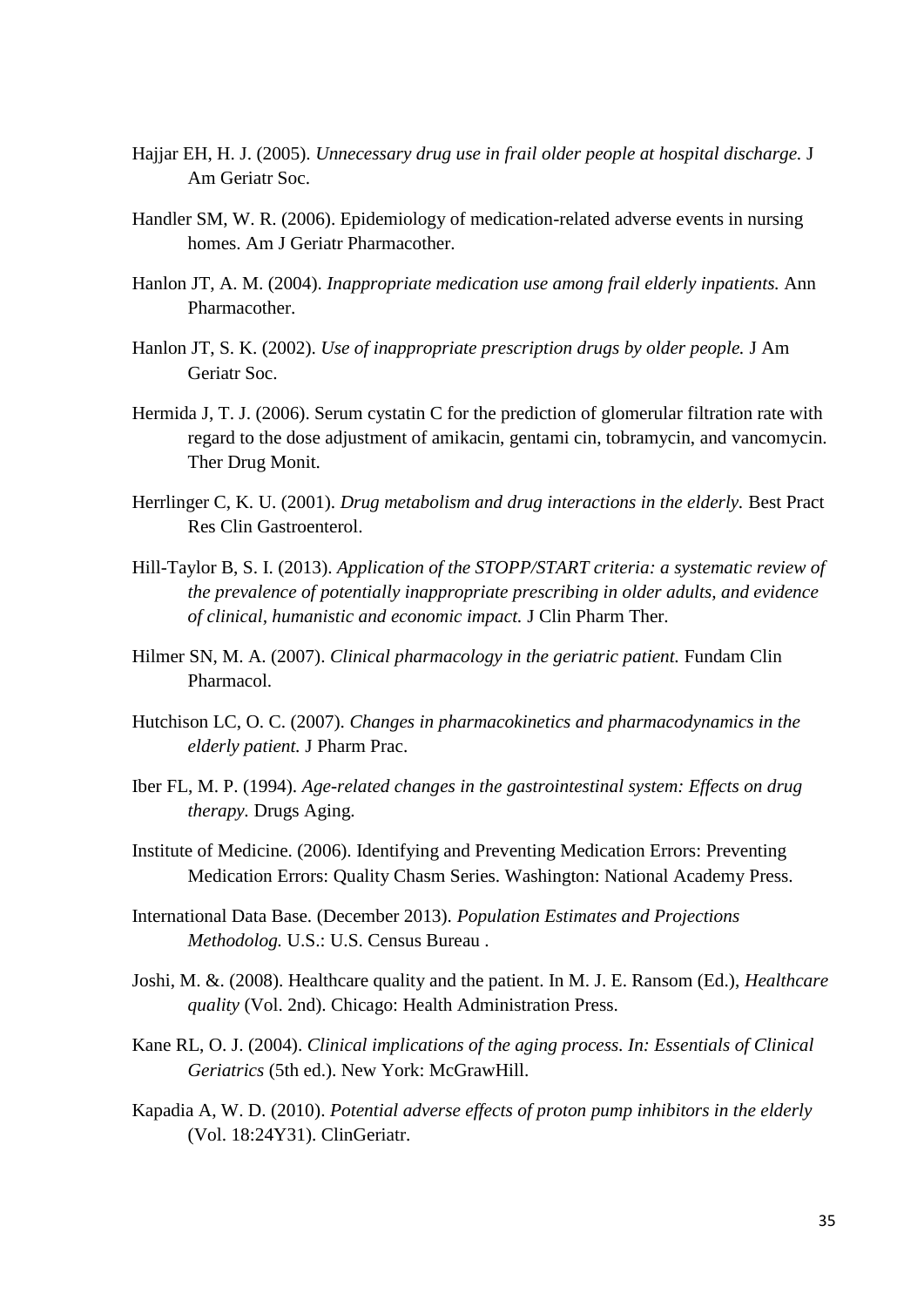- Kaufman DW, K. J. (2002). *Recent Patterns of Medication Use in the Ambulatory Adult Population of the United States: The Slone Survey.* JAMA.
- Klejda H., A. B. (2015, november). Factors associated with an increased risk of potentially inappropriate prescriptions at hospital discharge comorbid older patients. *journal of hospital and clinical pharmacy, 1*(3), pp. 26-30.
- Korea Food and Drug Administration. (2009). *Appropriate prescribing guideline for the elderly.* Seoul: Korea Food and Drug Administration.
- Korrapati MR, S. J. (1997). *Acetylator phenotype in relation to age and gender in the Baltimore Longitudinal Study of Aging.* J Clin Pharmacol.
- Krupka E, V. N. (2006). *Probe of CYP3A by a single-point blood measurement after oral administration of midazolam in healthy elderly volunteers.* Eur J Clin Pharmacol.
- Lau DT. (2009). *Standing on the shoulders of Mark H. Beers: more than a giant in geriatric medicine.* Clin Ther.
- Lindblad CI, H. J. (2006). *Clinically important drugdisease interactions and their prevalence in older adults.* Clin Ther.
- Lipton HL, B. J. (1994). *The impact of clinical pharmacists' consultations on geriatric patients' compliance and medical care use: A randomized,controlled trial.* Gerontologist.
- Mangoni AA, J. S. (2004). *Age-related changes in pharmacokinetics and pharmacodynamics: basic principles and practical applications* (Vol. 57:6Y14). Br J ClinPharmacol.
- Masoro EJ., P. o. (2003). *Brocklehurst's Textbook of Geriatric Medicine* (6th ed.). London: ChurchillLivingstone.
- McLean AJ, L. C. (2004). *Aging biology and geriatric clinical pharmacology.* Pharmacol Rev.
- McLeod PJ, H. A. (1997). *Defining inappropriate practices in prescribing for elderly people: a national consensus panel.* CMAJ.
- Micheal A. Steiman, M. e. (2015). *How to use the American Geriatrics Society 2015 Beers criteria- A Guide for Patients, Clinicians, Health System, and Payors.* JAGS.
- Miller SW. (2007). *Therapeutic drug monitoring in the geriatric patient. In: Murphy JE, ed. Clinical Pharmacokinetics* (4th ed.). Bethesda, MD: American Society of Health- System Pharmacists.
- Montamat SC, C. B. (1992). *Overcoming problems with polypharmacy and drug misuse in the elderly.* Clin Geriatr Med.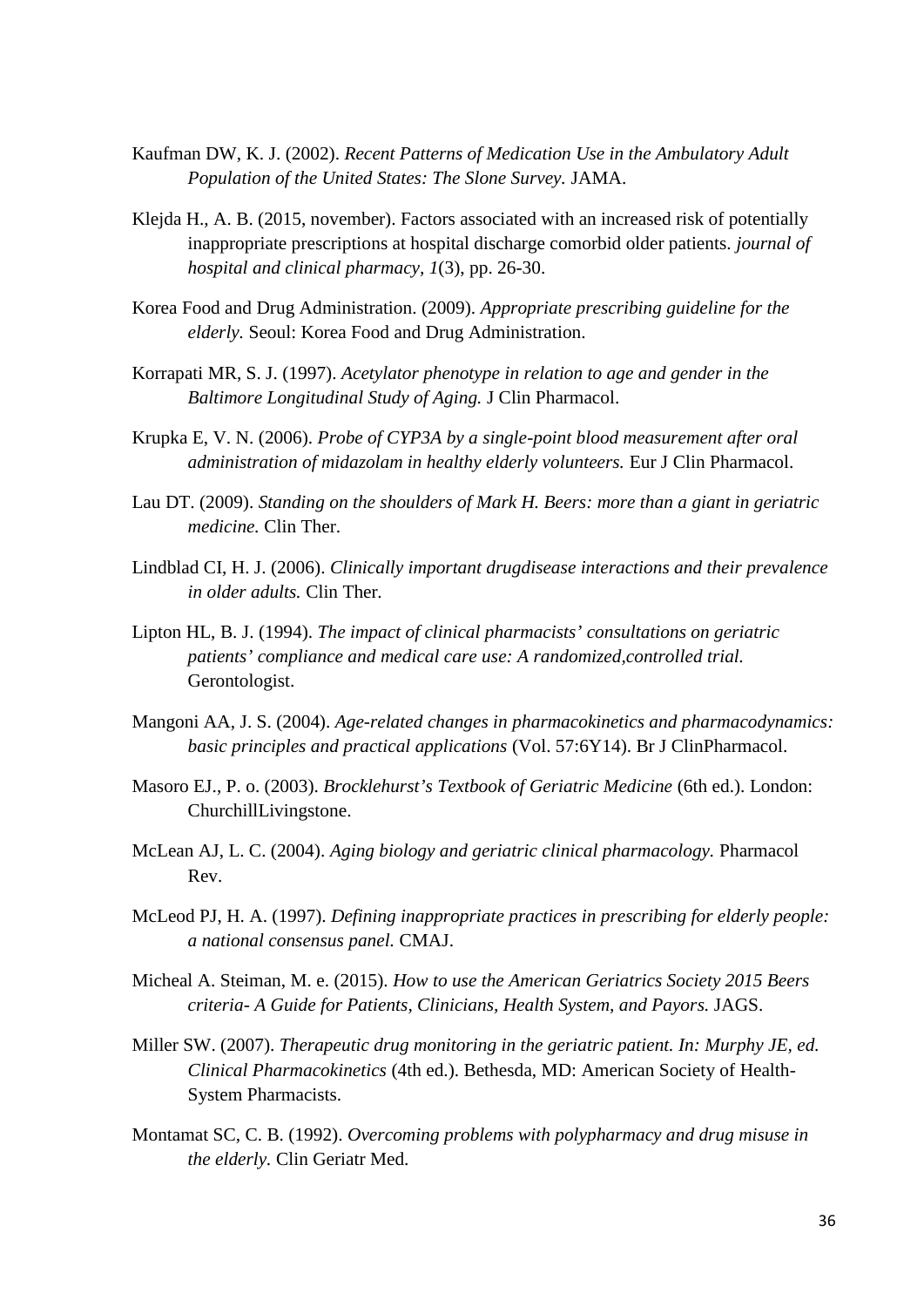Resnick B, P. J. (2012). *2012 Beers Criteria.* J Am Geriatr Soc.

- Roehl B, T. A. (2006). *Medication prescribing for older adults.* Ann Long-Term Care.
- Roth MT, I. J. (2005). *Self-reported medication use in community-residing older adults: A pilot study.* Am J Geriatr Pharmacother.
- Roth, M. W. (2009). *Measuring the quality of medication use in older adults.* Journal of the American Geriatrics Society.
- sangharshila B., K. R. (2016, January). Prescribing, Polyoharmacy and potentially inappropriate prescribing in hospitalized elderly patients: a retrospective study in a teaching hospital in Nepal. *International Journal of Scientific Report, 2*(1), pp. 7-12.
- Schmader K, H. J. (1994). *Appropriateness of medication prescribing in ambulatory elderly patients.* J Am GeriatrSoc.
- Sotaniemi EA, A. A. (1997). *Age and cytochrome P450–linked drug metabolism in humans.* Clin Pharmacol Ther.
- Steinman MA, H. J. (2010). *Managing medications in clinically complex elders: "There's got to be a happy medium".* JAMA.
- Steinman MA, H. J. (2010). *Managing medications in clinically complex elders"There's got to be a happy medium''.* JAMA.
- Stewart RB, C. J. (1994). Polypharmacy in the aged: Practical solutions. Drugs Aging.
- Stewart RB, C. J. (1994). *Polypharmacy in the aged: Practical solutions.* Drugs Aging.
- The American Pharmacists Association and the National Association of Chain Drug Stores Foundation. (2008, March). Medication Therapy Management in Pharmacy Practice:Core Elements of an MTM Service Model Version 2.0.
- Tom G. Bartol, N. (2015, July 02). Which Drugs Should Be Deprescribed in the Elderly? *Medscape Nurses*, p. 2.
- Toornvliet R, v. B. (2006). *Effect of age on functional P-glycoprotein in the blood-brain barrier measured by use of (R)-[11C]verapamil and positron emission tomography.* Clin Pharmacol Ther.
- Turnheim K. (2004). *Drug therapy in the elderly* (Vol. 39:1731Y1738). Exp Gerontol.
- U.S Food and Drug Administration. (August 1994). *Guidline for industry: Studies in Support of Special population. Geriatrics.*